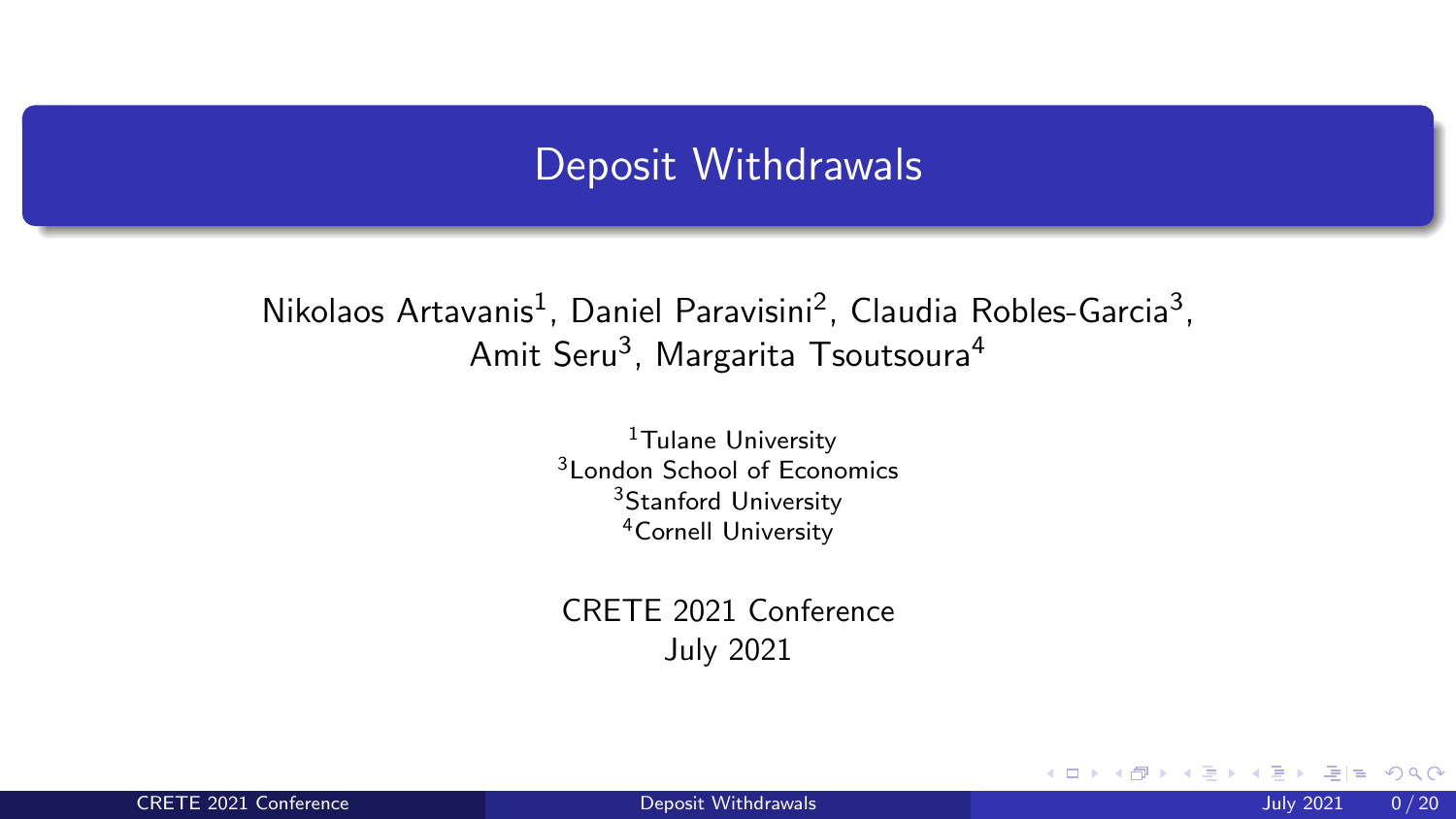- **O** Deposit loss episodes in Europe:
	- Ireland: *>*10% drop in 2011, Portugal: *>* 10% drop in 2011, Greece: *>*20% drop in 2012 and *>*20% in 2015, Cyprus: *>*30% drop in 2013
- Similar deposit withdrawal episodes all over the world since 2010 alone:
	- Iceland, Argentina, Ecuador, Venezuela, Dominican Republic... [Plots](#page-0-0)
- We have also seen large deposit outflows in response to the Covid crisis.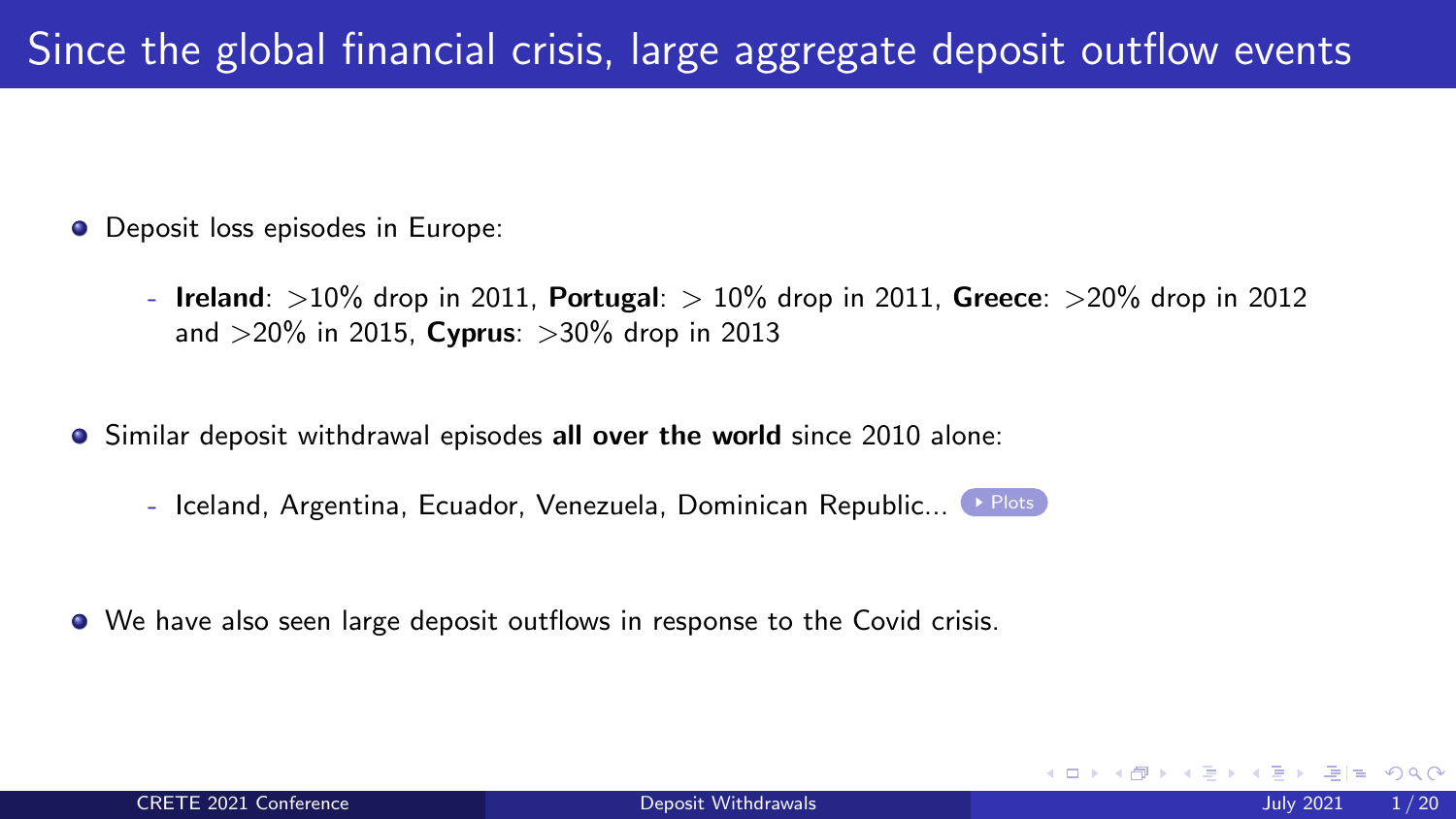## Each episode is different, but some common observations

CRETE 2021 Conference [Deposit Withdrawals](#page-0-1) July 2021 2 / 20

 $\equiv$ 

4 0 F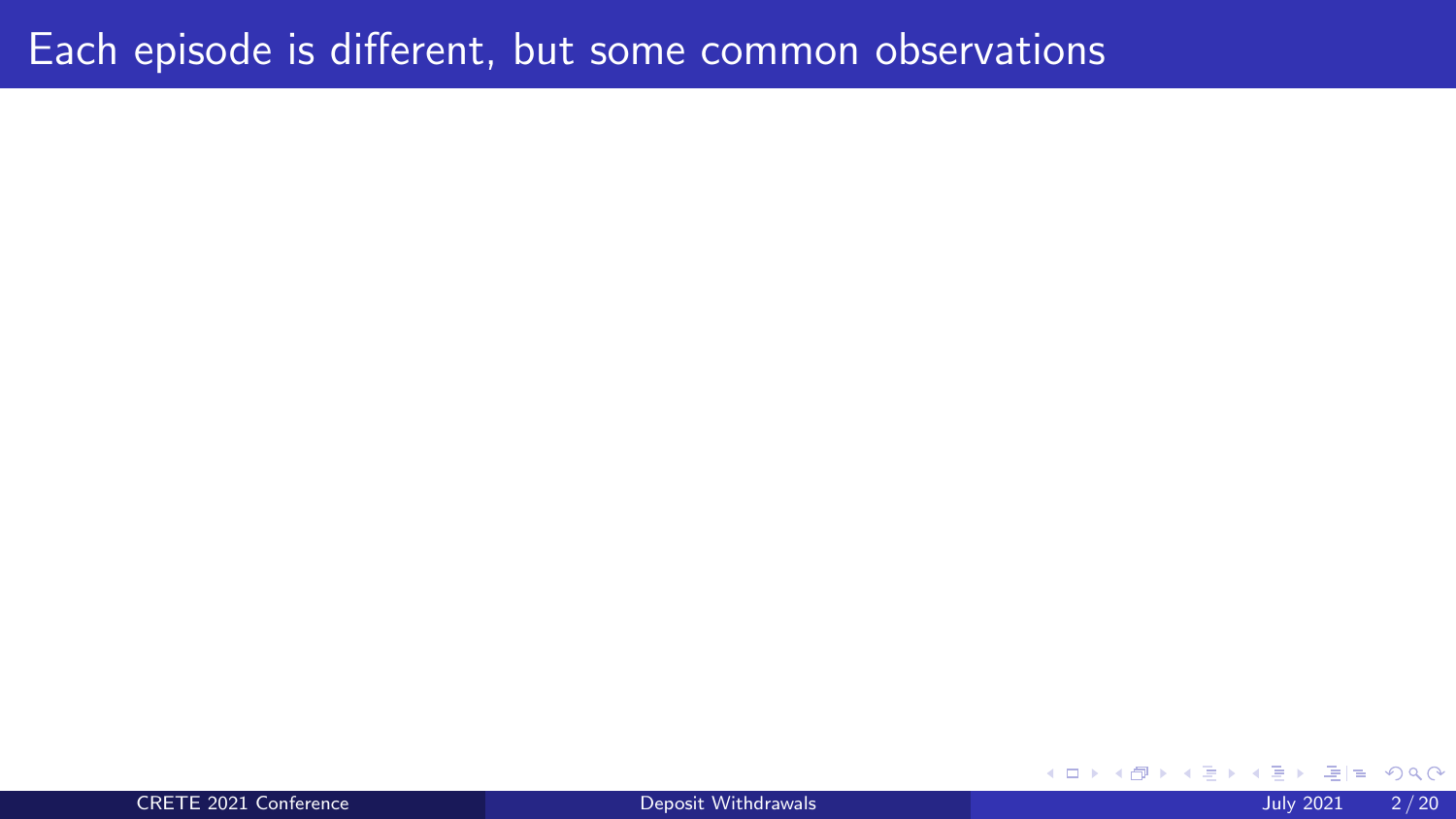### **1** Dynamics: not all-or-nothing events

- A walk, rather than a run (unlike Diamond and Dybvig 1983)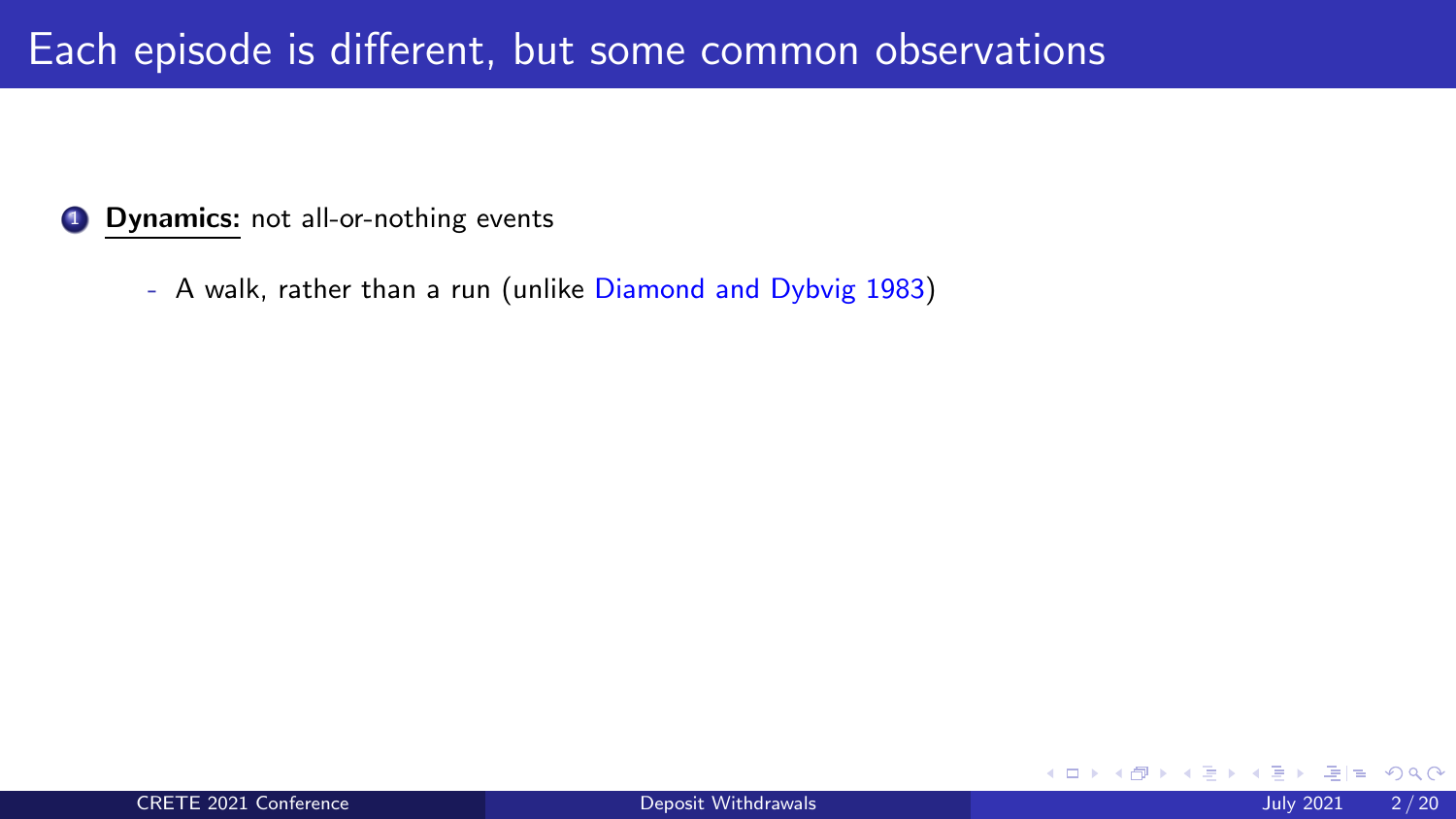### **1** Dynamics: not all-or-nothing events

- A walk, rather than a run (unlike Diamond and Dybvig 1983)
- **2 Heterogeneity:** not all depositors behave in the same way
	- Beliefs about fundamentals? About other depositors' behavior?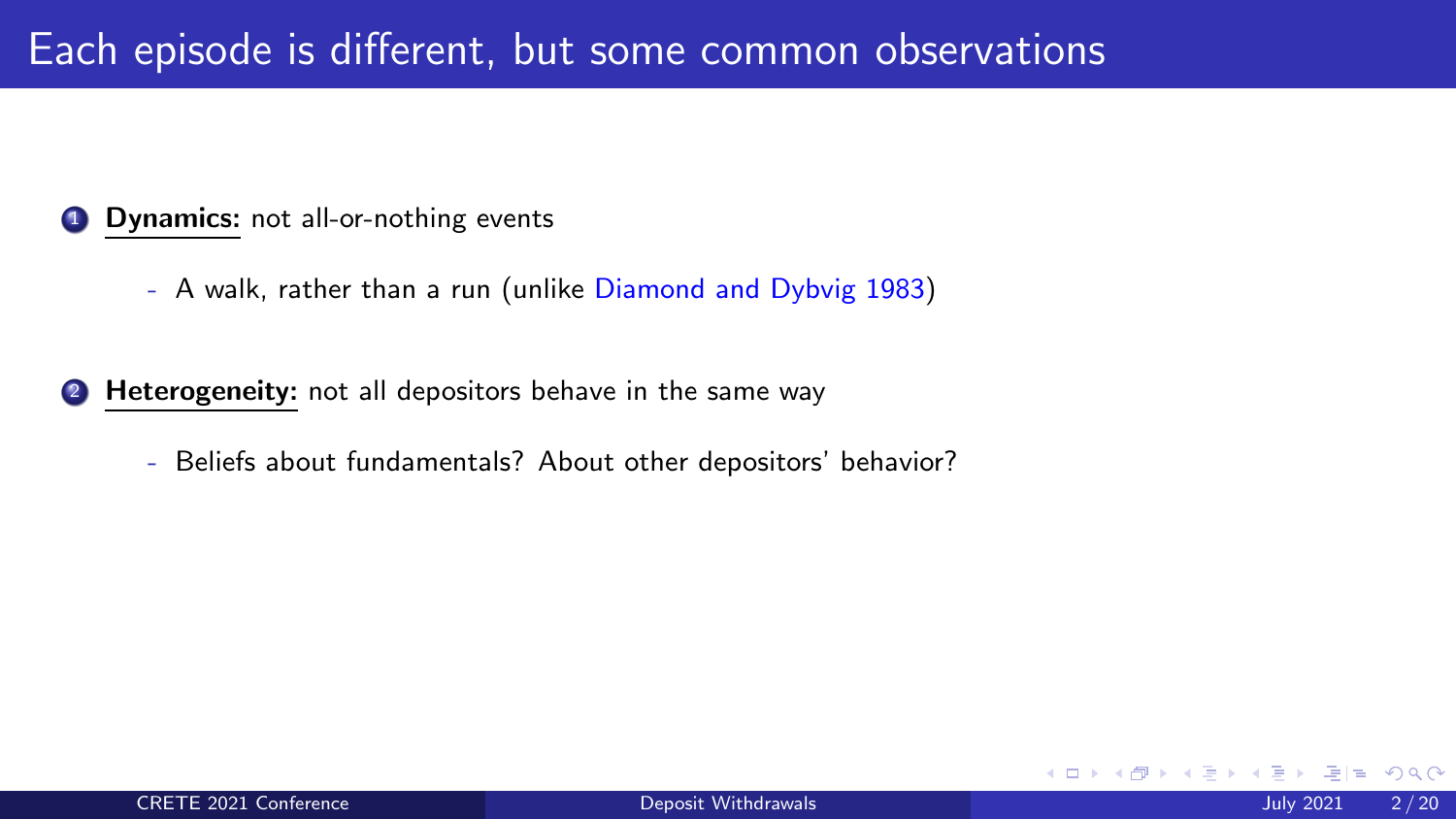### **1** Dynamics: not all-or-nothing events

- A walk, rather than a run (unlike Diamond and Dybvig 1983)
- **2** Heterogeneity: not all depositors behave in the same way
	- Beliefs about fundamentals? About other depositors' behavior?
- **3 Changes in Rates:** Banks increased rates on some deposits (Martin, Puri and Ufier 2018)
	- Scope for stabilization? How? At what cost?

 $\Omega$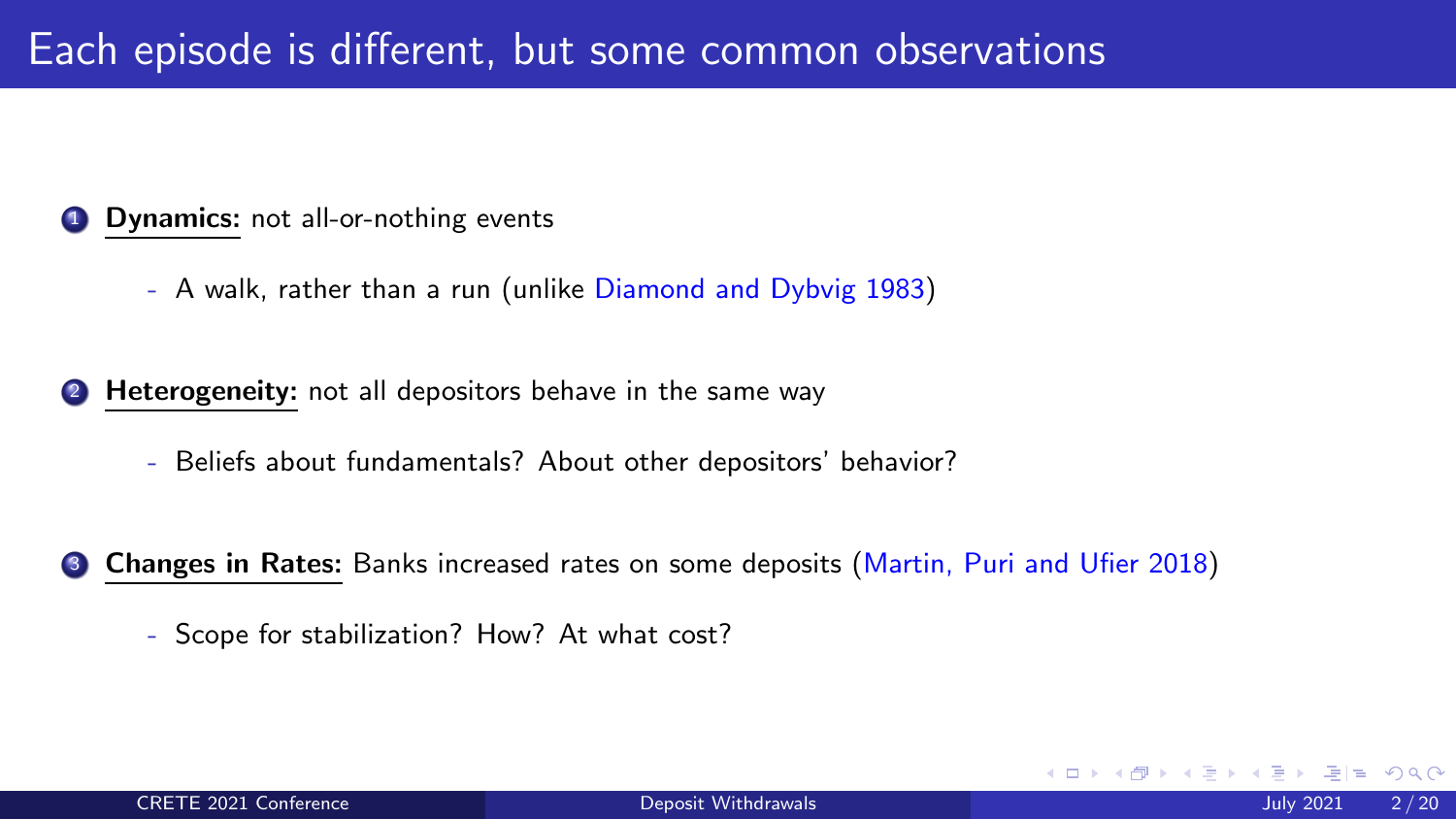4 0 F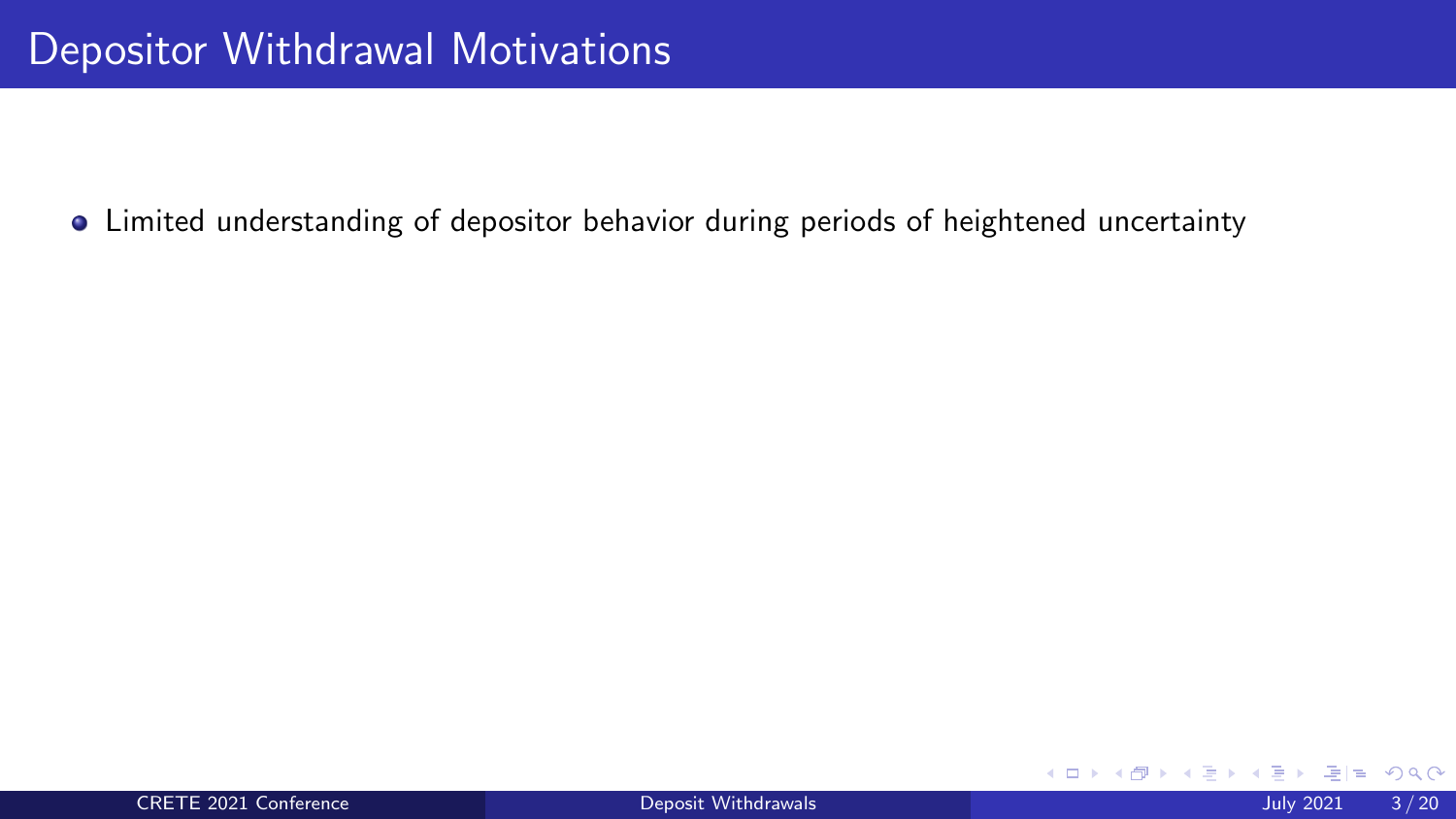• Why would a depositor withdraw her deposit?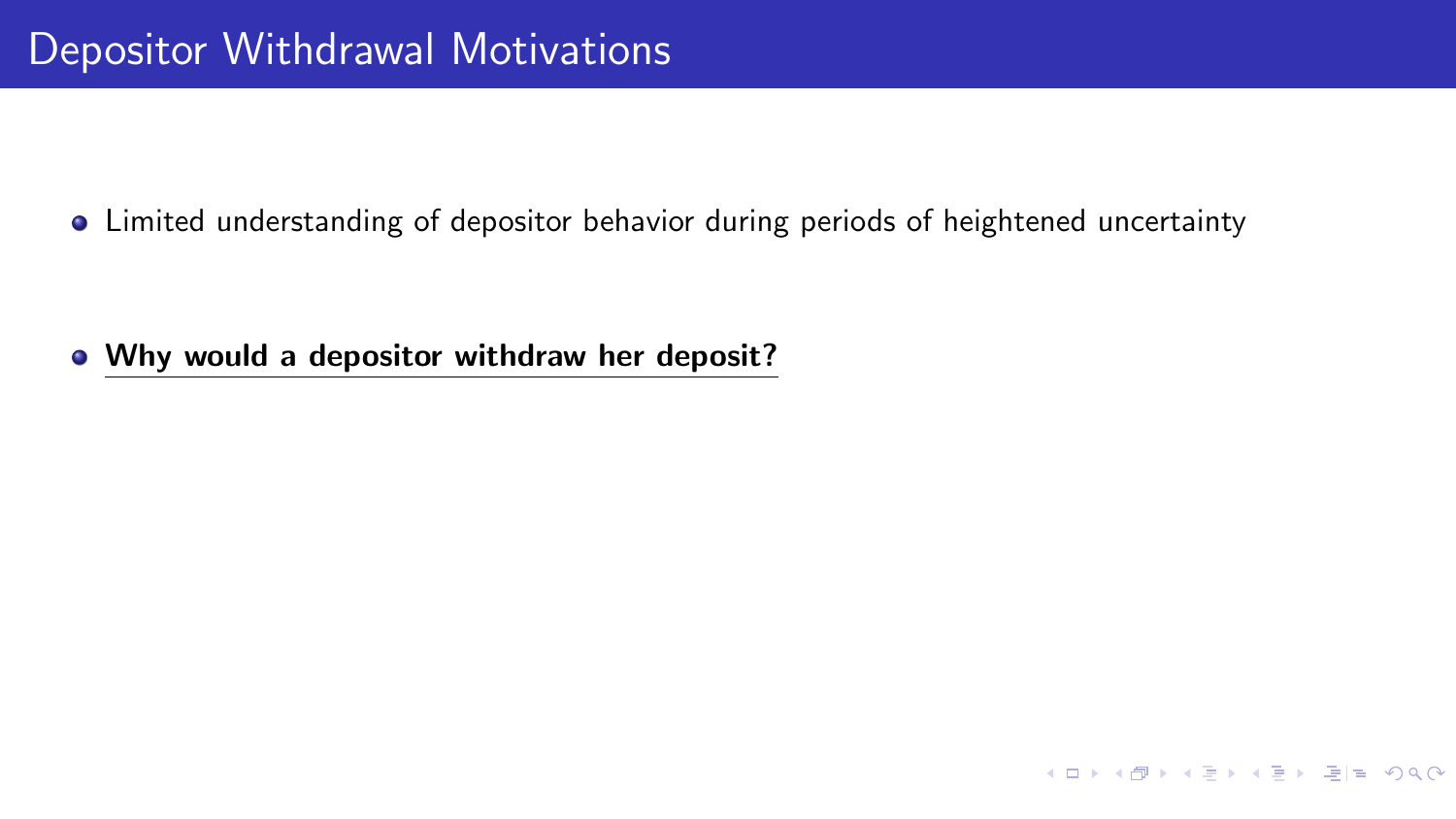### • Why would a depositor withdraw her deposit?

### Idiosyncratic Motives:

liquidity needs, demand for cash (e.g., unemployment, sickness)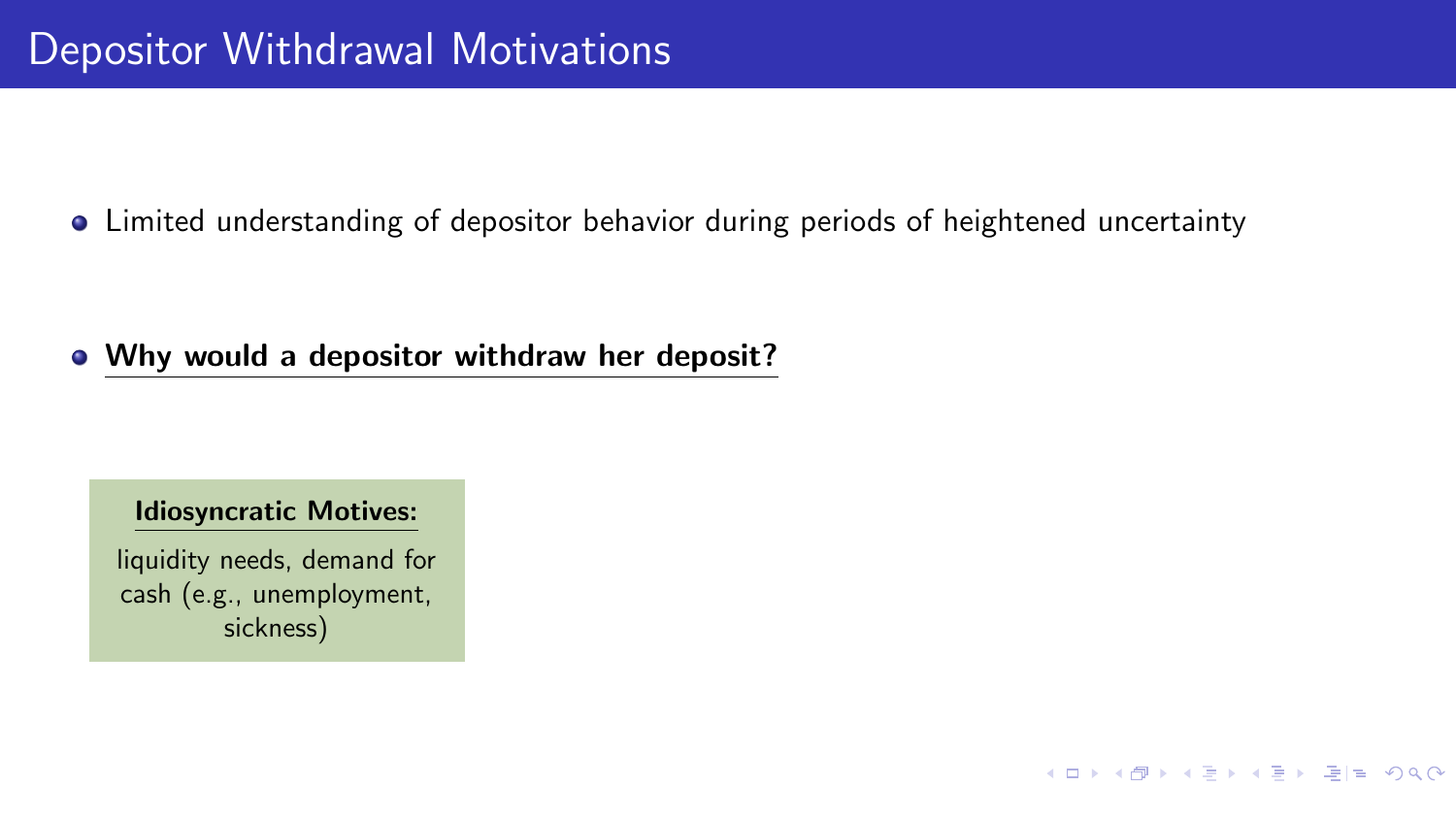### • Why would a depositor withdraw her deposit?

### Idiosyncratic Motives:

liquidity needs, demand for cash (e.g., unemployment, sickness)

### Fundamental Motives:

value of deposit at risk (e.g., bank insolvency, political economy)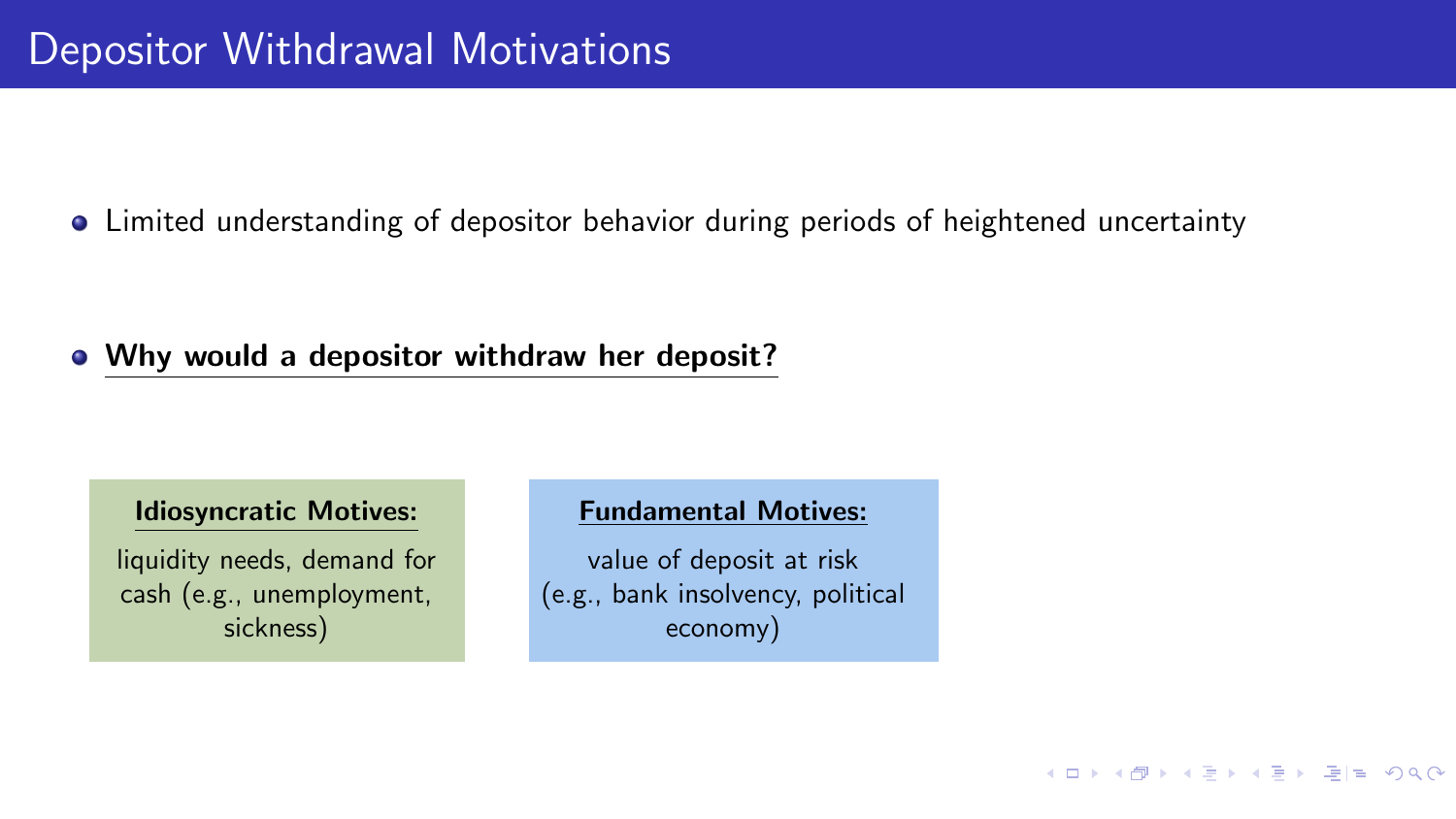### • Why would a depositor withdraw her deposit?

### Idiosyncratic Motives:

liquidity needs, demand for cash (e.g., unemployment, sickness)

### Fundamental Motives:

value of deposit at risk (e.g., bank insolvency, political economy)

#### Strategic Motives:

expectation other depositors will withdraw (e.g., bank illiquid)

イロト イ押 トイヨト イヨ

|星|≡ めんぴ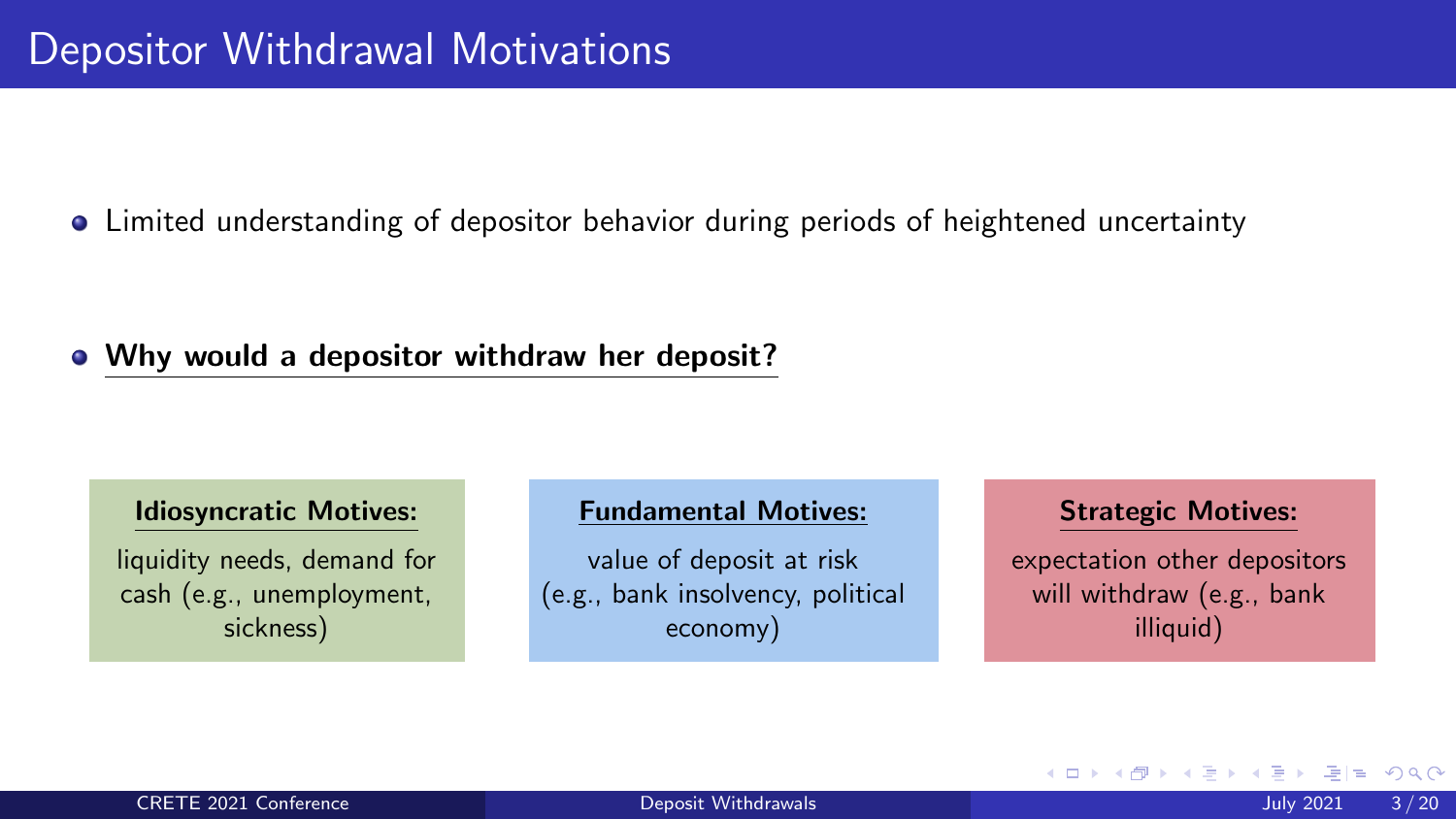CRETE 2021 Conference [Deposit Withdrawals](#page-0-1) July 2021 4 / 20

4 0 8  $299$ ∢母  $\equiv$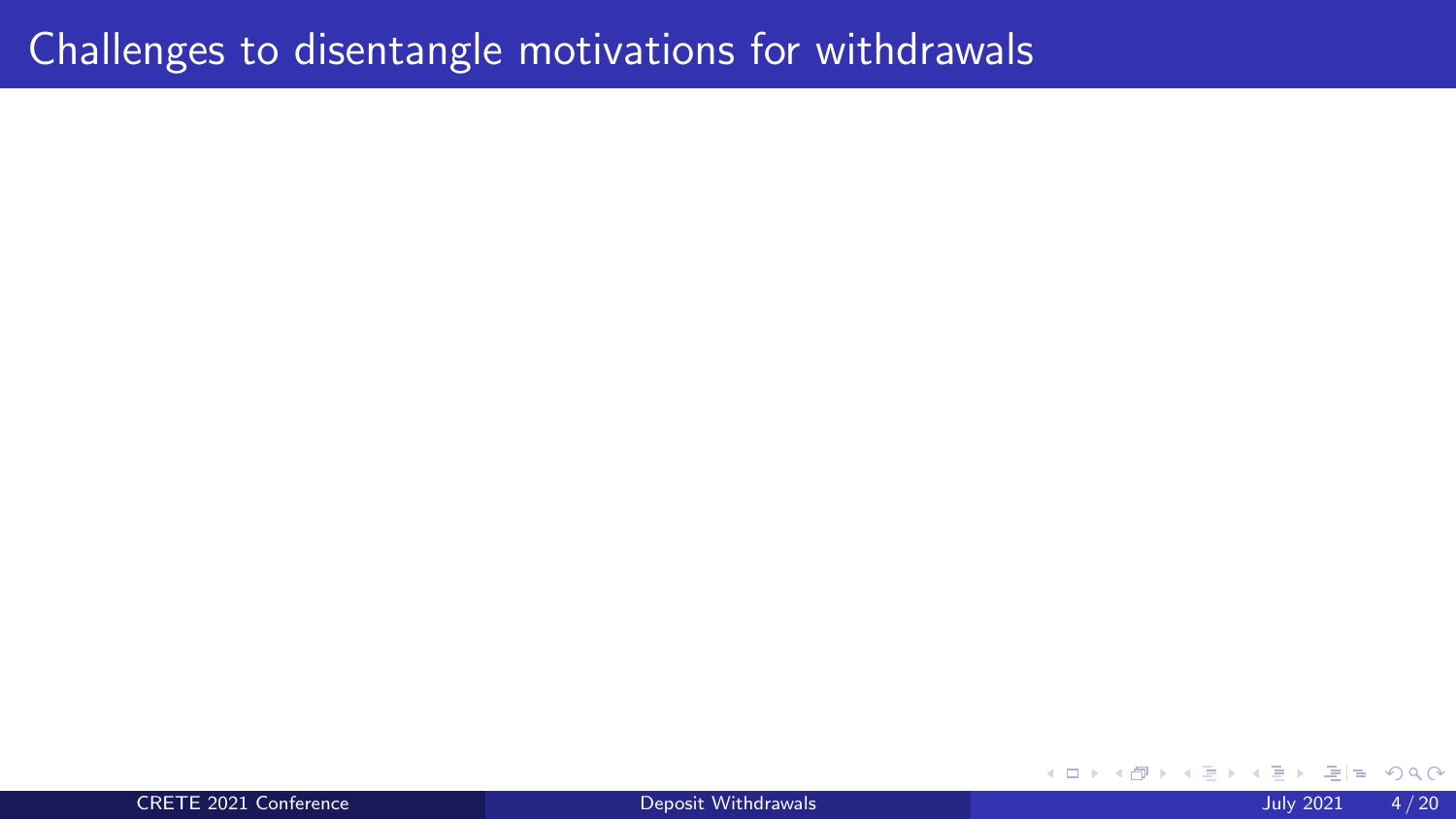Need high-frequency deposit data

4 **D F**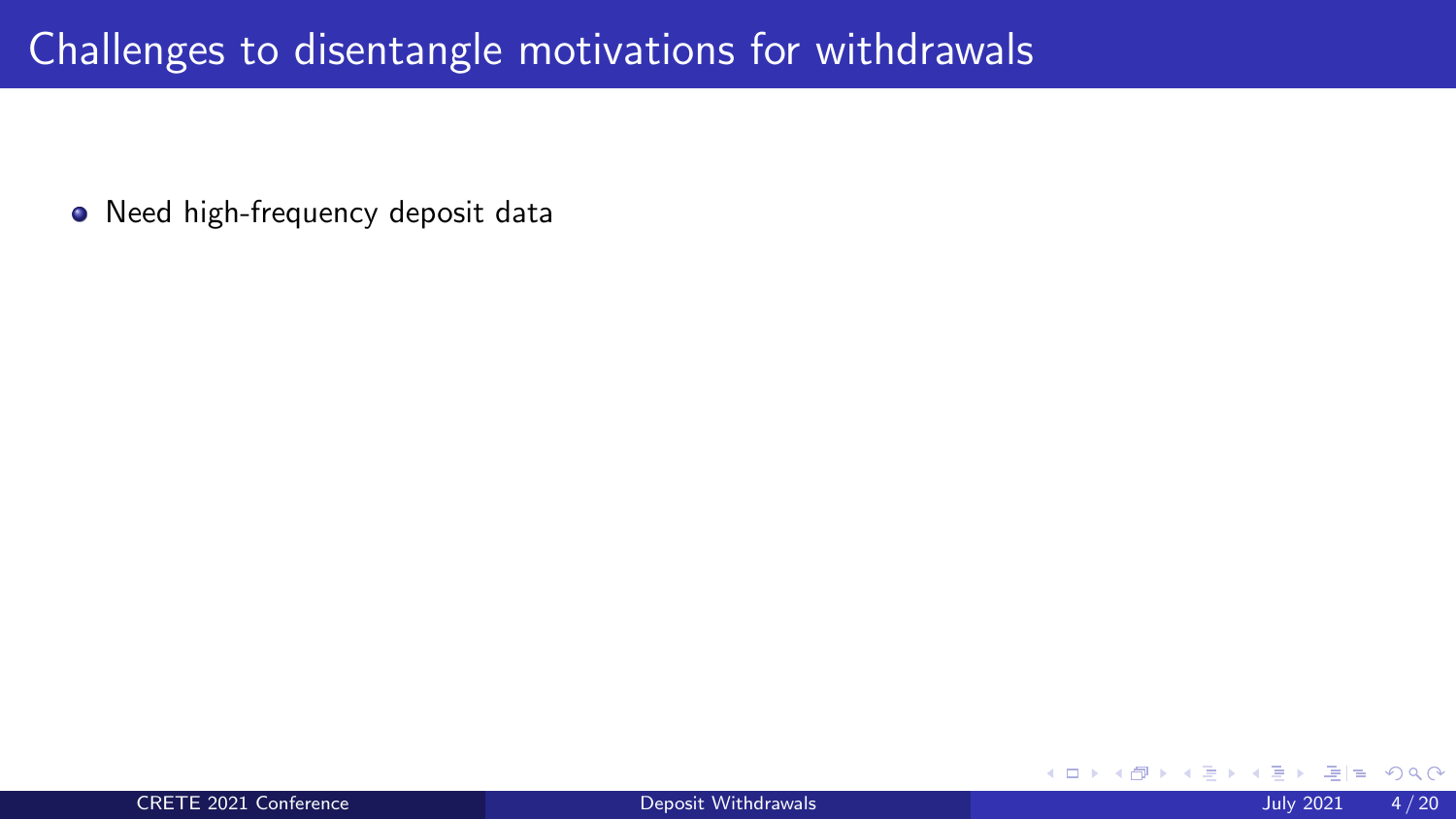- Need high-frequency deposit data
- **•** Uncertainty is hard to measure

 $\leftarrow$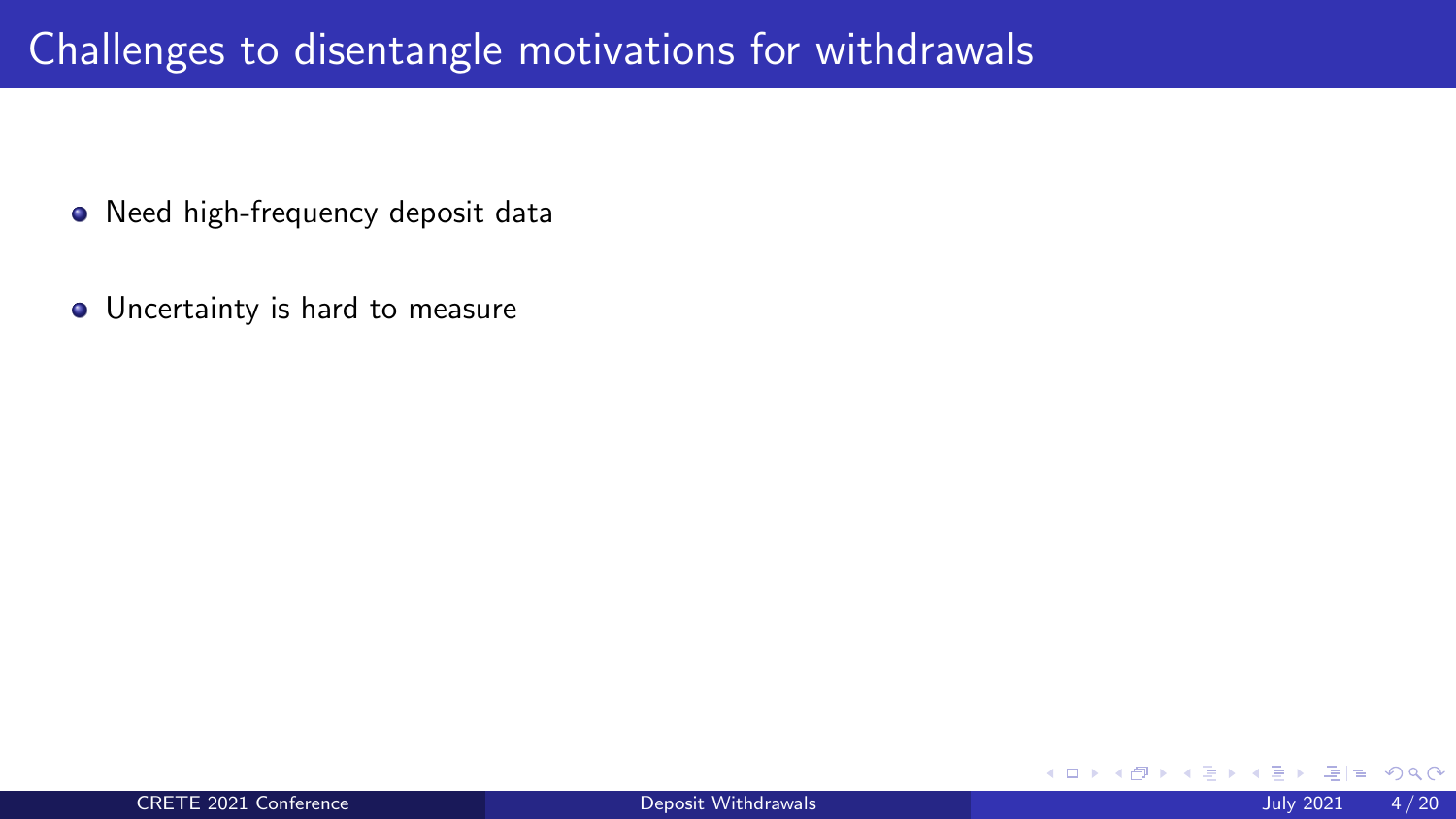- Need high-frequency deposit data
- Uncertainty is hard to measure
- Identification challenges:
	- $\rightarrow$  Macro shocks affect idiosyncratic motives (e.g., higher probability of being unemployed)
	- $\rightarrow$  Fundamental news affect strategic motives (e.g., Goldstein and Pauzner 2005, Morris and Shin 2004)
		- Are depositors reacting to the news or to other depositors' reaction to the news?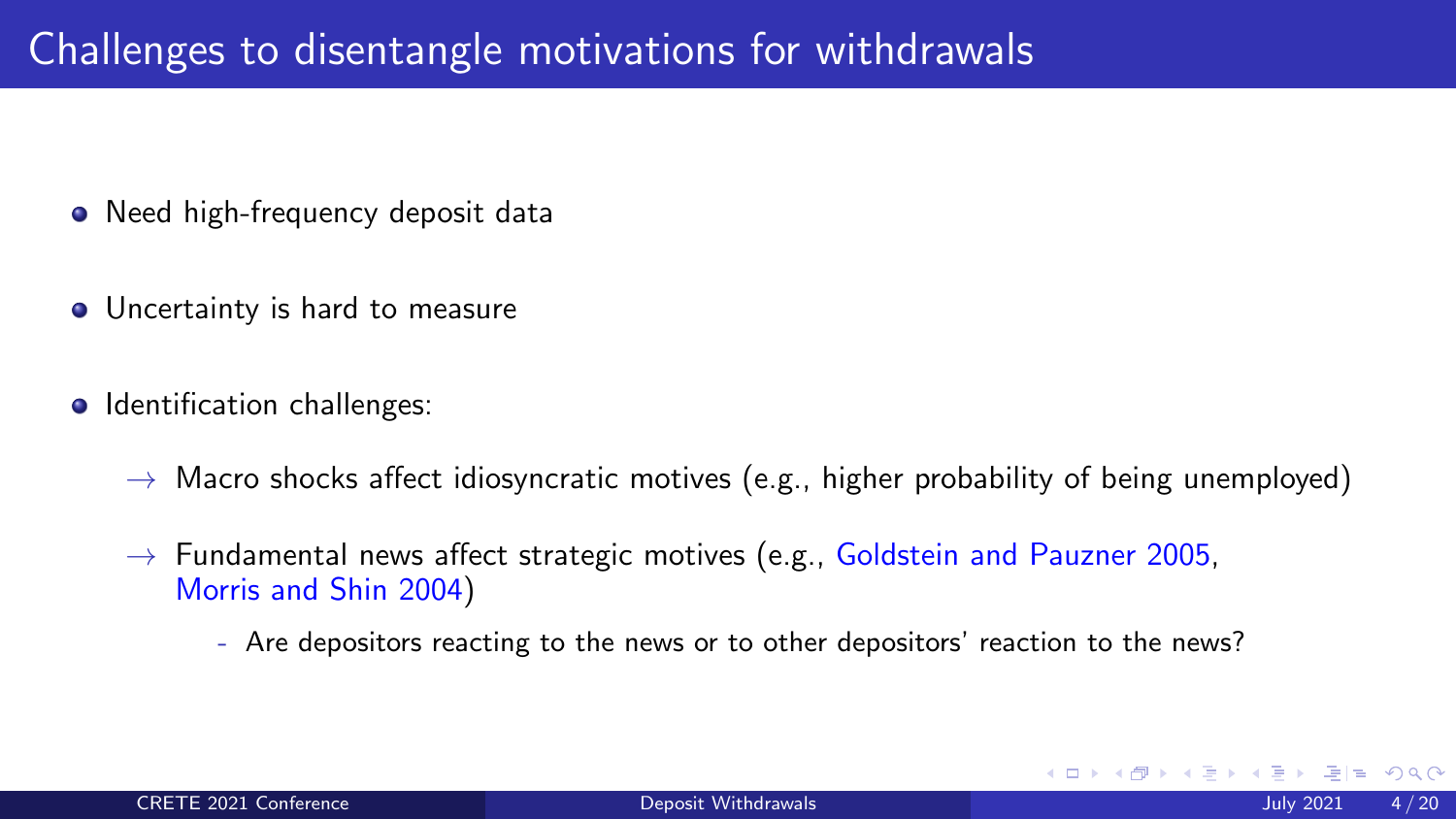- We develop a new approach to measure the extent to which deposit withdrawals are due to idiosyncratic, fundamental, or strategic motives
	- In both quiet and high-uncertainty periods

4 0 F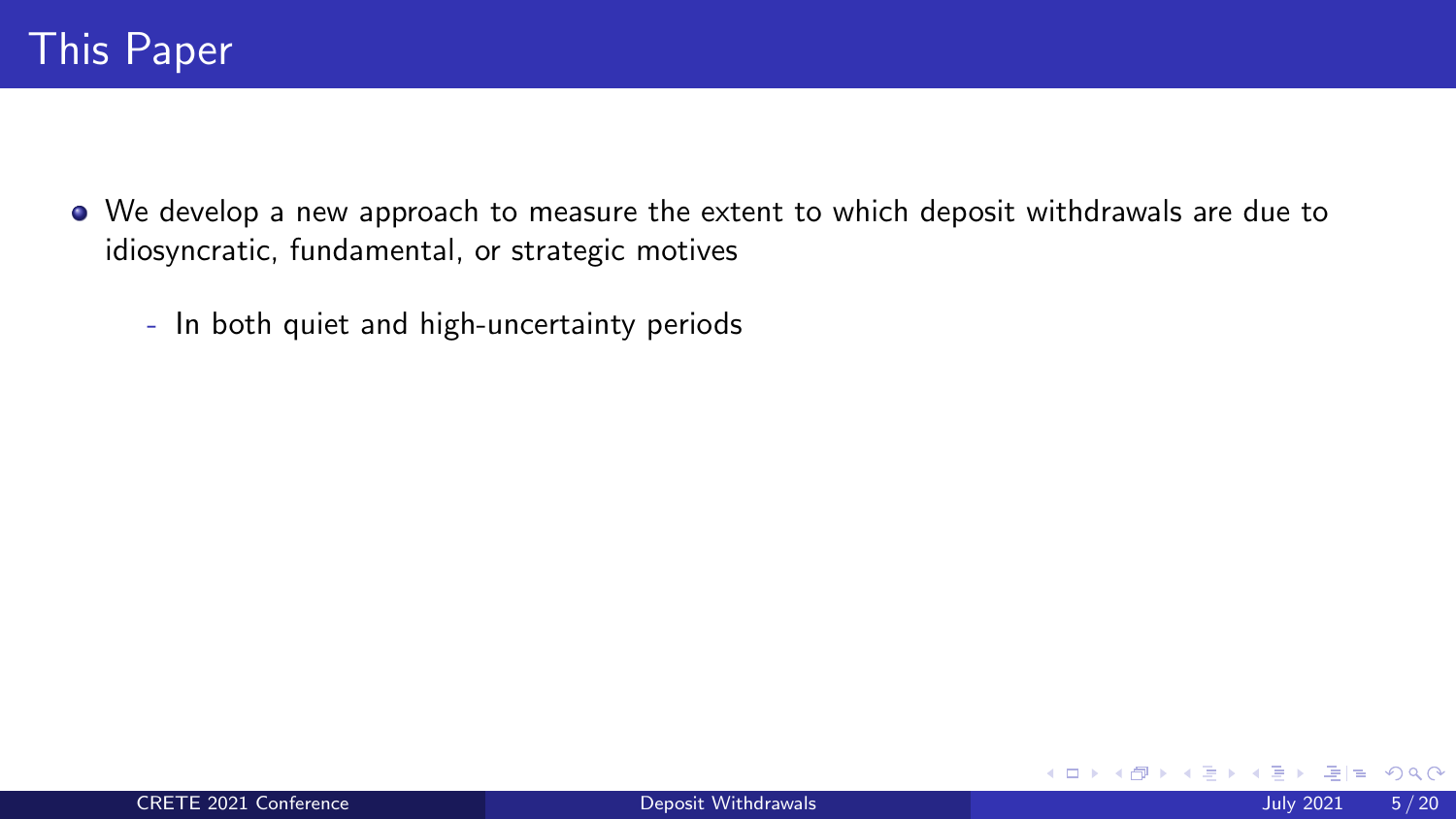- We develop a new approach to measure the extent to which deposit withdrawals are due to idiosyncratic, fundamental, or strategic motives
	- In both quiet and high-uncertainty periods
- Using new approach on daily deposit-level data on time deposits for a large Greek bank, we quantify:
	- Magnitude and heterogeneity for deposit withdrawals across different motives
	- Depositor compensation (to *not* withdraw) after a deterioration in fundamentals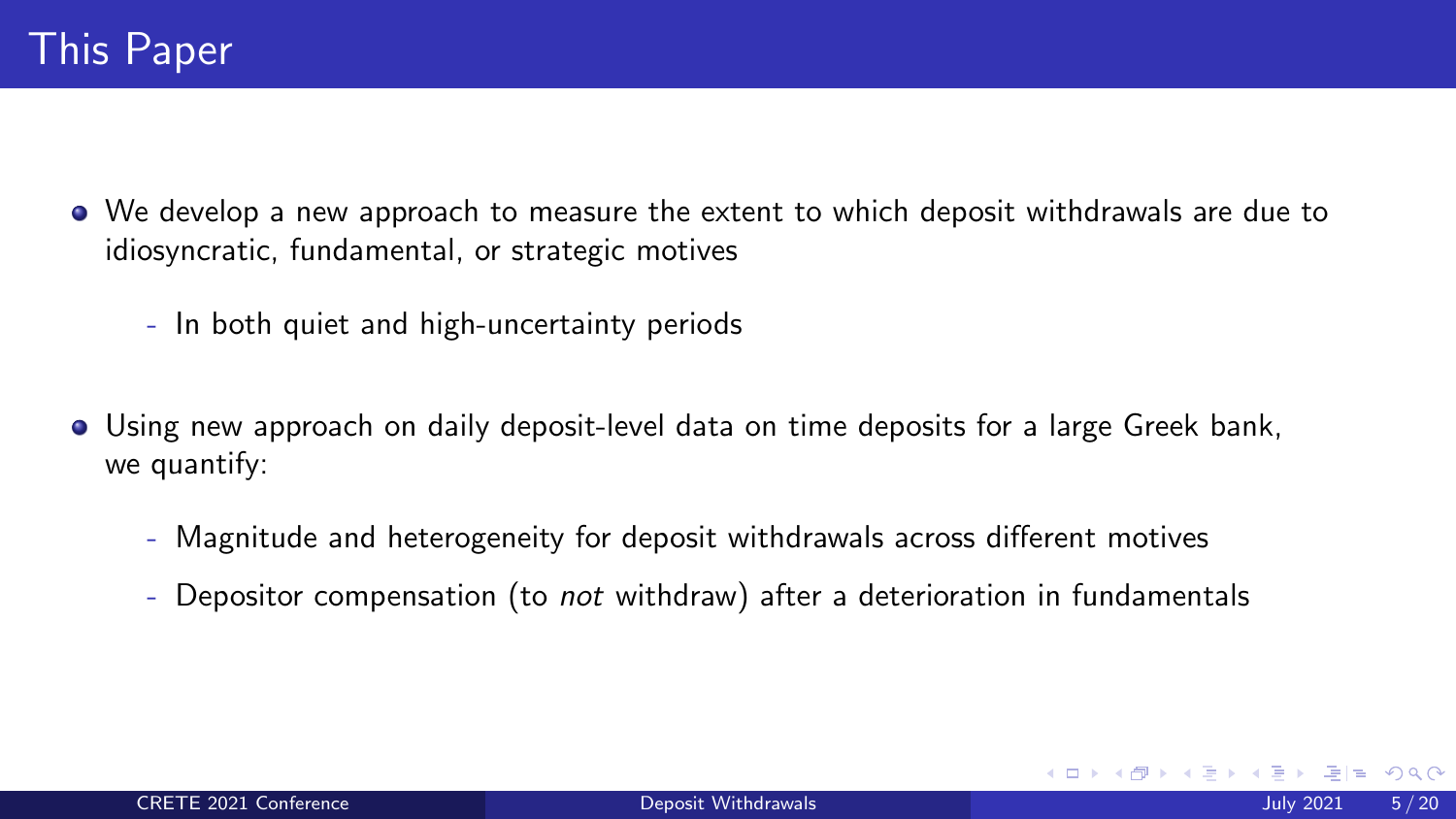#### CRETE 2021 Conference [Deposit Withdrawals](#page-0-1) July 2021 6 / 20

#### $298$  $\leftarrow$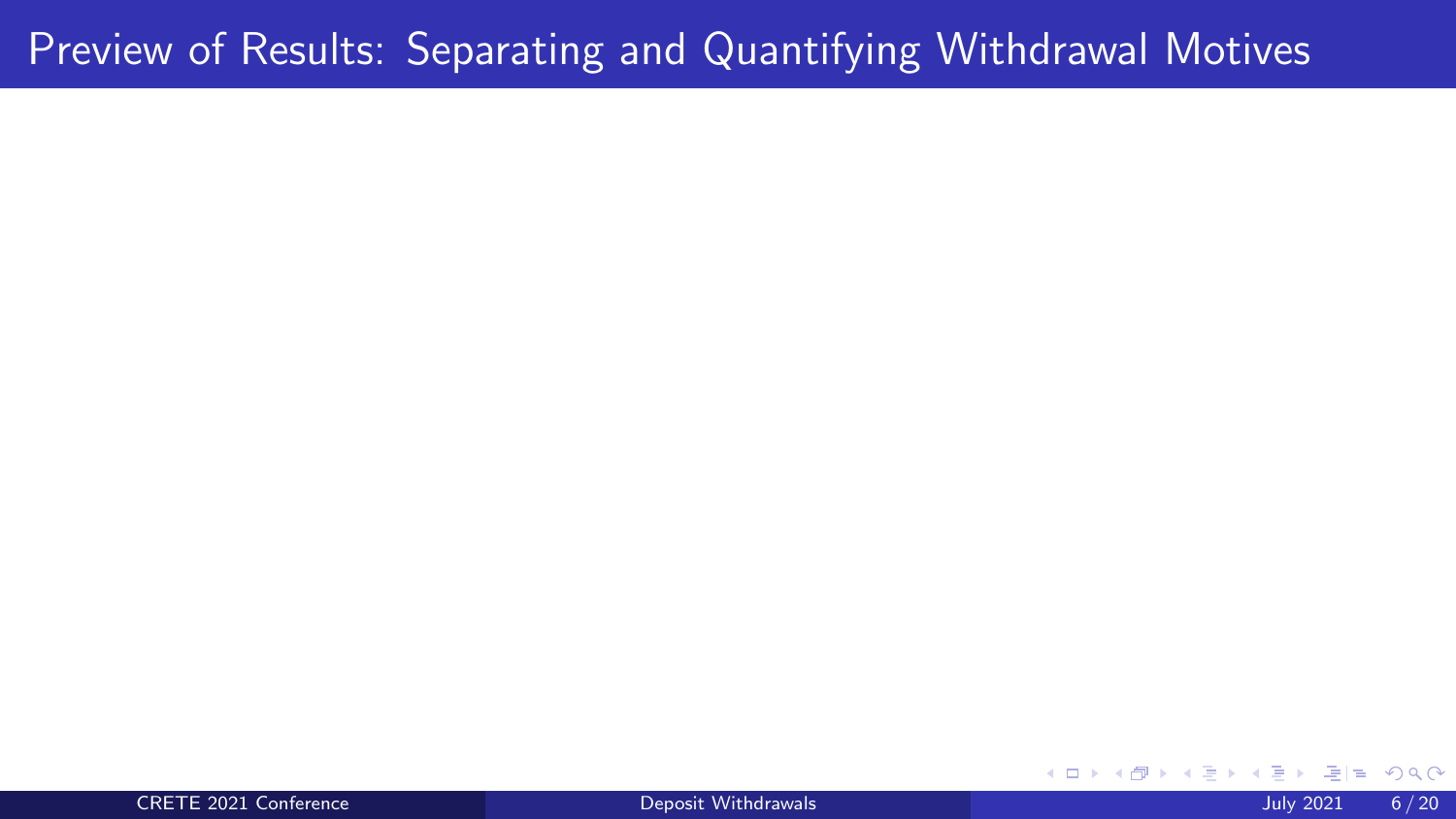- Time-deposit withdrawals for idiosyncratic motives are frequent (even in times of low uncertainty)
	- $\rightarrow$  10% of time-deposits are withdrawn before maturity each year
	- $\rightarrow$  Early withdrawals lose all accrued interests at average forgone annualized return of 17%
- 2 Depositors are very elastic to changes in the cost of early withdrawal.
	- A  $\in$ 100 fall in the cost increases the probability of withdrawals by 30%.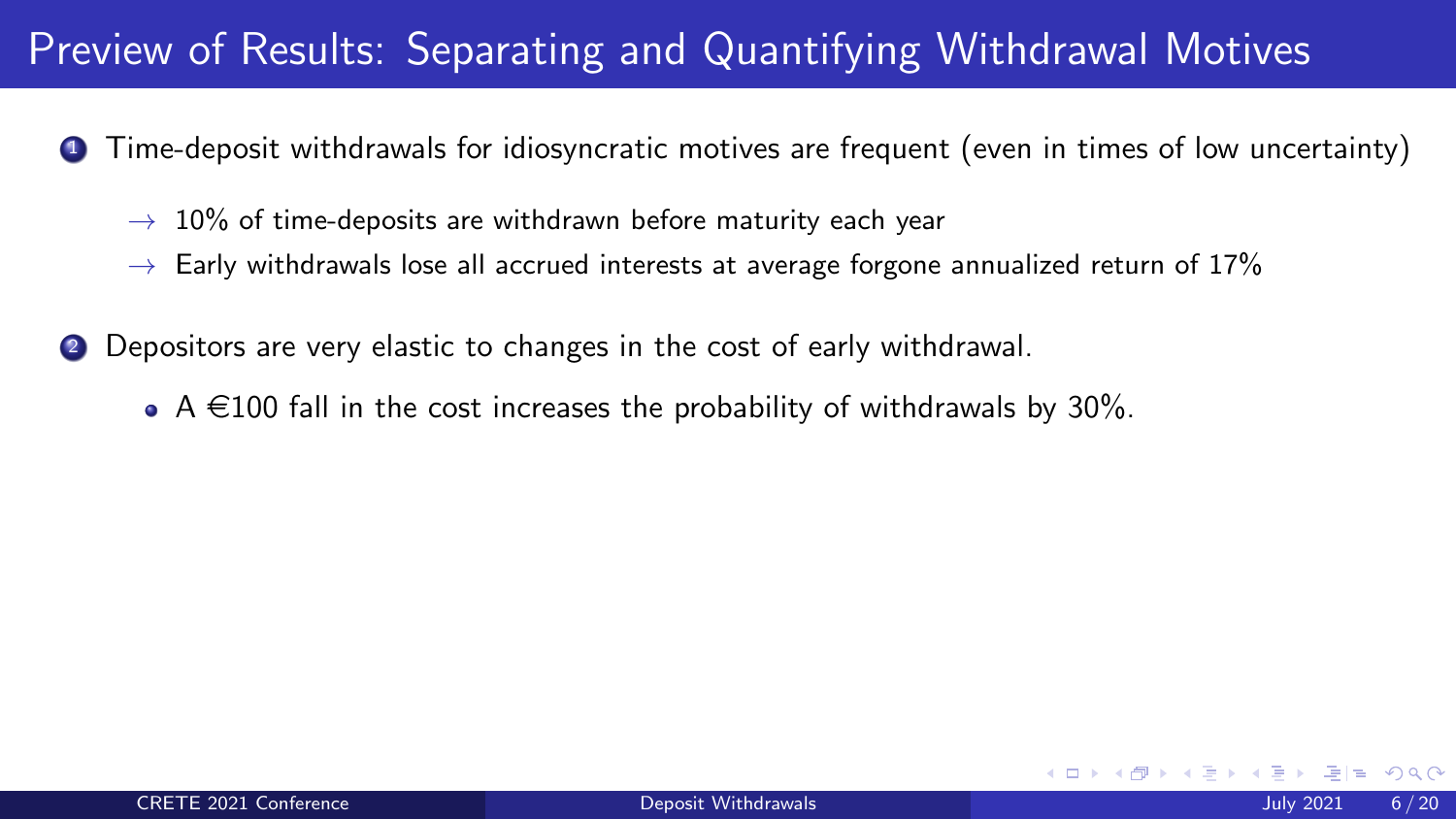- <sup>1</sup> Time-deposit withdrawals for idiosyncratic motives are frequent (even in times of low uncertainty)
	- $\rightarrow$  10% of time-deposits are withdrawn before maturity each year
	- $\rightarrow$  Early withdrawals lose all accrued interests at average forgone annualized return of 17%
- 2 Depositors are very elastic to changes in the cost of early withdrawal.
	- A  $\in$ 100 fall in the cost increases the probability of withdrawals by 30%.
- <sup>3</sup> Following aggregate uncertainty shock that increase CDS by 136%, additional withdrawals increased 4 times.
	- $\rightarrow$  Decompose into withdrawals driven by fundamental (2/3) and strategic motives (1/3)

 $\Omega$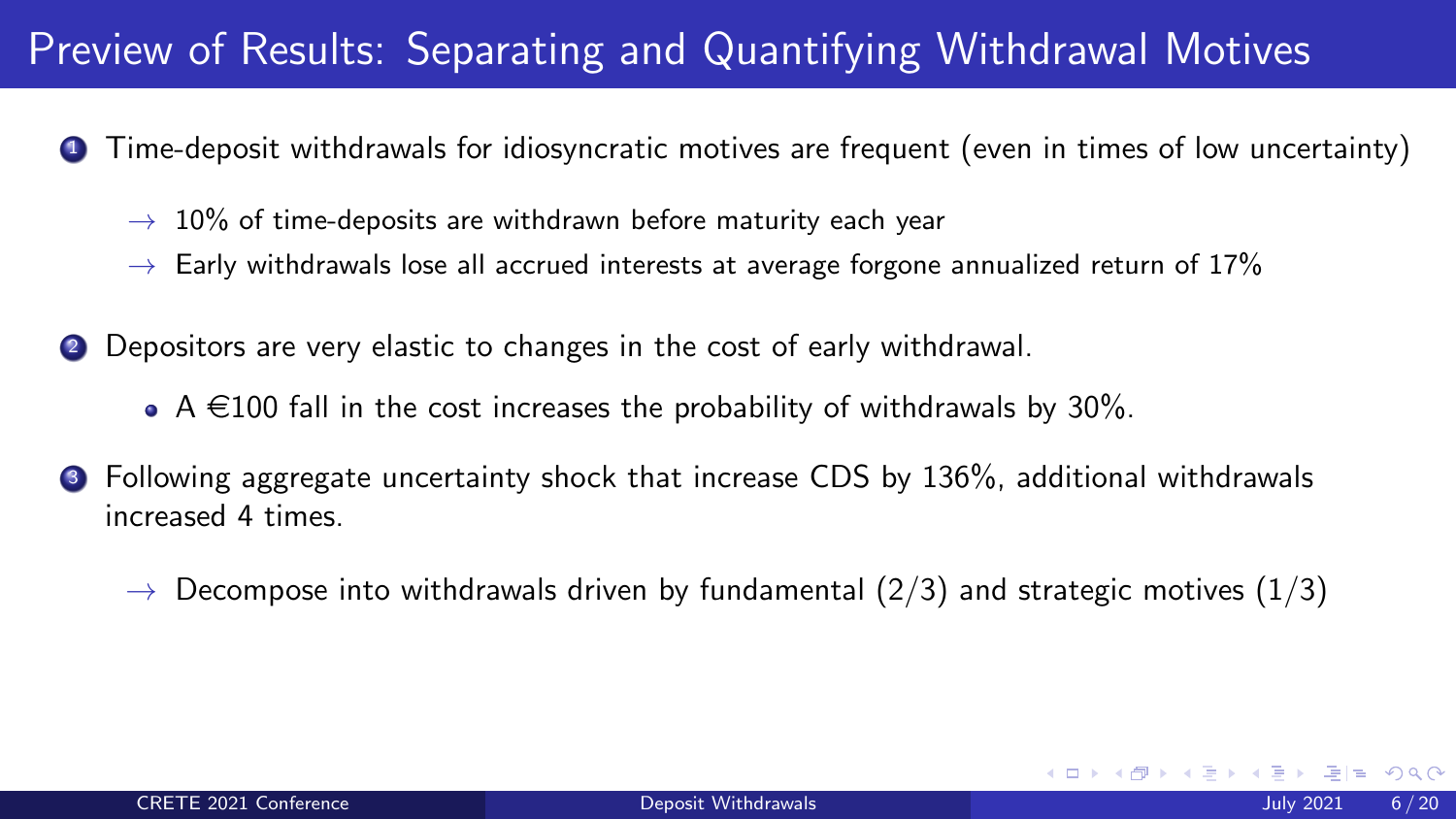- <sup>1</sup> Time-deposit withdrawals for idiosyncratic motives are frequent (even in times of low uncertainty)
	- $\rightarrow$  10% of time-deposits are withdrawn before maturity each year
	- $\rightarrow$  Early withdrawals lose all accrued interests at average forgone annualized return of 17%
- 2 Depositors are very elastic to changes in the cost of early withdrawal.
	- A  $\in$ 100 fall in the cost increases the probability of withdrawals by 30%.
- <sup>3</sup> Following aggregate uncertainty shock that increase CDS by 136%, additional withdrawals increased 4 times.
	- $\rightarrow$  Decompose into withdrawals driven by fundamental (2/3) and strategic motives (1/3)
- Preventing withdrawals in a 3-week window requires offering depositors a payment of:
	- $\rightarrow$  0.8% 1.6% of value of their deposits depending on their motives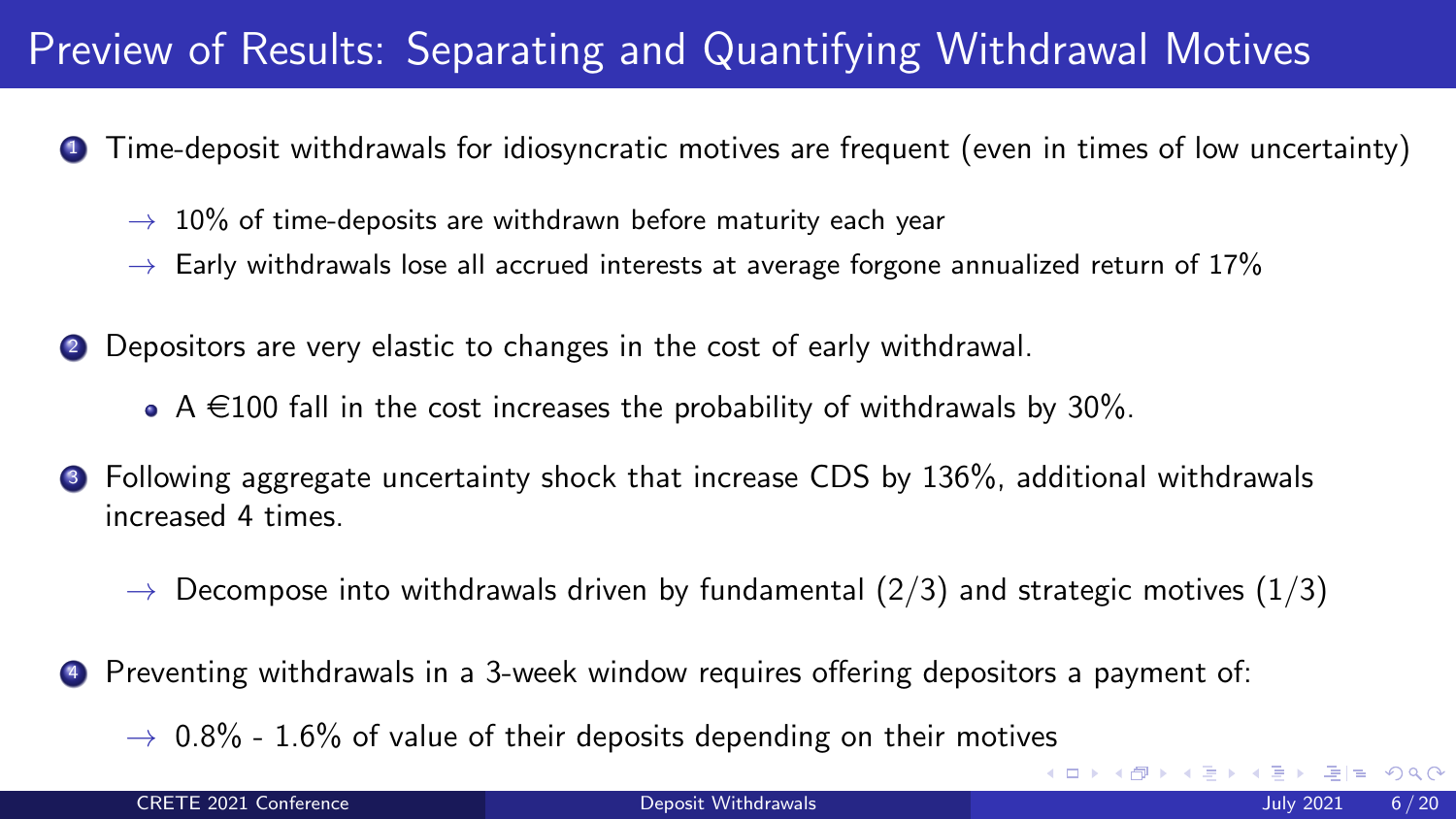# Where Does the Paper Fit in the Literature?

- Theoretical Work on Deposit Runs and Financial Contagion
	- Strategic Complementarities: Diamond and Dybvig (1983), Goldstein and Pauzner (2005) ...
	- Dynamic dimension: He and Xiong (2012), He and Manela (2016), Ahnert and Kakhbod (2017), Schliephake and Shapiro (2018)...

### **• Recent Empirical Work on Depositor Behavior**

- Drechsler et al. (2018): Deposits are "sticky," U.S. aggregate data
- Egan et al. (2017): "Run-prone" uninsured deposits cause fragility, U.S. aggregate data
- Iyer and Puri (2012), Iyer, Puri and Ryan (2018): micro-data evidence on bank runs, Indian cooperative bank, bank-specific events
- Important work, but provides limited insight on policies to provide stability in the wake of uncertainty

KAD → KE → KE → EHE YOU →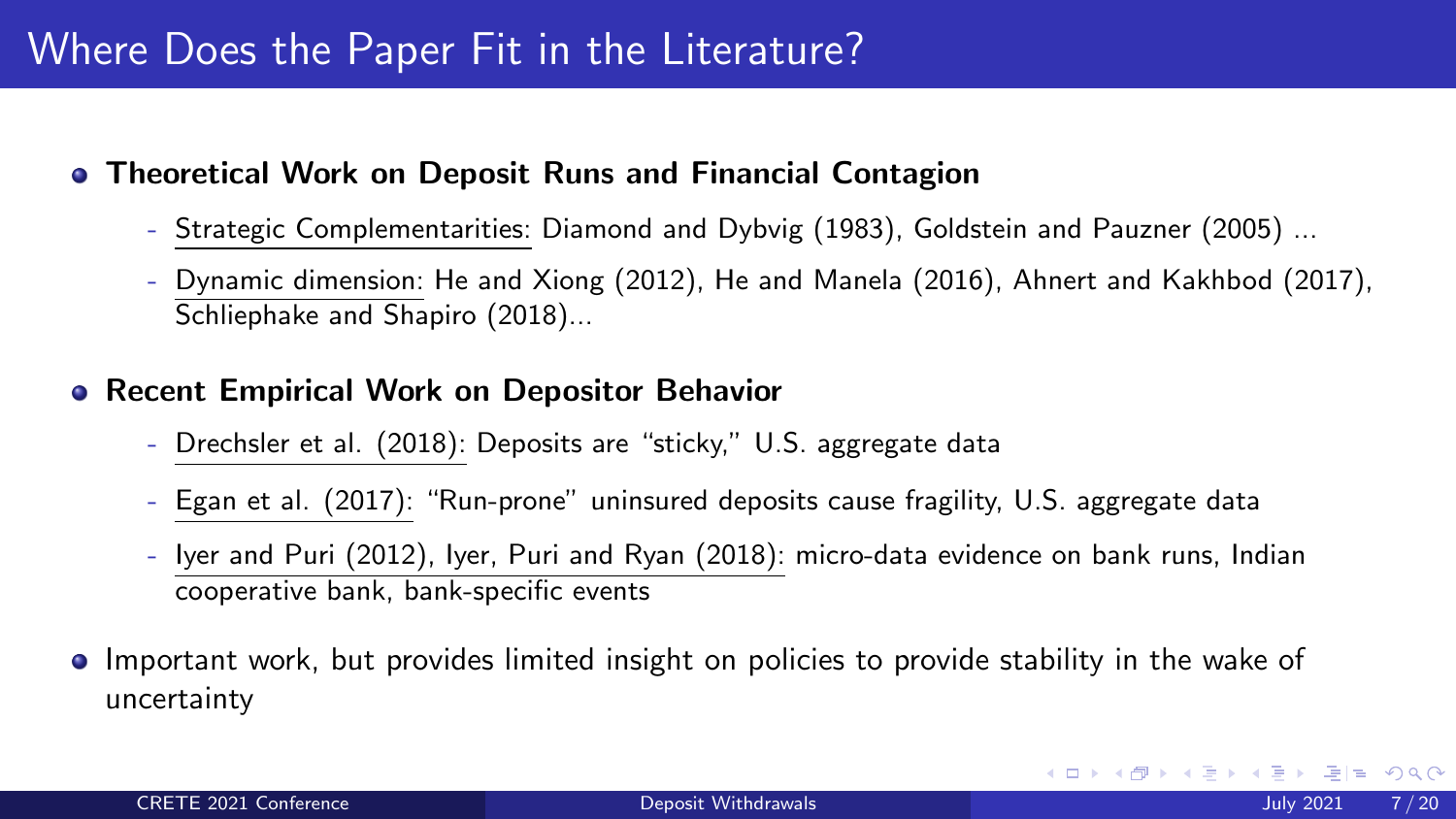### **4 Motivating Framework**

- 2 Data and Key Events
- <sup>3</sup> Empirical Strategy: Separating and Quantifying Depositor Withdrawals
	- Fundamental Motives
	- Strategic Motives
	- Idiosyncratic Motives
- 4 Results and Heterogeneity Analysis
- **5** Quantification of Depositor Compensation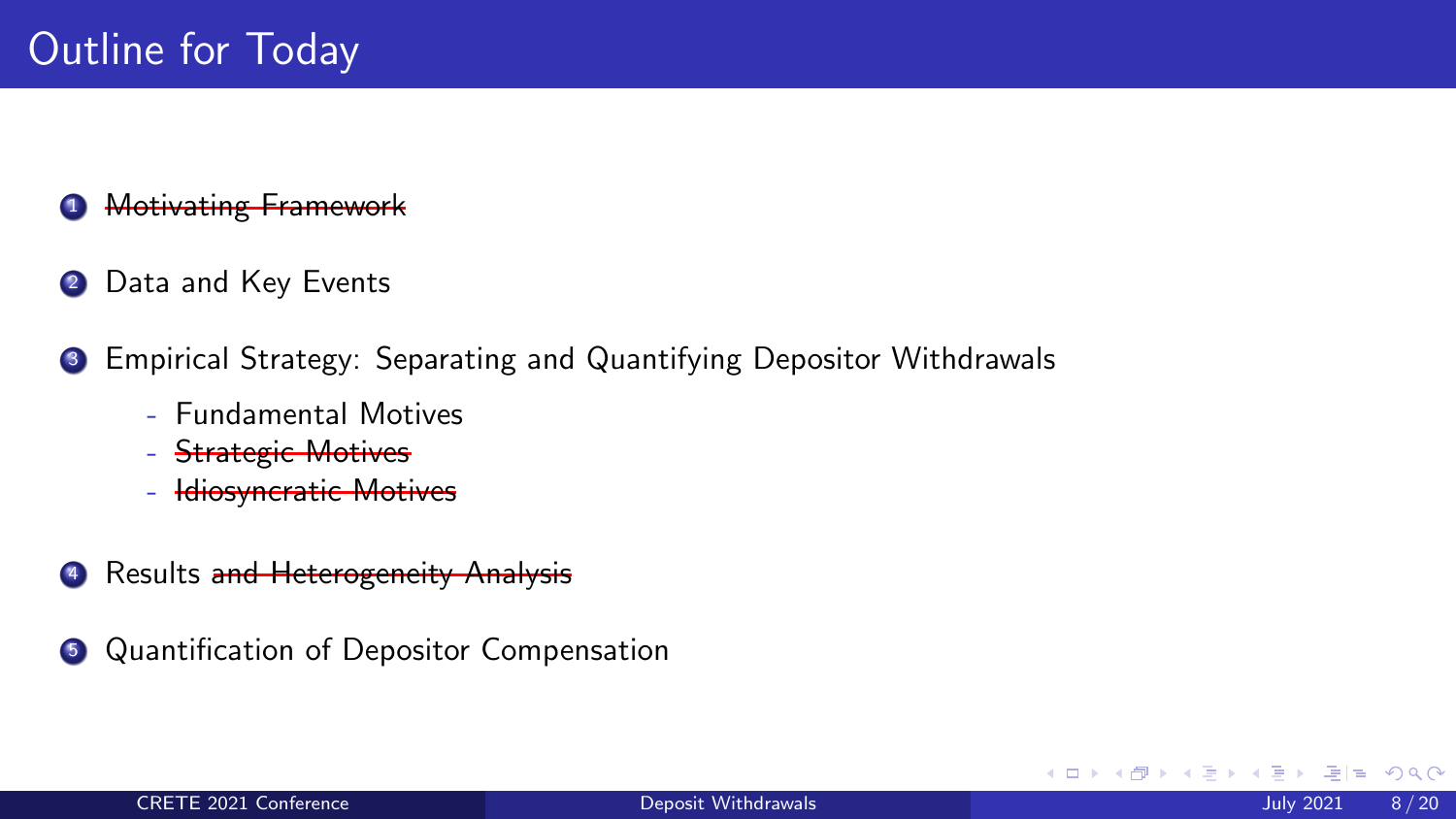# FRAMEWORK

CRETE 2021 Conference [Deposit Withdrawals](#page-0-1) July 2021 8 / 20

イロト イ押 トイ君 トイ君 ト

重目 のへぐ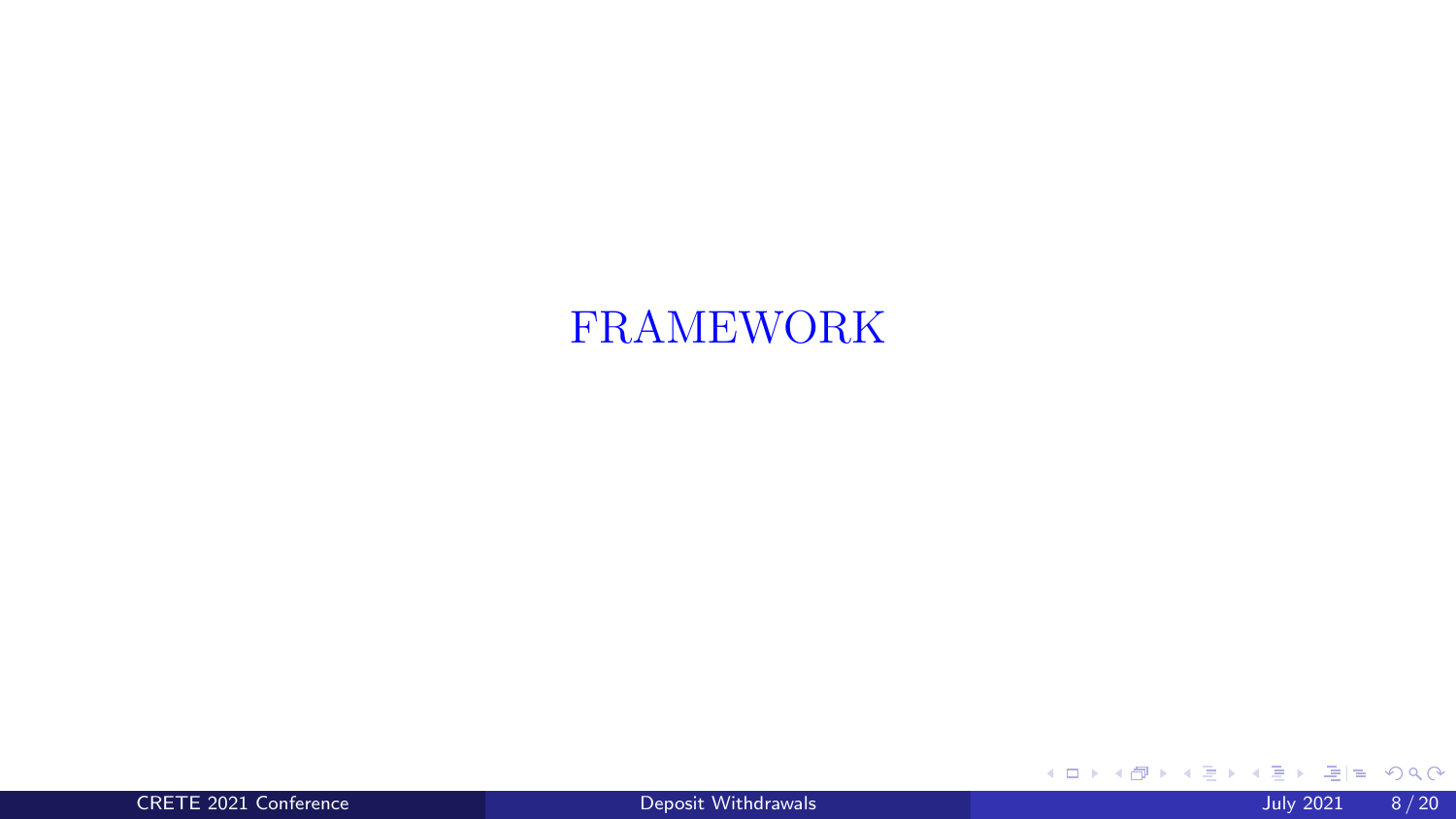A bank has time deposit contracts with a continuum of small depositors.

- Contract periods are staggered.
- Every period *t* before maturity *T*, each time depositor chooses whether to withdraw her time deposit or wait until maturity.

 $\Omega$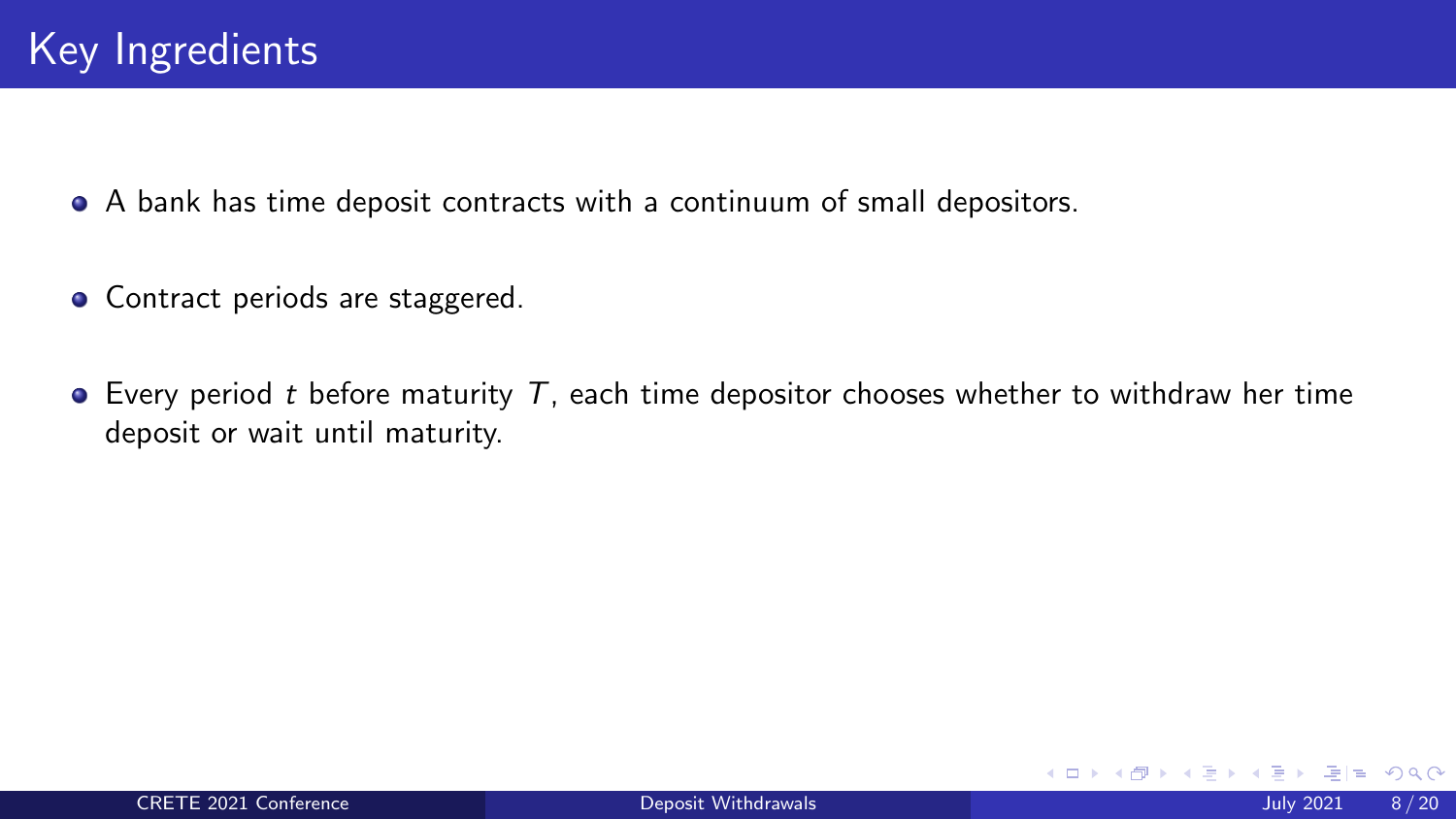A bank has time deposit contracts with a continuum of small depositors.

- Contract periods are staggered.
- Every period *t* before maturity *T*, each time depositor chooses whether to withdraw her time deposit or wait until maturity.
- A depositor withdrawal decision depends on:
	- $\rightarrow$  The payoff of withdrawing early
	- $\rightarrow$  The expected value of the time deposit at maturity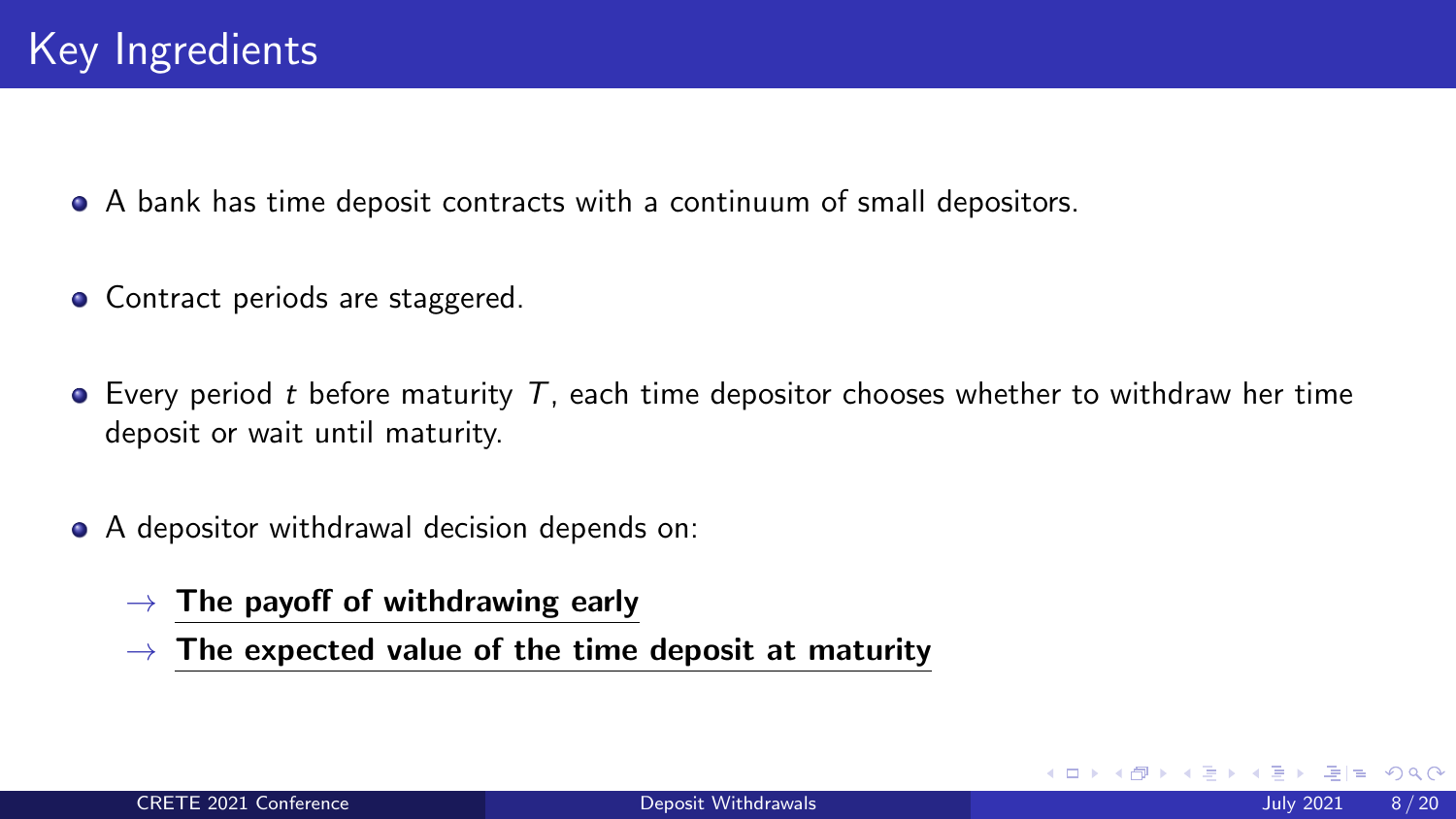$W_{it}^{T}(\kappa_{it}, \epsilon_{it})$  captures depositor's payoffs from withdrawing at time *t* before maturity *T*.

4 0 F

- 4 円 ▶ - 4 三 ▶ - 4 .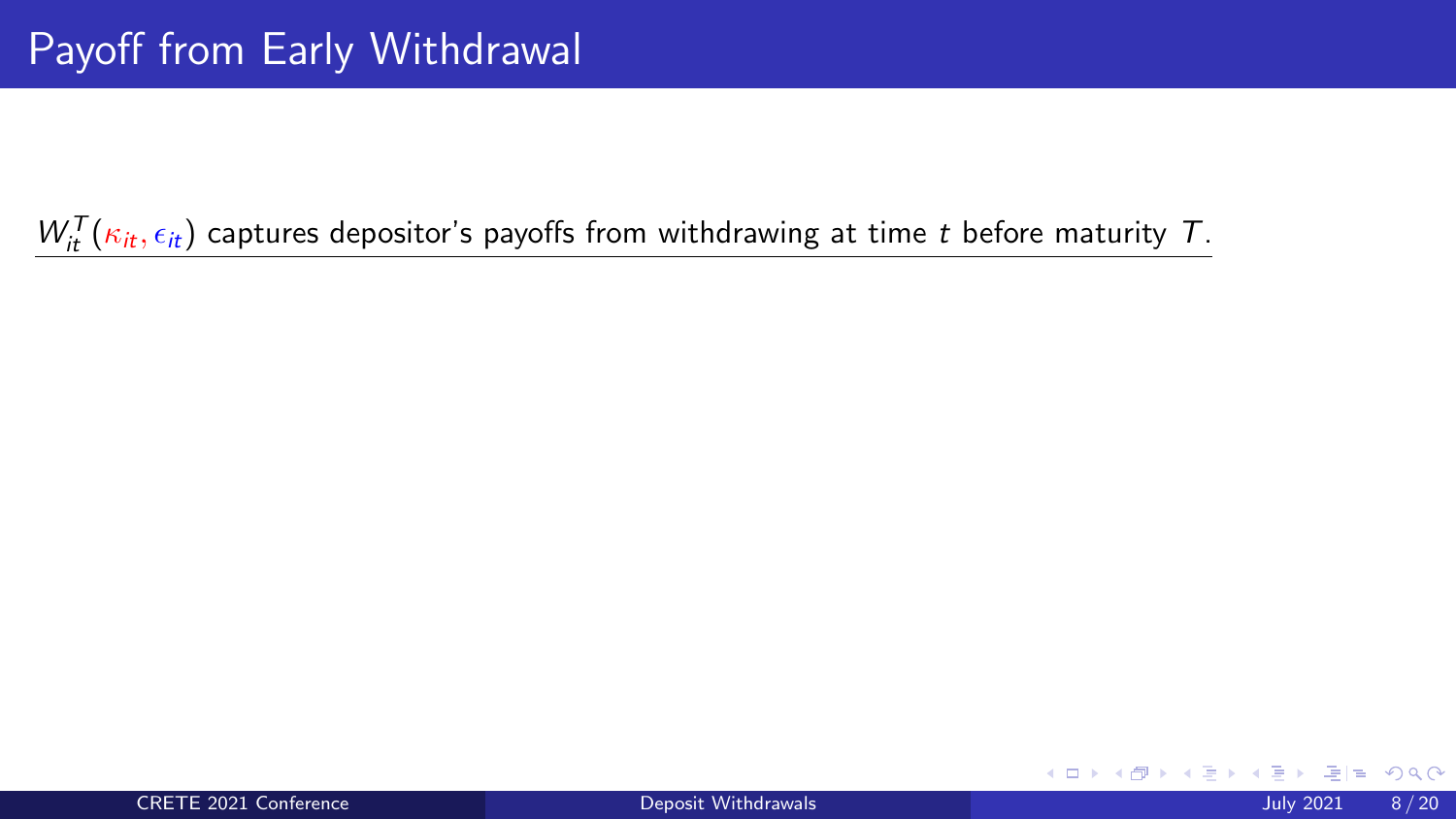$W_{it}^{T}(\kappa_{it}, \epsilon_{it})$  captures depositor's payoffs from withdrawing at time *t* before maturity *T*.

- $\kappa_{it}^{\mathcal T}$  is the monetary cost of early withdrawal.
	- $\rightarrow$  Prematurely liquidating the time deposit implies getting a haircut on its value.

 $QQ$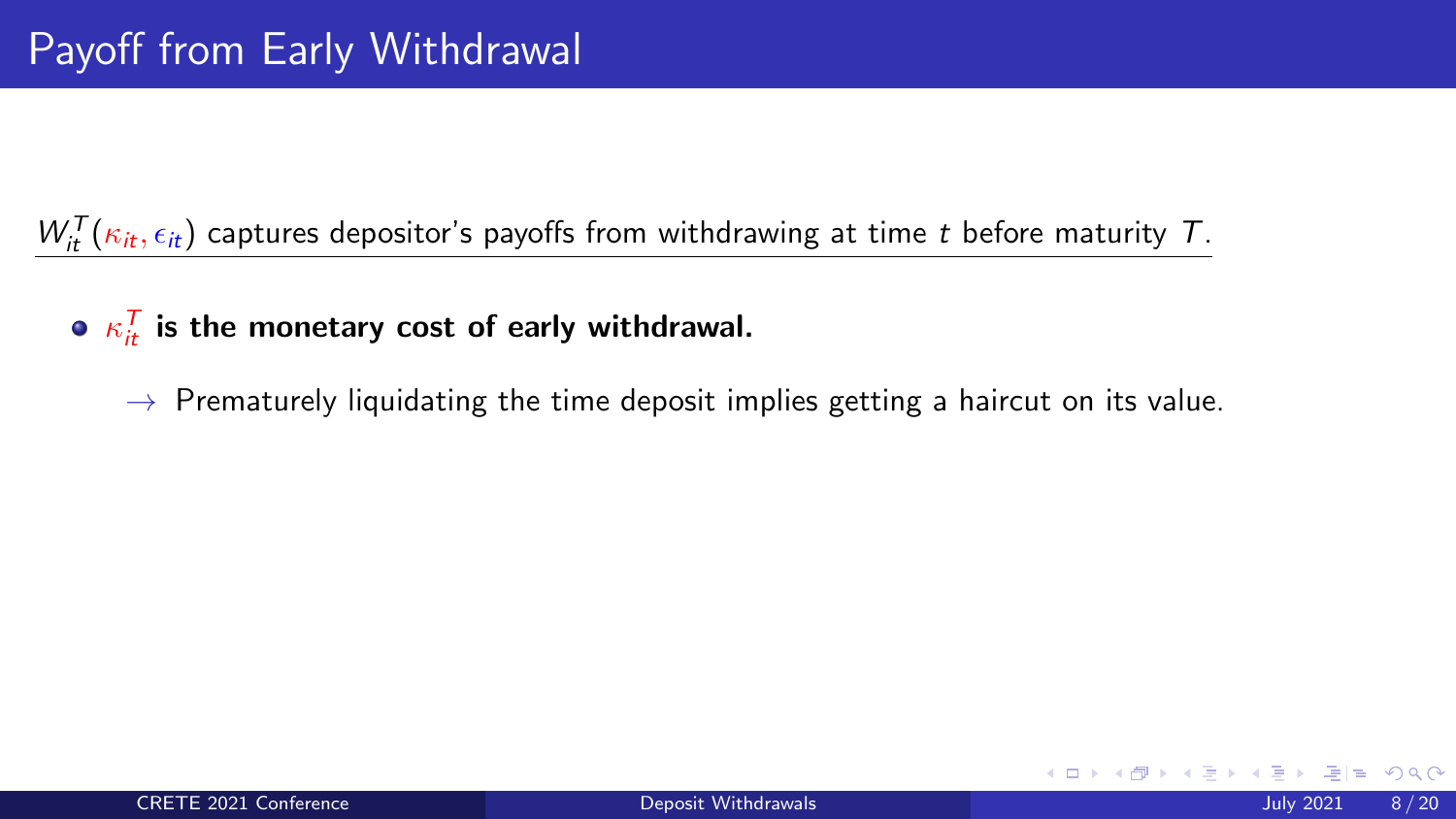$W_{it}^{T}(\kappa_{it}, \epsilon_{it})$  captures depositor's payoffs from withdrawing at time *t* before maturity *T*.

- $\kappa_{it}^{\mathcal T}$  is the monetary cost of early withdrawal.
	- $\rightarrow$  Prematurely liquidating the time deposit implies getting a haircut on its value.

### $\bullet$   $\epsilon_{it}$  is a depositor-specific, unobservable (to the econometrician) idiosyncratic shock.

- $\rightarrow$  It can be interpreted as a liquidity shock.
- $\rightarrow$  Captures idiosyncratic motives for early withdrawal.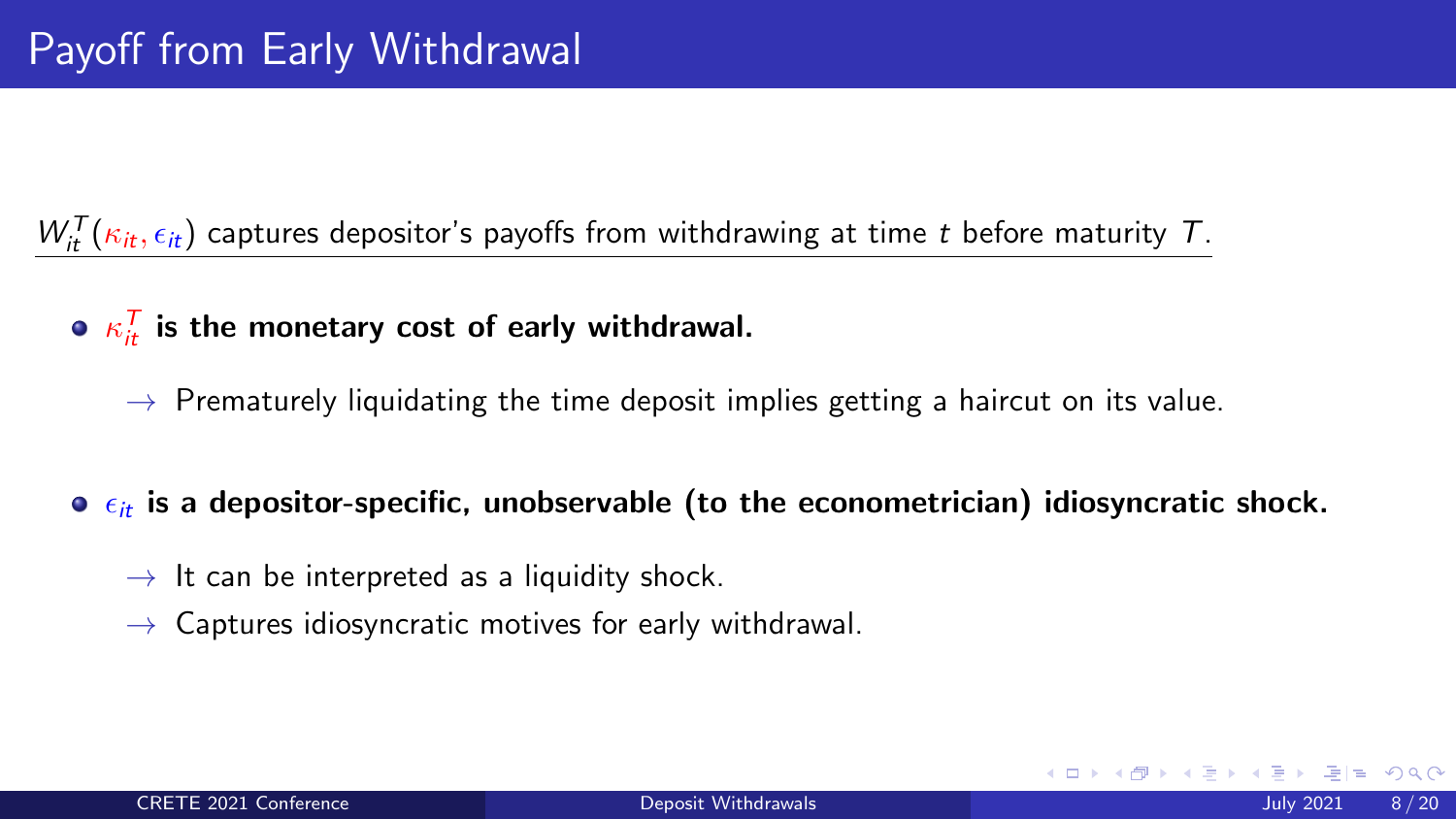4 0 F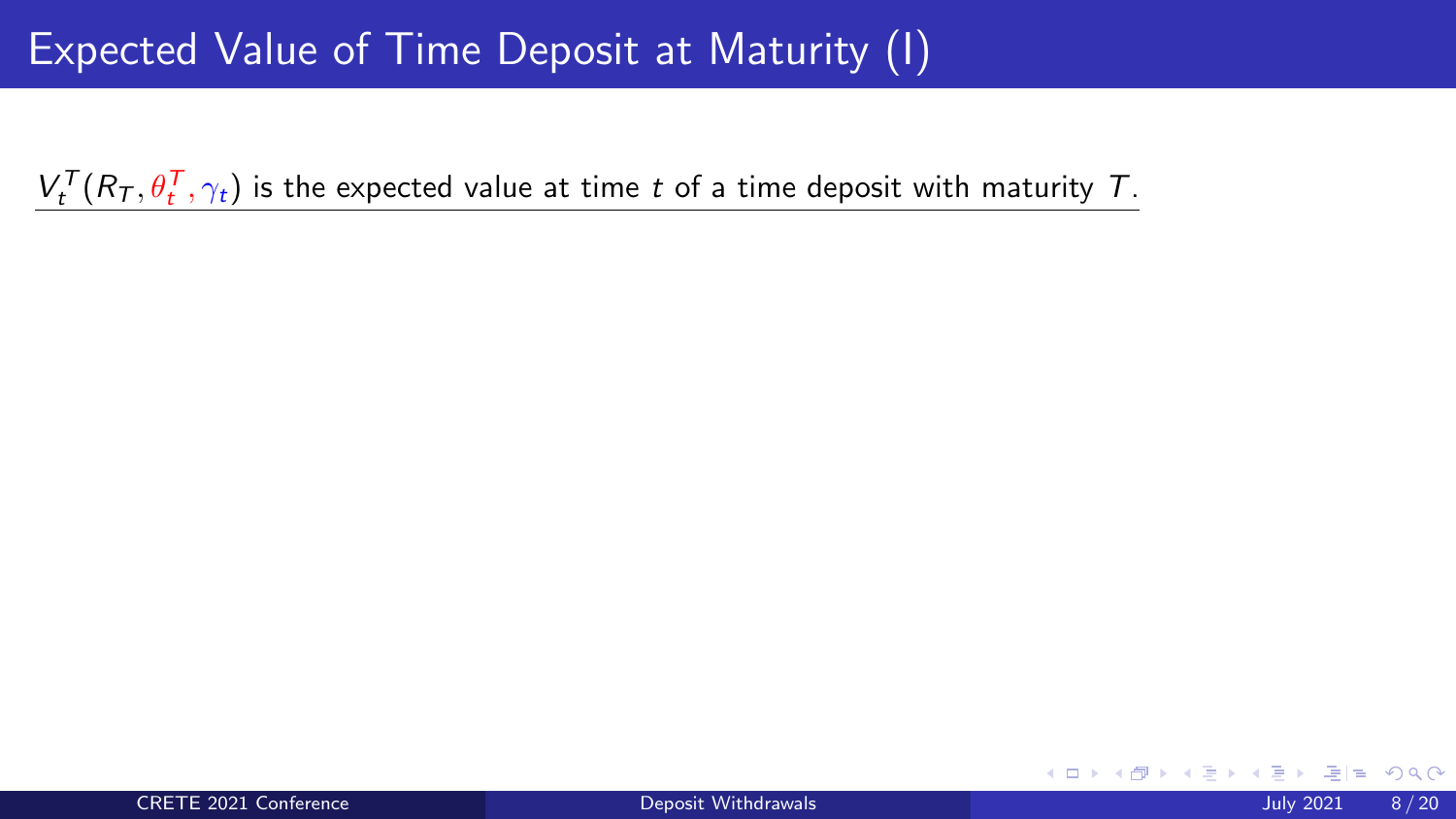•  $R<sub>T</sub>$  is the interest rate for time deposits with maturity *T*.

 $\Omega$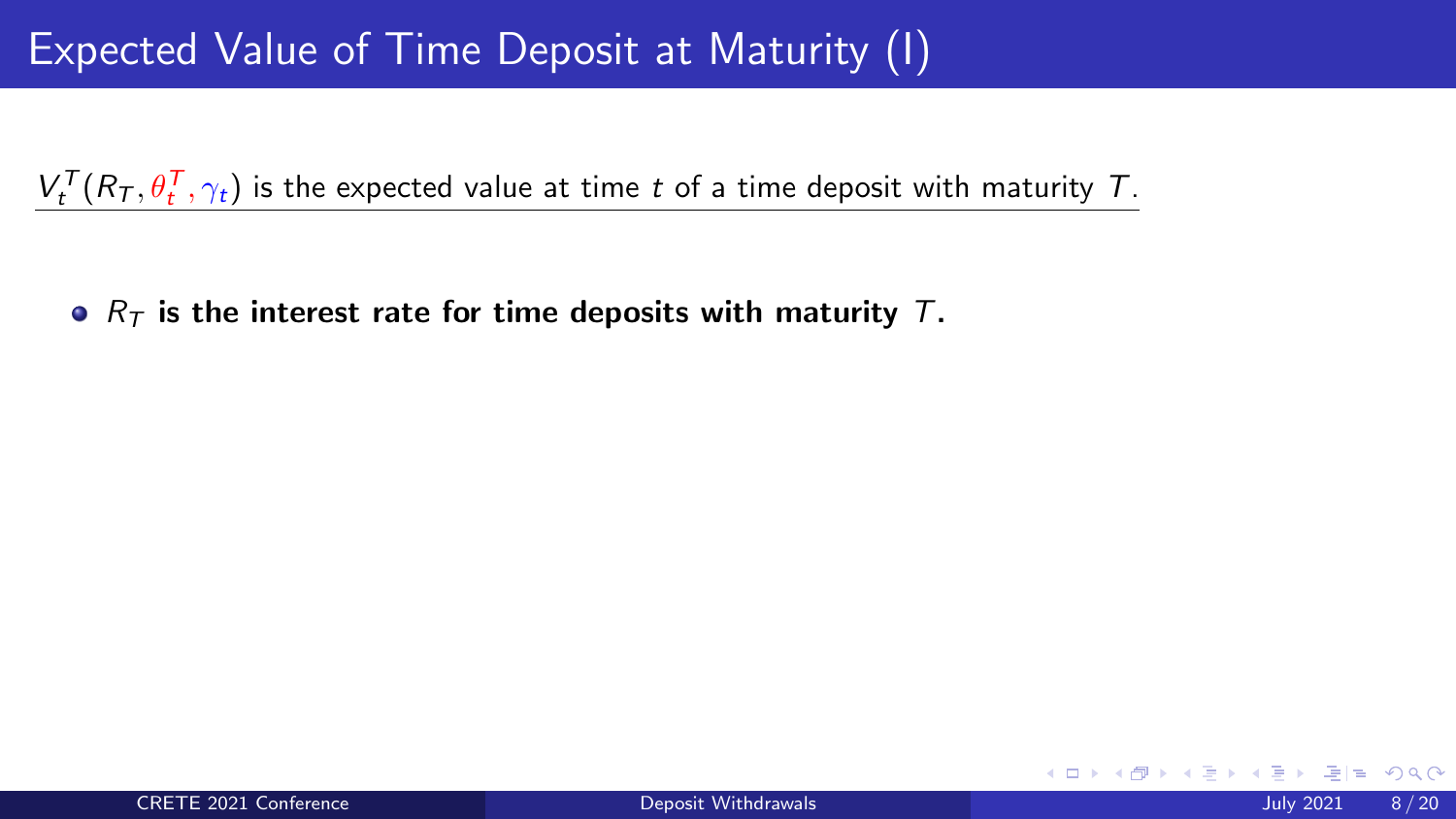*R<sup>T</sup>* is the interest rate for time deposits with maturity *T*.

# $\theta_t^{\mathcal T}$  captures fundamentals.

- $\rightarrow$  Includes all factors affecting the fundamental value of the time deposit at maturity *T*.
- $\rightarrow$  These factors include all aspects that impact bank's solvency, such as currency risk, re-denomination risk, and capital controls.
- $\rightarrow$  Fundamentals deteriorating imply a higher probability of depositors getting a haircut on the value of their time deposits.

 $E|E \cap Q$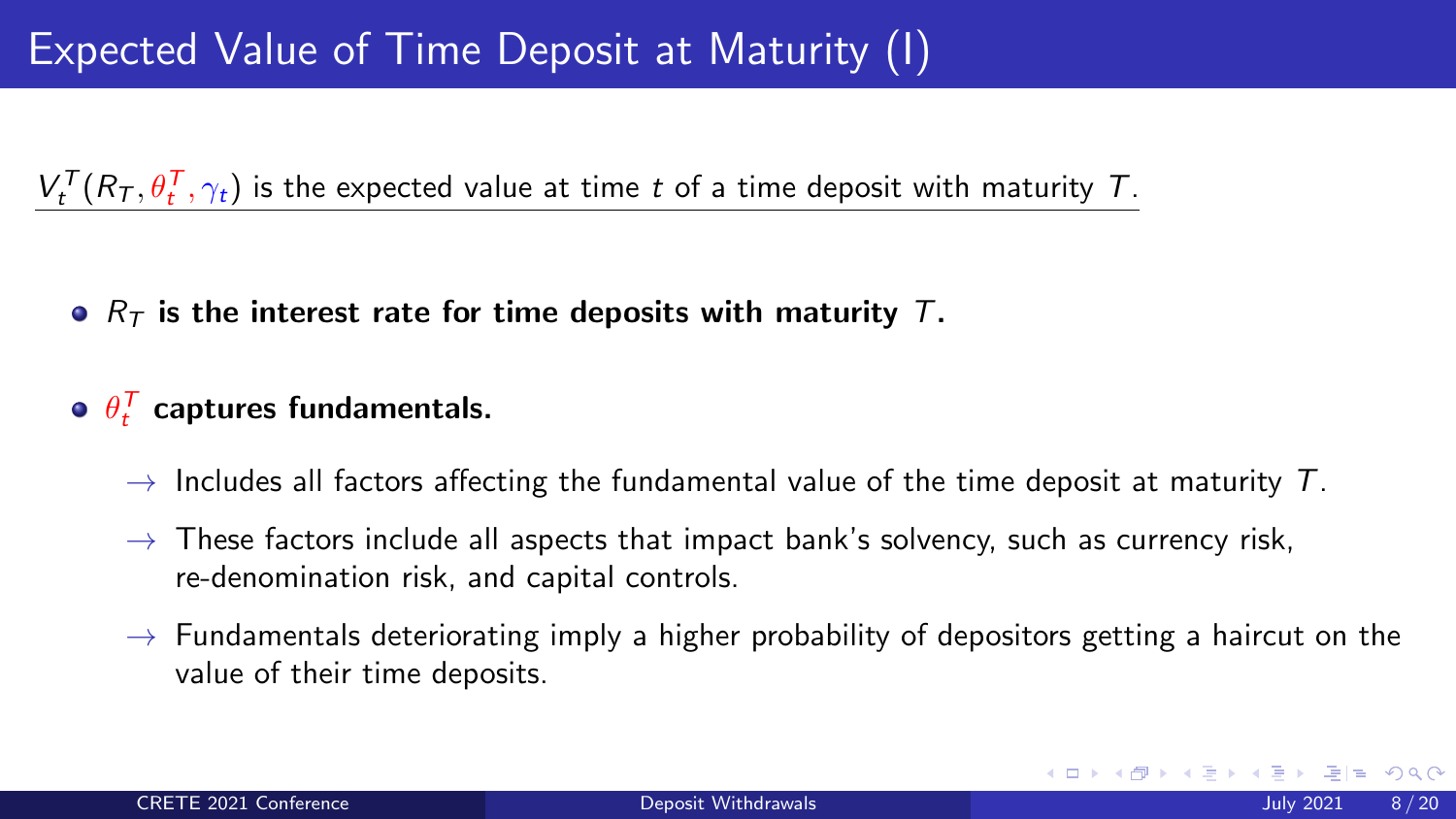### $\bullet \gamma_t(\theta_t)$  captures strategic complementarities

- $\rightarrow$  Effect from other depositors' withdrawal behavior at time *t*.
- $\rightarrow$  If a sufficiently large number of depositors withdraw at  $t \leq T$ ), the bank may become illiquid.
- $\rightarrow$  Remaining depositors would get a haircut on the value of their time deposits.
- $\rightarrow$  It is a function of fundamentals for all maturities  $T > t$ (e.g., Goldstein and Pauzner 2005).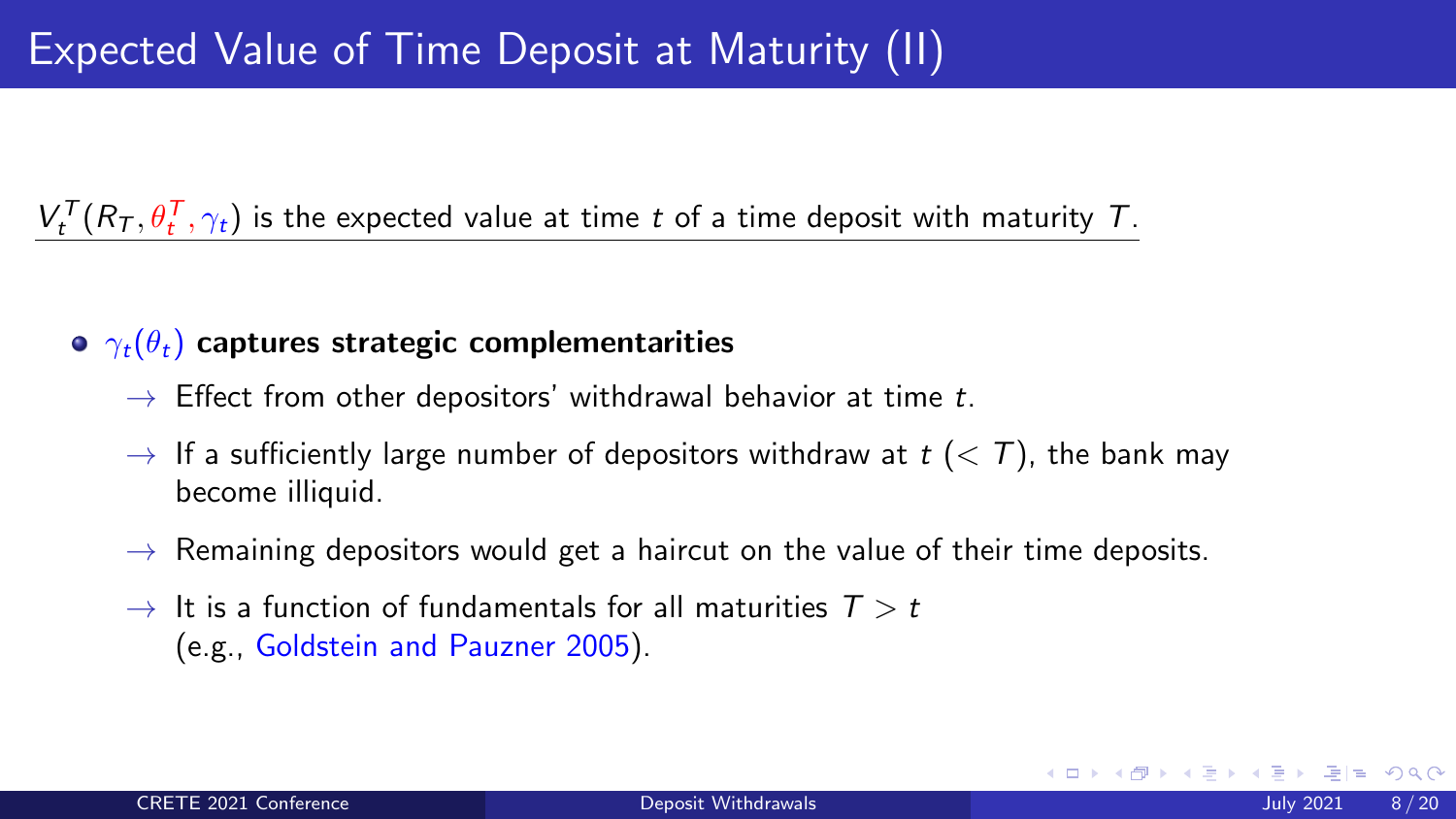# Example with Two (Almost) Identical Time Deposits

CRETE 2021 Conference [Deposit Withdrawals](#page-0-1) July 2021 8 / 20

4 ロ ▶ 4 伊 격대  $299$ → < 3  $\blacktriangleright$   $\blacktriangleleft$ э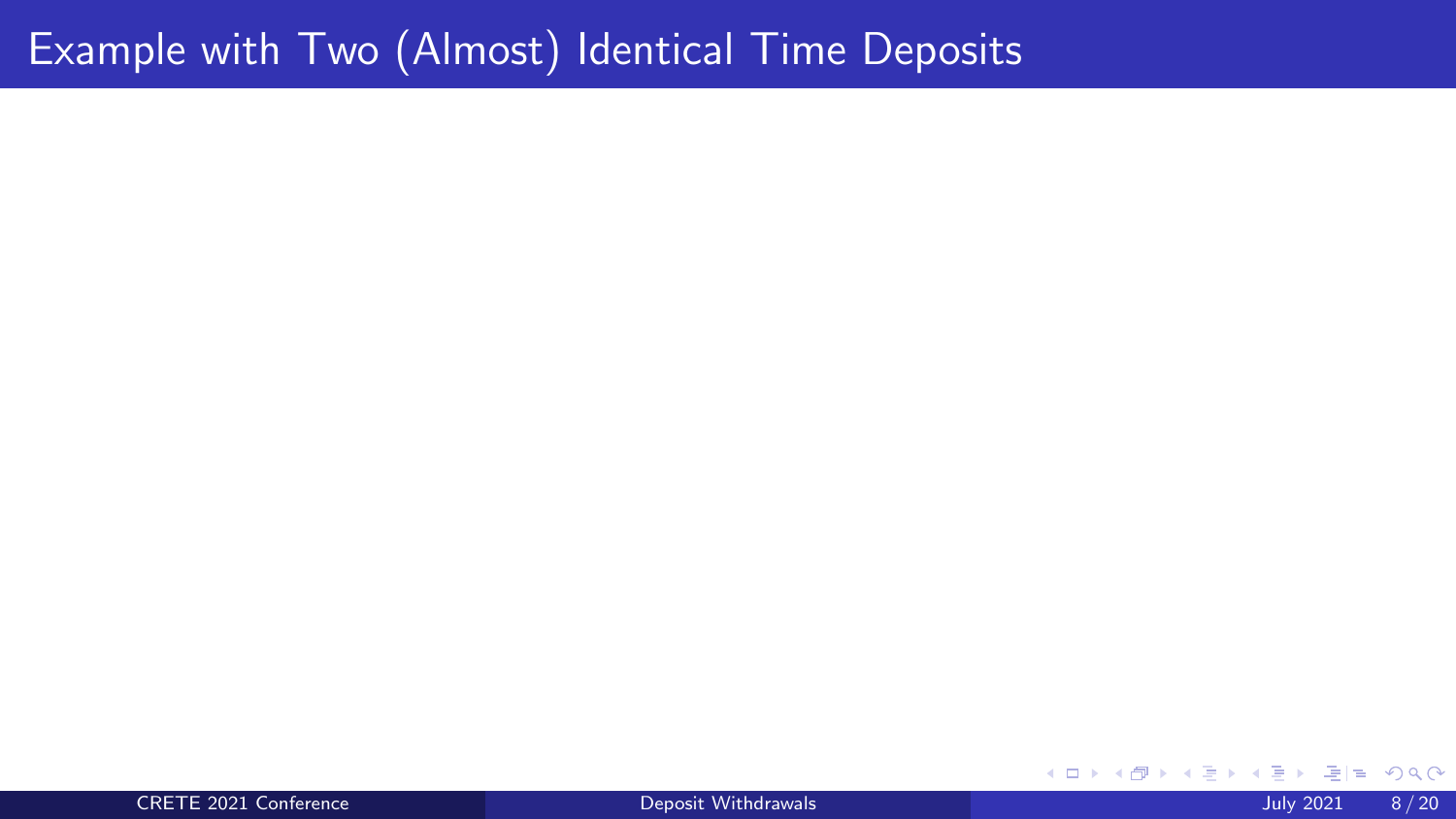# Example with Two (Almost) Identical Time Deposits

#### Time Deposit A:  $\bullet$

- $\rightarrow$  Principal:  $\in$ 10K. Interest Rate: 2%. Maturity: 6-months.
- $\rightarrow$  Originated in **June (** $t_0^A$ )
- $\rightarrow$  Matures in **December (** $T^A$ )
- Time Deposit B:  $\bullet$ 
	- $\rightarrow$  Principal:  $\in$ 10K. Interest Rate: 2%. Maturity: 6-months.
	- $\rightarrow$  Originated in **August**  $(t_0^B)$
	- $\rightarrow$  Matures in February ( $T^B$ )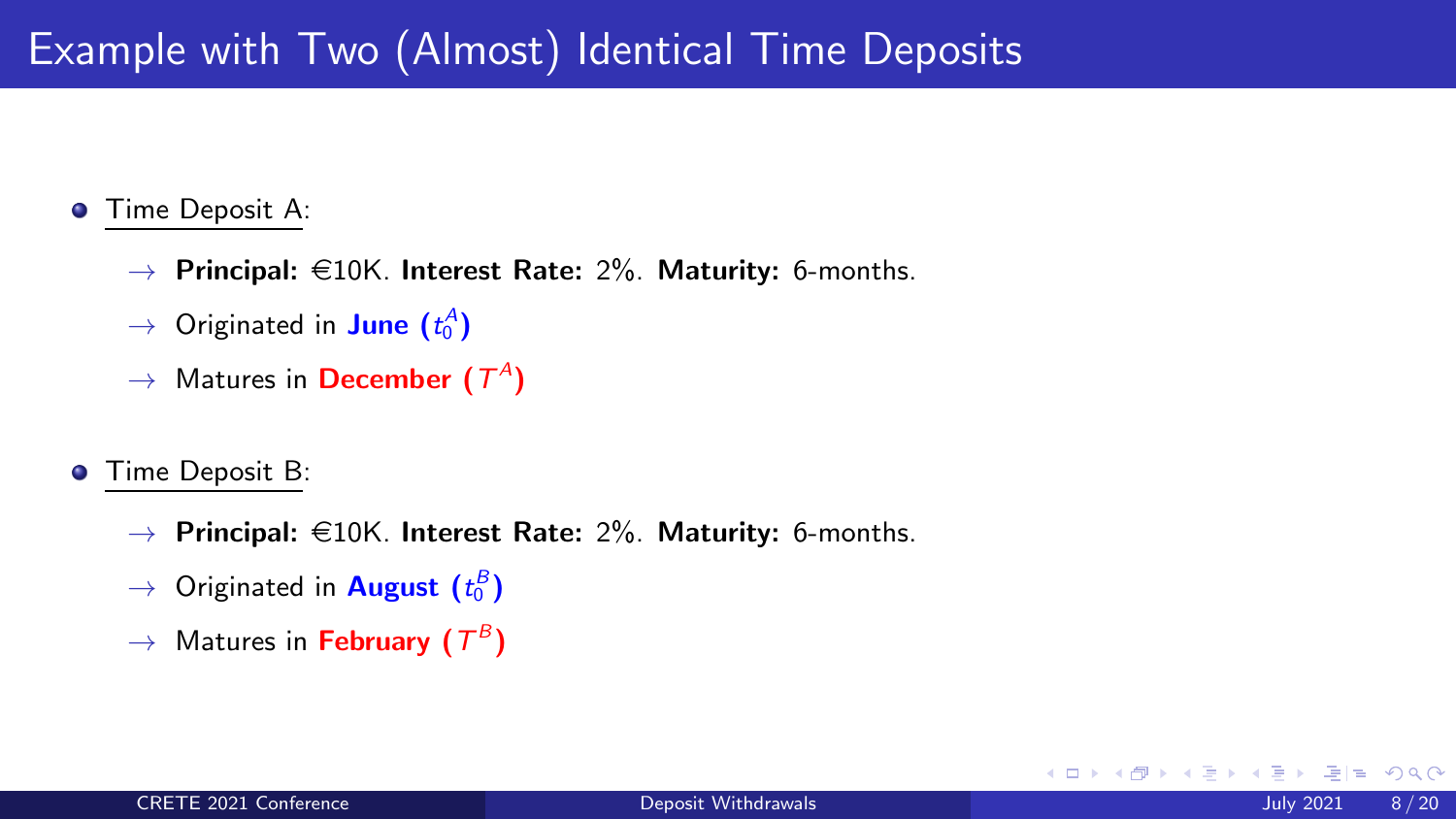# Quiet Times

### Good Fundamentals (Negligible Strategic Complementarities)

Expected Value of Deposit  $V_{\mathcal{T}}[r_{\mathcal{T}}, \theta_{\mathcal{T}}, \gamma_t(\theta)]$ 

K ロ ▶ K 個 ▶ K 로 ▶ K 로 ▶ 그리도 YO Q @

 $\blacktriangleright$  Time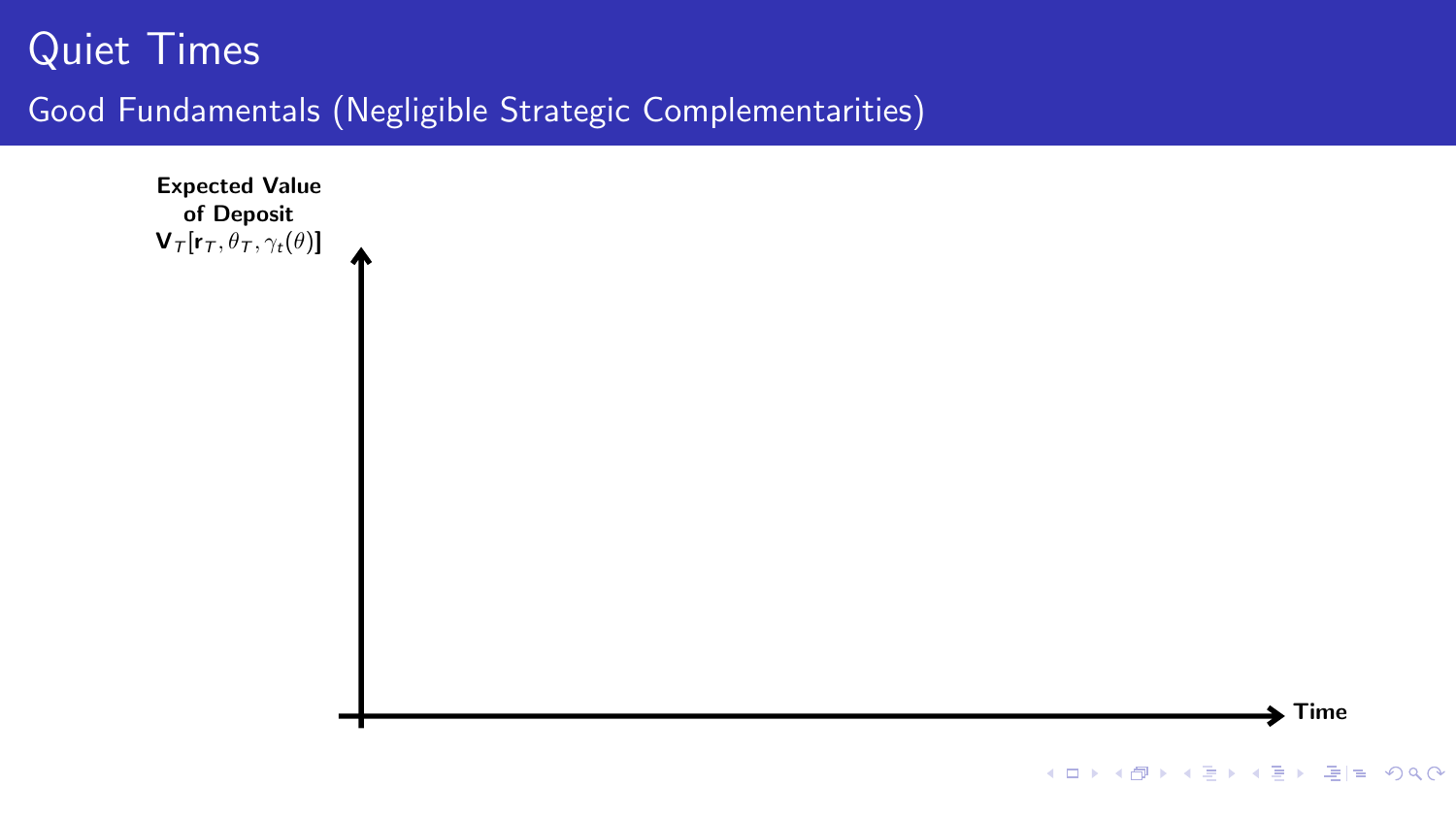<span id="page-36-0"></span>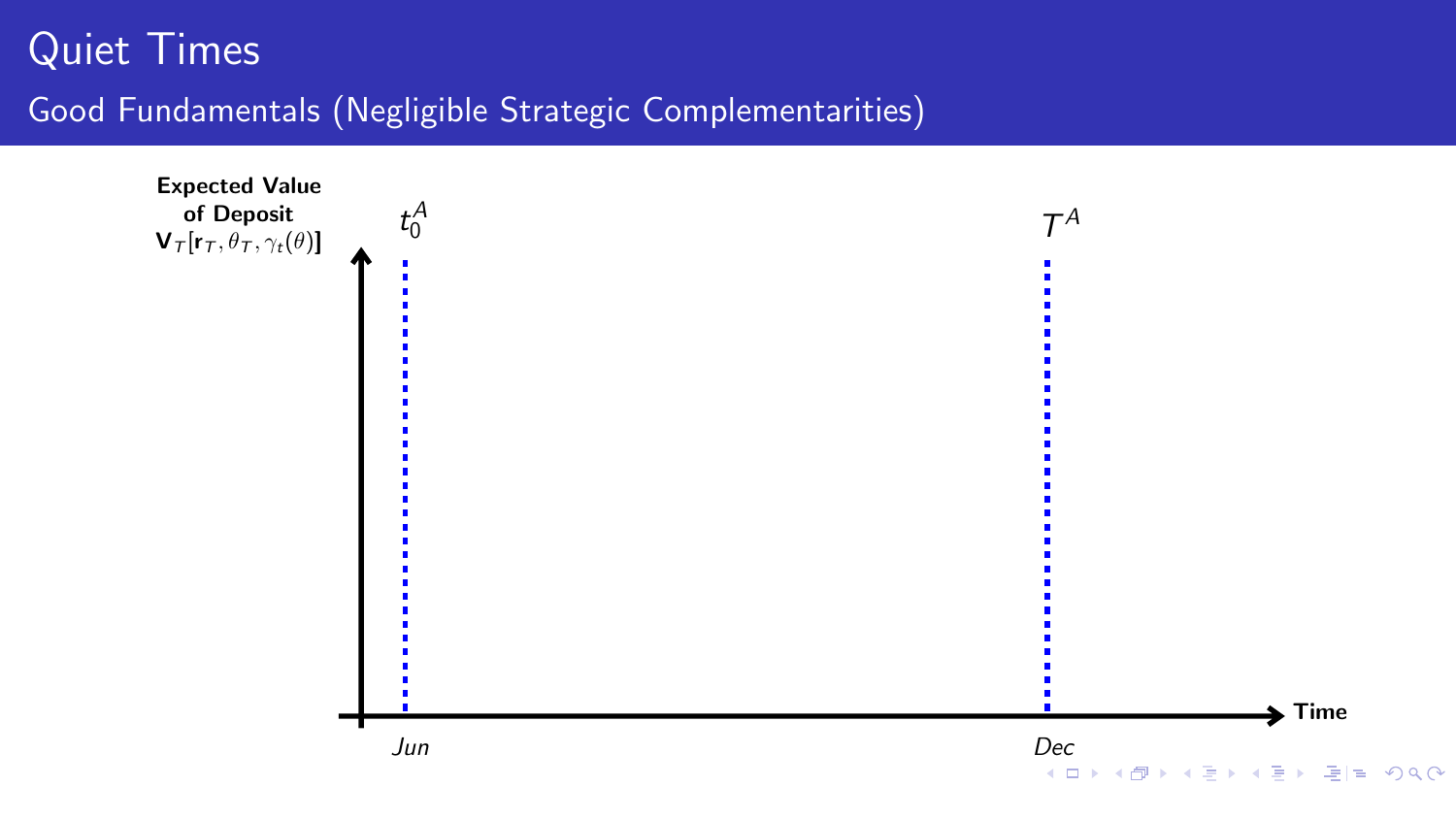<span id="page-37-0"></span>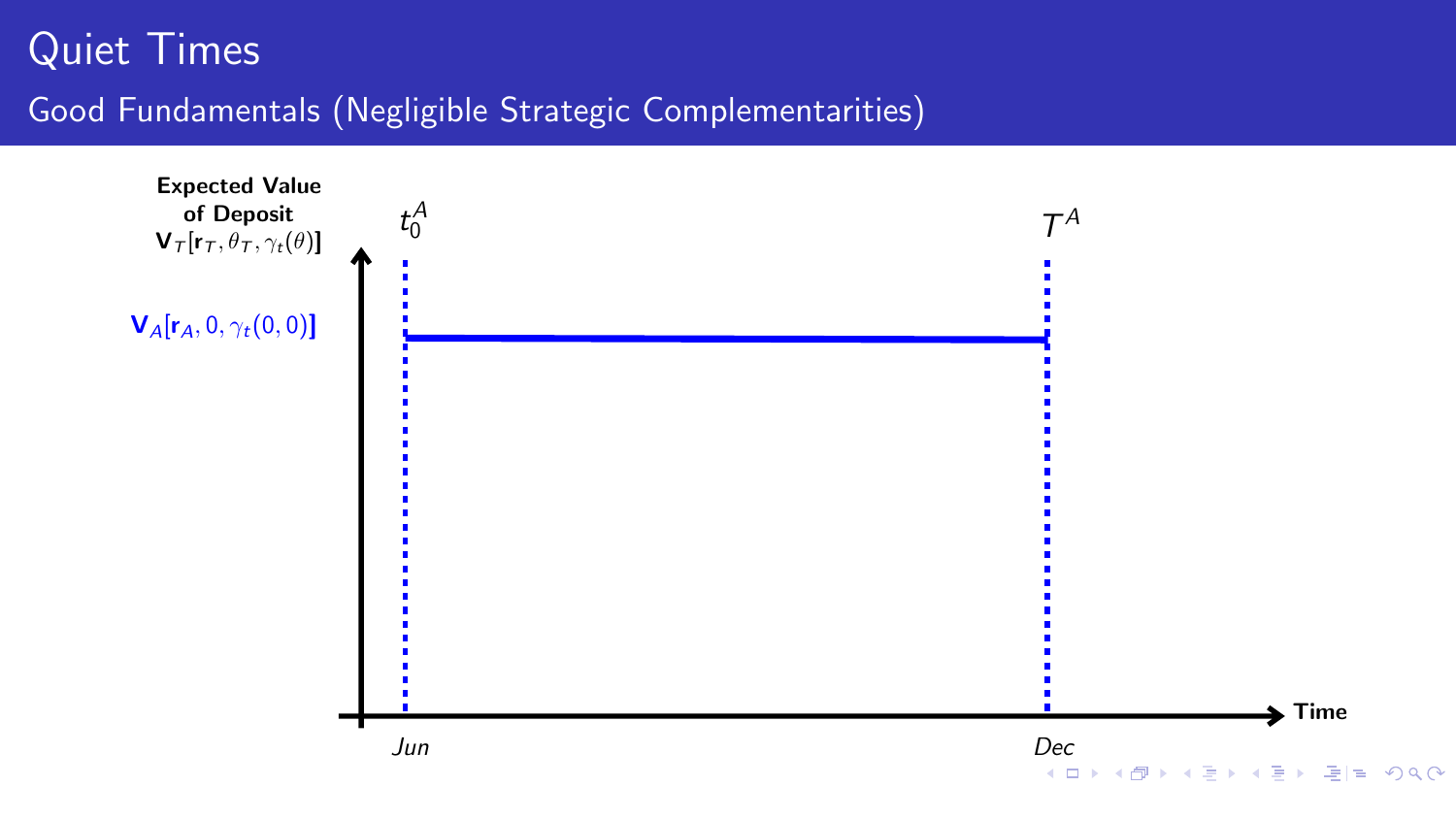<span id="page-38-0"></span>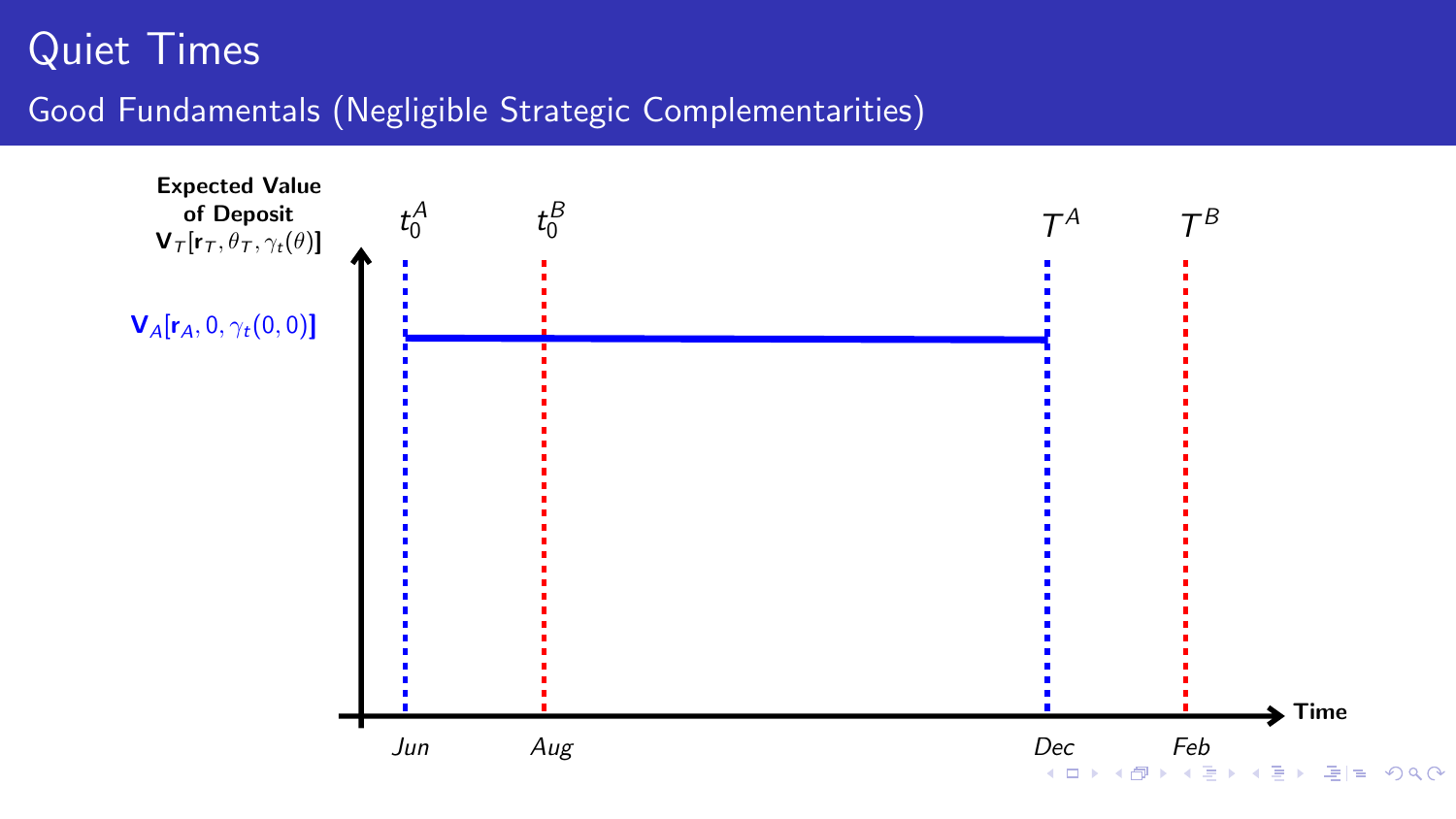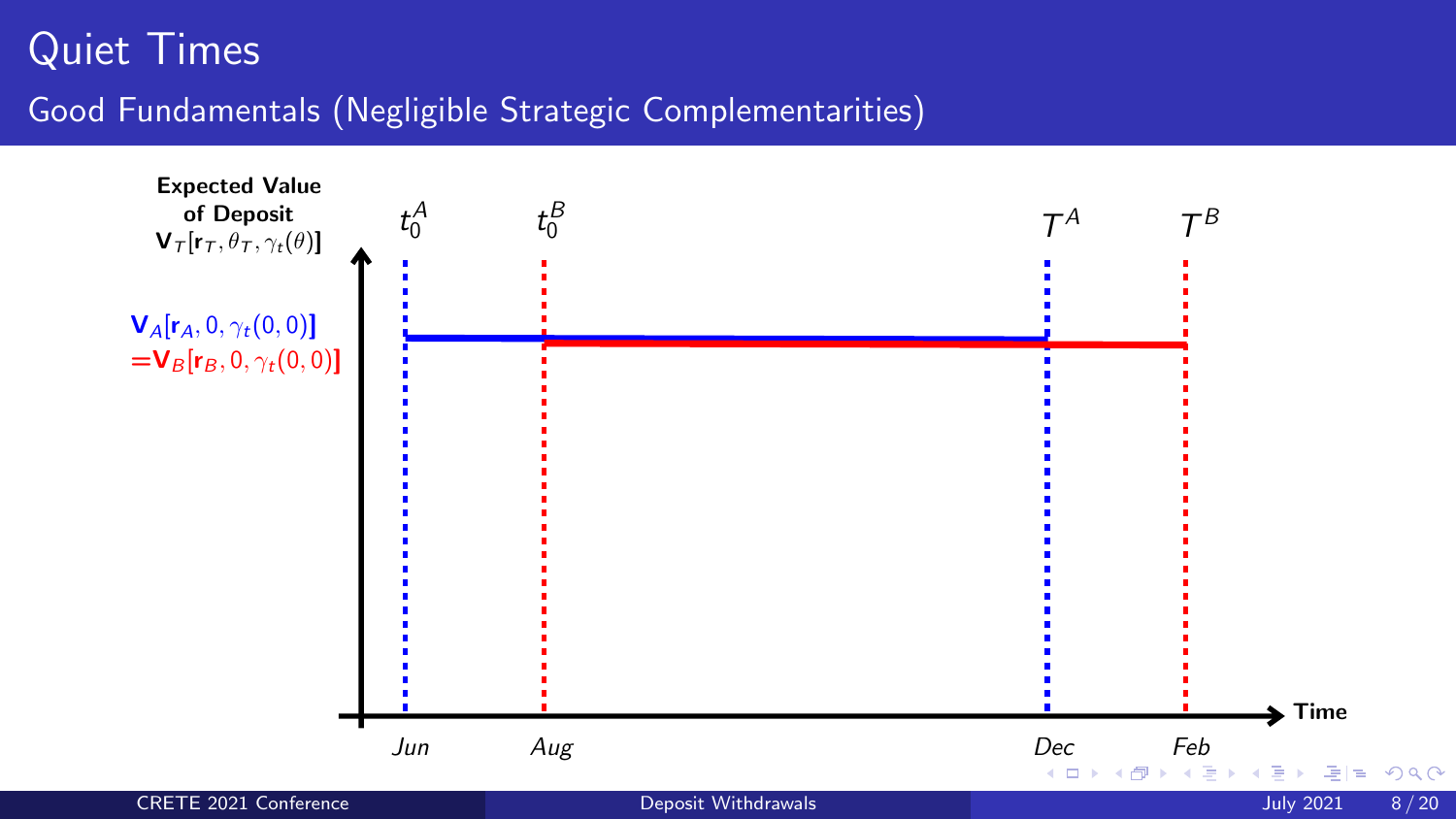<span id="page-40-0"></span>

K ロ ▶ K 個 ▶ K 로 ▶ K 로 ▶ 그리도 YO Q @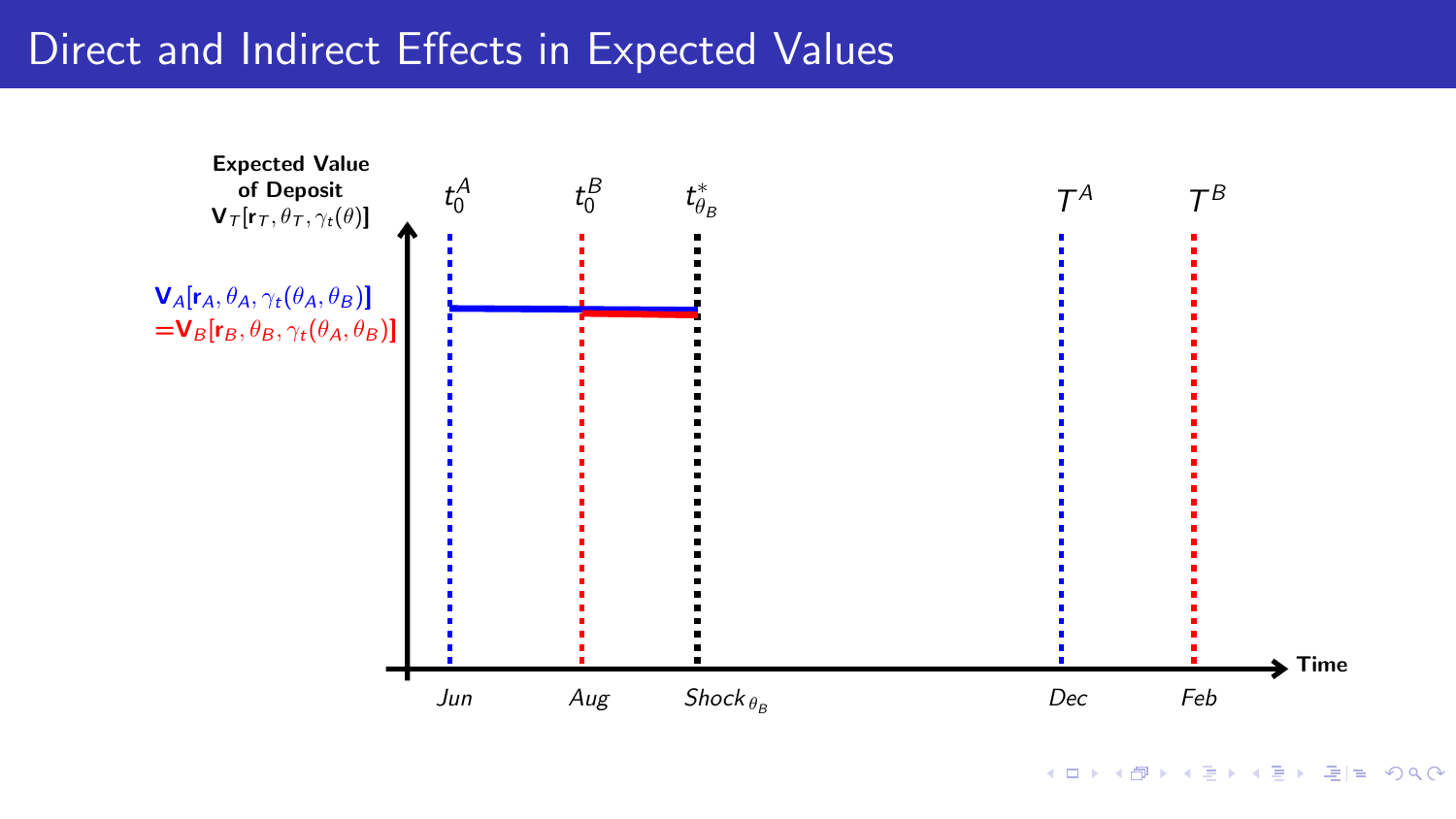

K ロ > K 個 > K ヨ > K ヨ > (ヨ = K) 9,00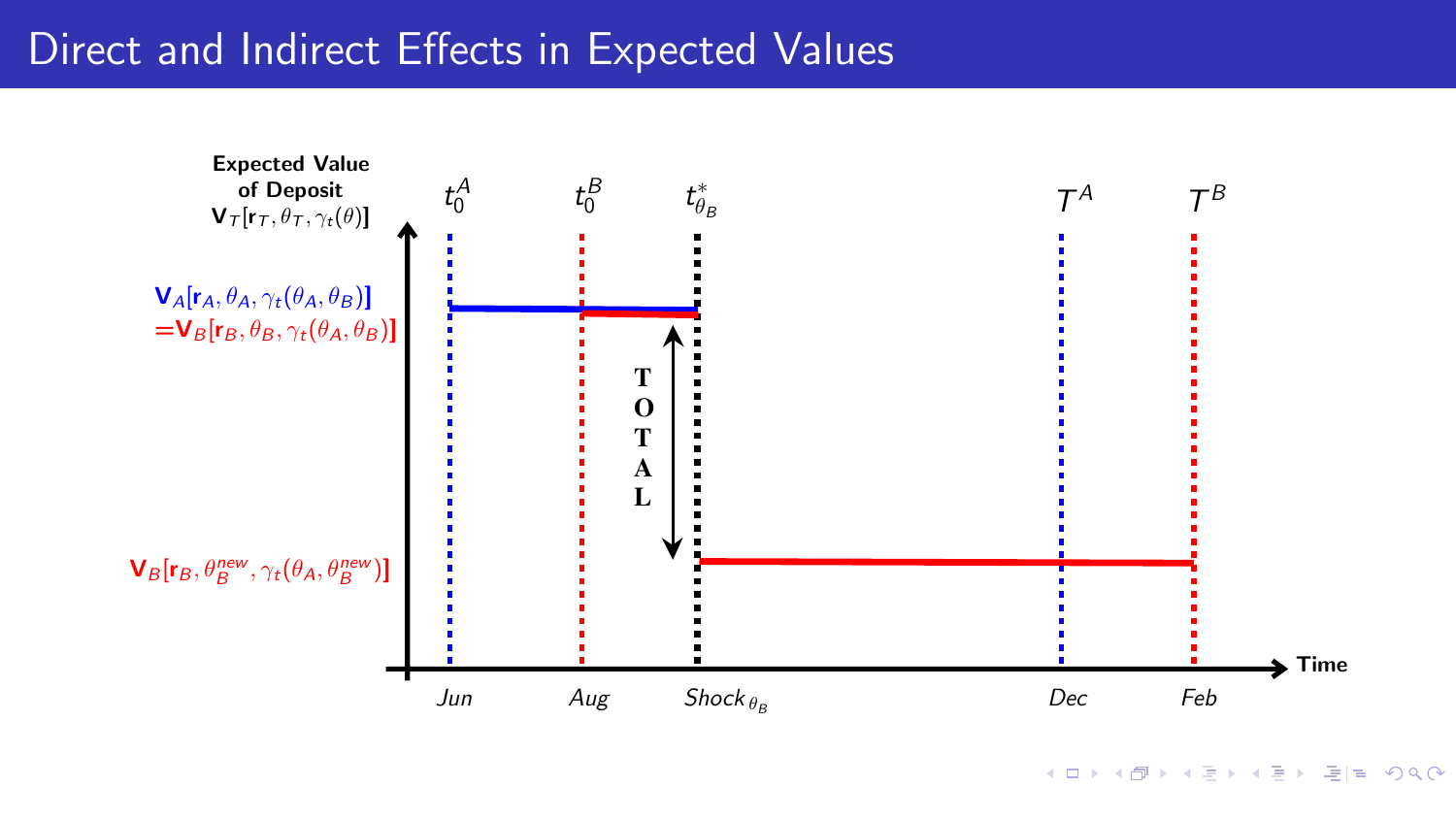

K ロ > K 個 > K ヨ > K ヨ > (ヨ = K) 9,00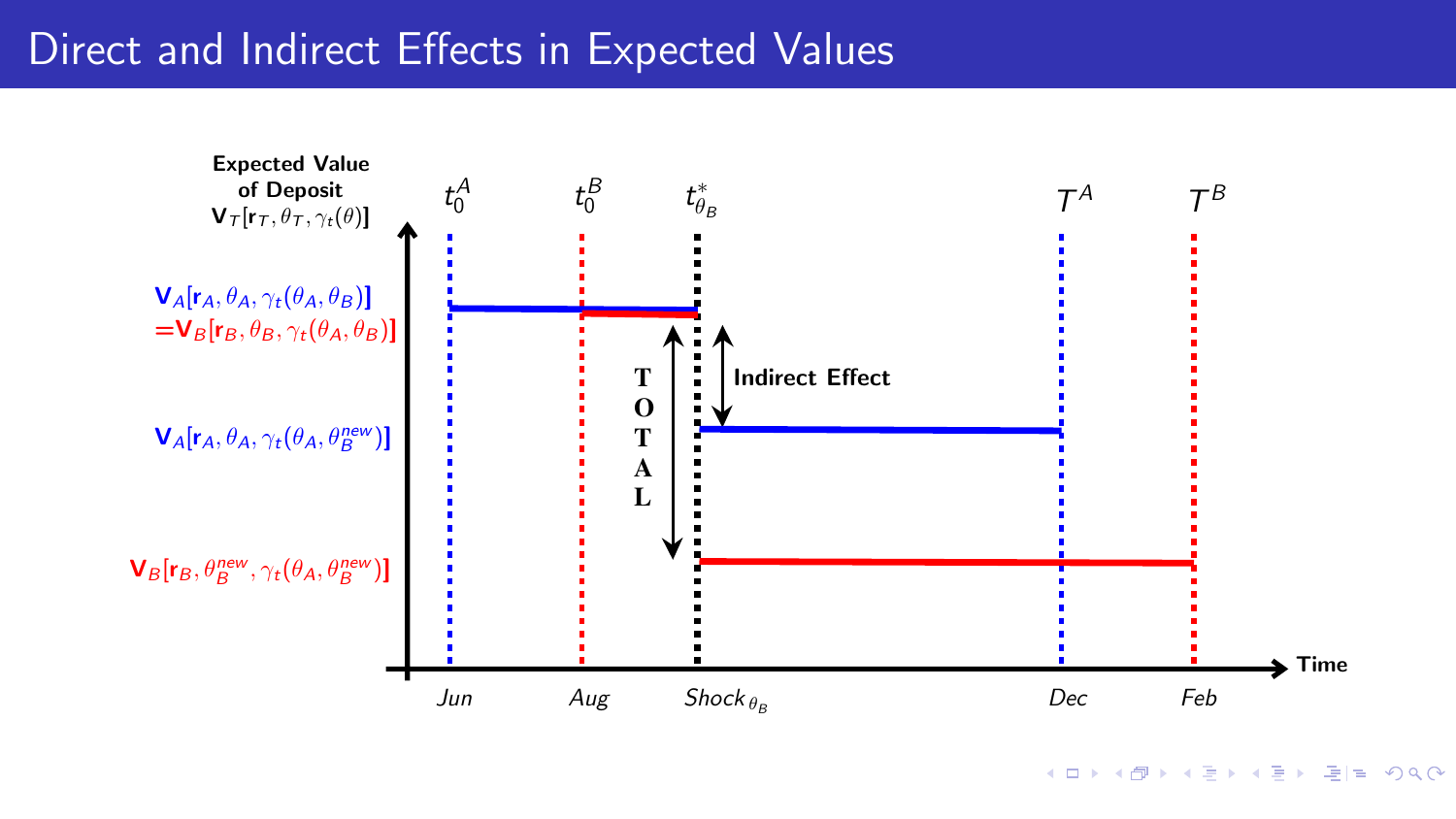

 $2990$ 

重

п.

←□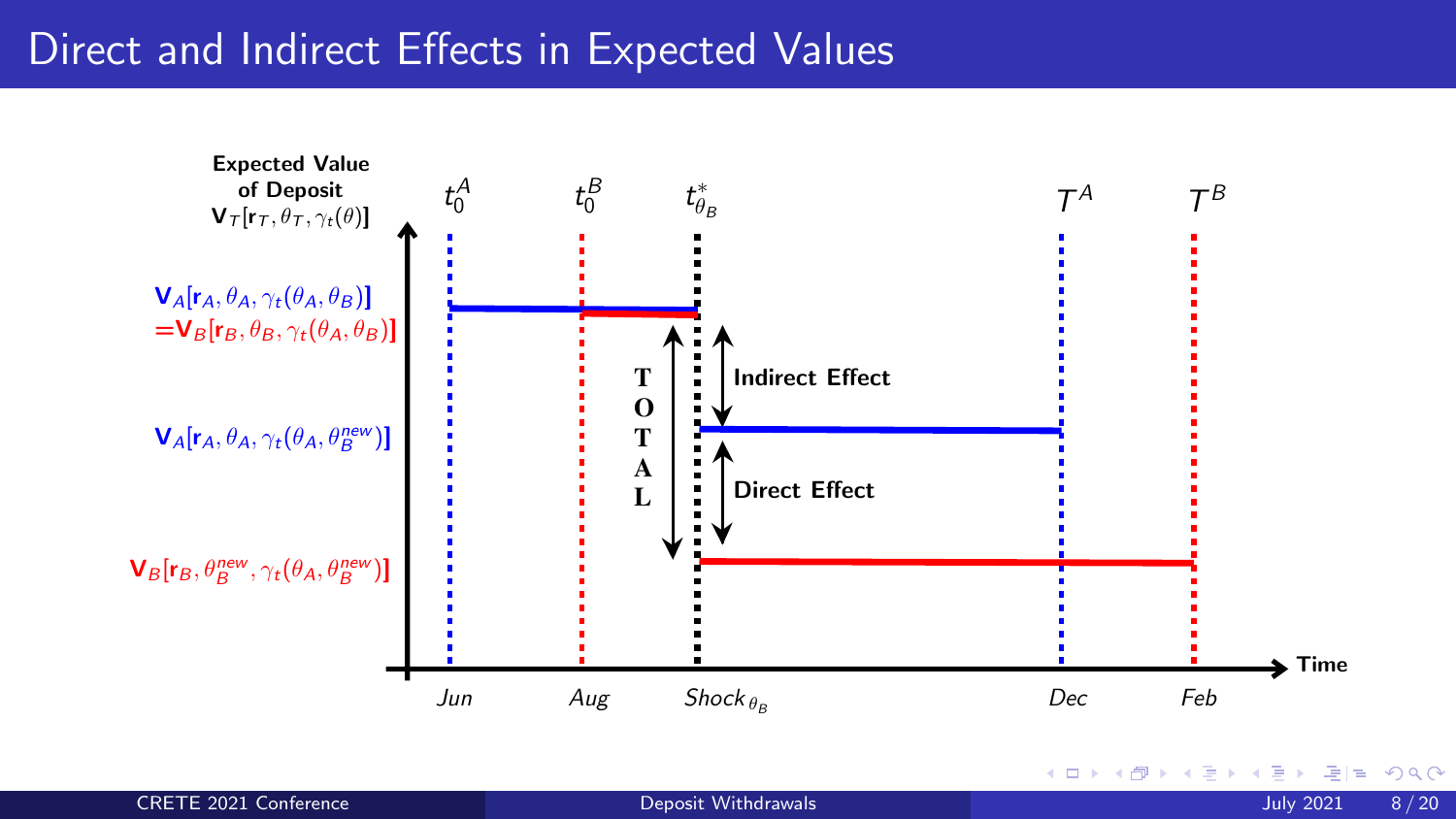#### Direct and Indirect Effects in Withdrawal Probabilities



| <b>CRETE 2021 Conference</b> |  |
|------------------------------|--|
|------------------------------|--|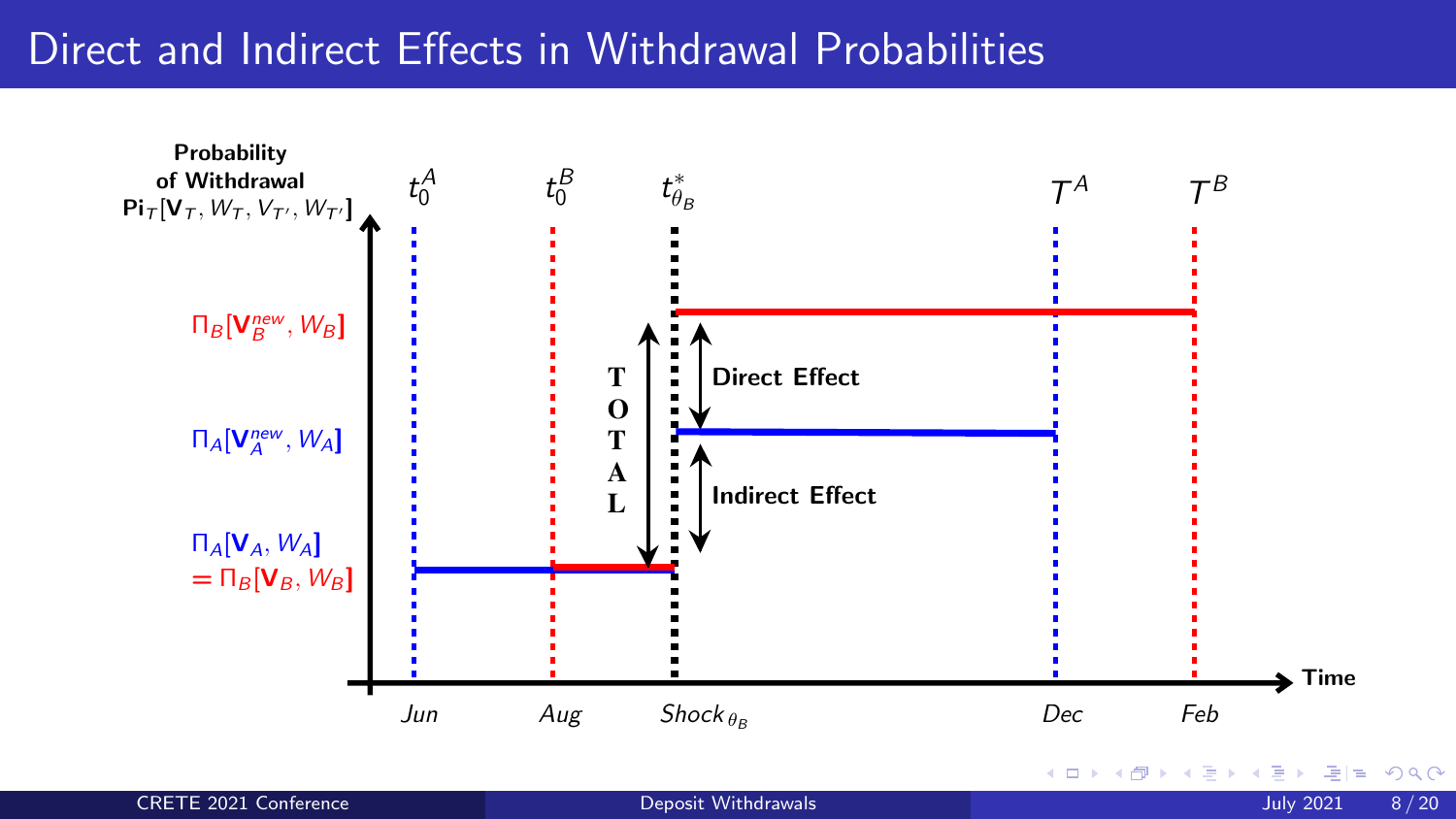# DATA

CRETE 2021 Conference [Deposit Withdrawals](#page-0-0) July 2021 8 / 20

K ロ > K 御 > K 君 > K 君 > [君]# 1990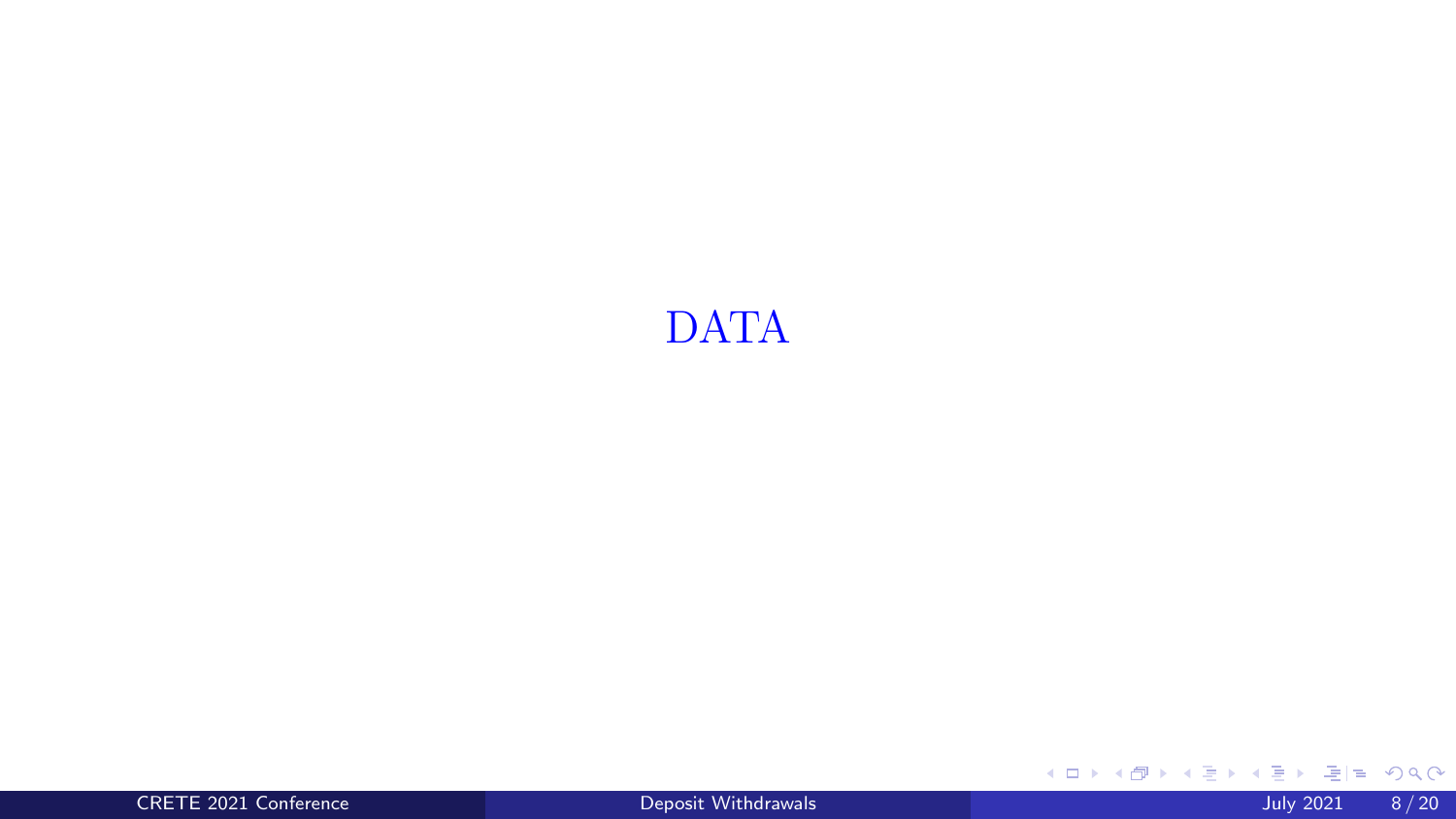- Daily deposit-level data with detailed contract and depositor characteristics on the entire universe of time-deposit accounts for retail customers of a large Greek bank.
	- $\rightarrow$  From January 1, 2014 to March 31, 2015
	- $\rightarrow$  More than 100,000 accounts  $\rightarrow$  National-level coverage
	- $\rightarrow$  Time-deposits  $>$  50% of all deposits
	- $\rightarrow$  Deposit insurance up to  $\in$ 100,000
		- 95% of time deposits fully insured
		- Median balance 37.000 $\in$
	- $\rightarrow$  Maturities of 3, 6 and 12 months with average interest rates of 2%.
- Statistics masked to preserve the bank's anonymity.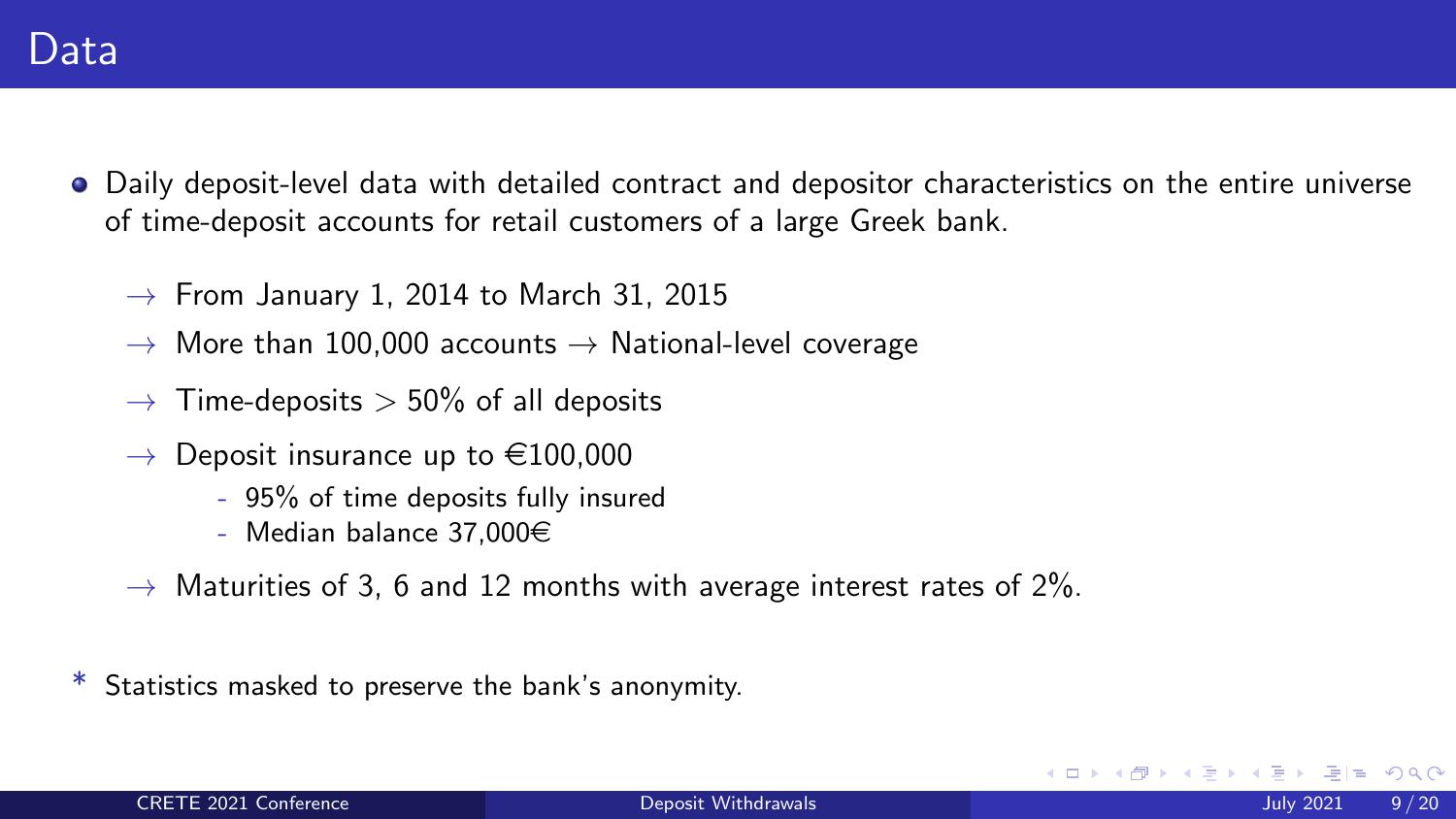- **1** There is **monetary penalty** if deposit is withdrawn before maturity.
	- $\rightarrow$  Cost of withdrawal is heterogeneous across depositors.
	- $\rightarrow$  Allows us to quantify depositor compensation.

 $Q \cap$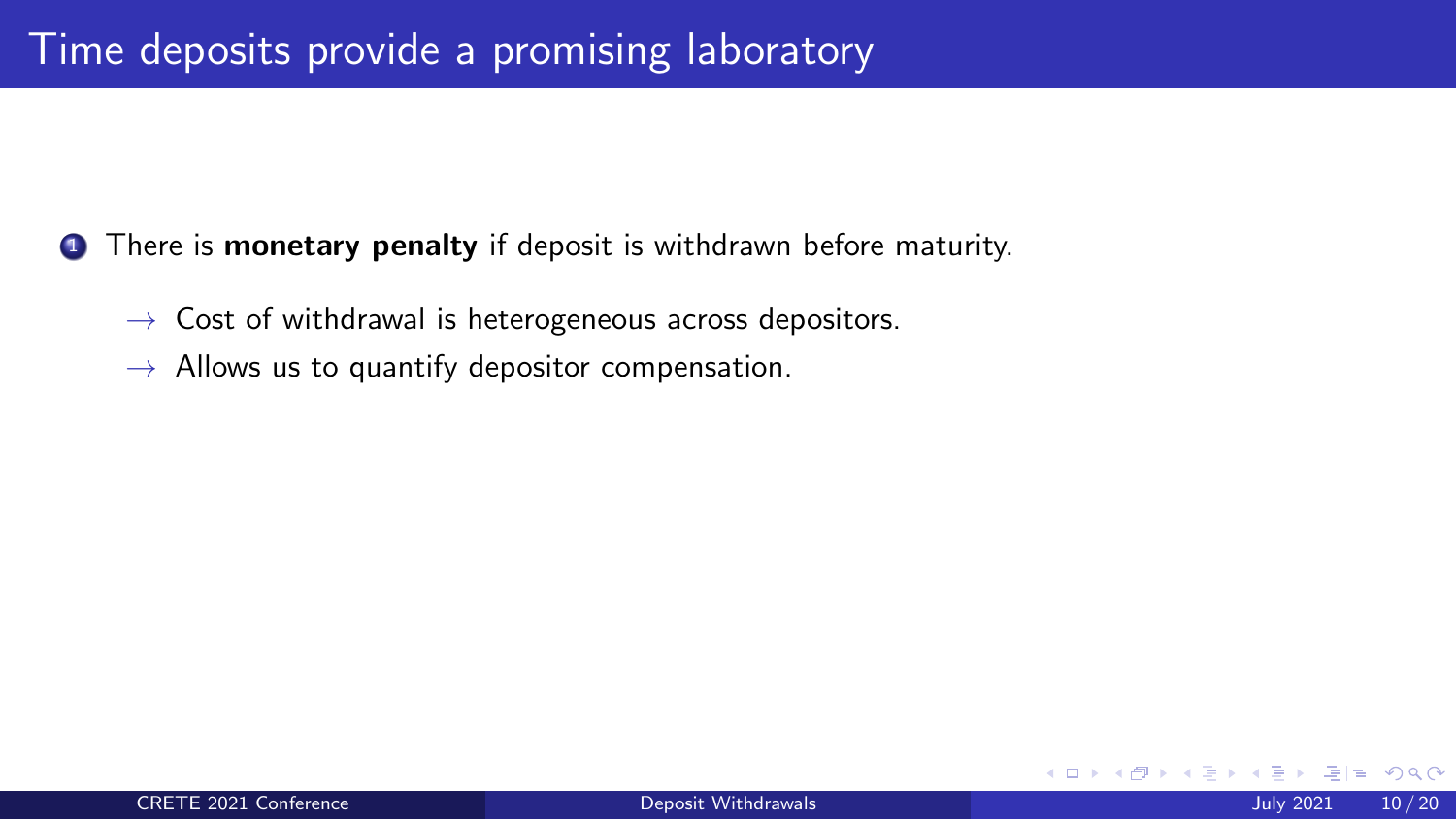- **1** There is **monetary penalty** if deposit is withdrawn before maturity.
	- $\rightarrow$  Cost of withdrawal is heterogeneous across depositors.
	- $\rightarrow$  Allows us to quantify depositor compensation.
- **2** Time deposits have a **maturity date**.
	- $\rightarrow$  Exposure to uncertainty has a clear expiration date.
	- $\rightarrow$  Depositors may have different withdrawal motives depending on their maturity dates.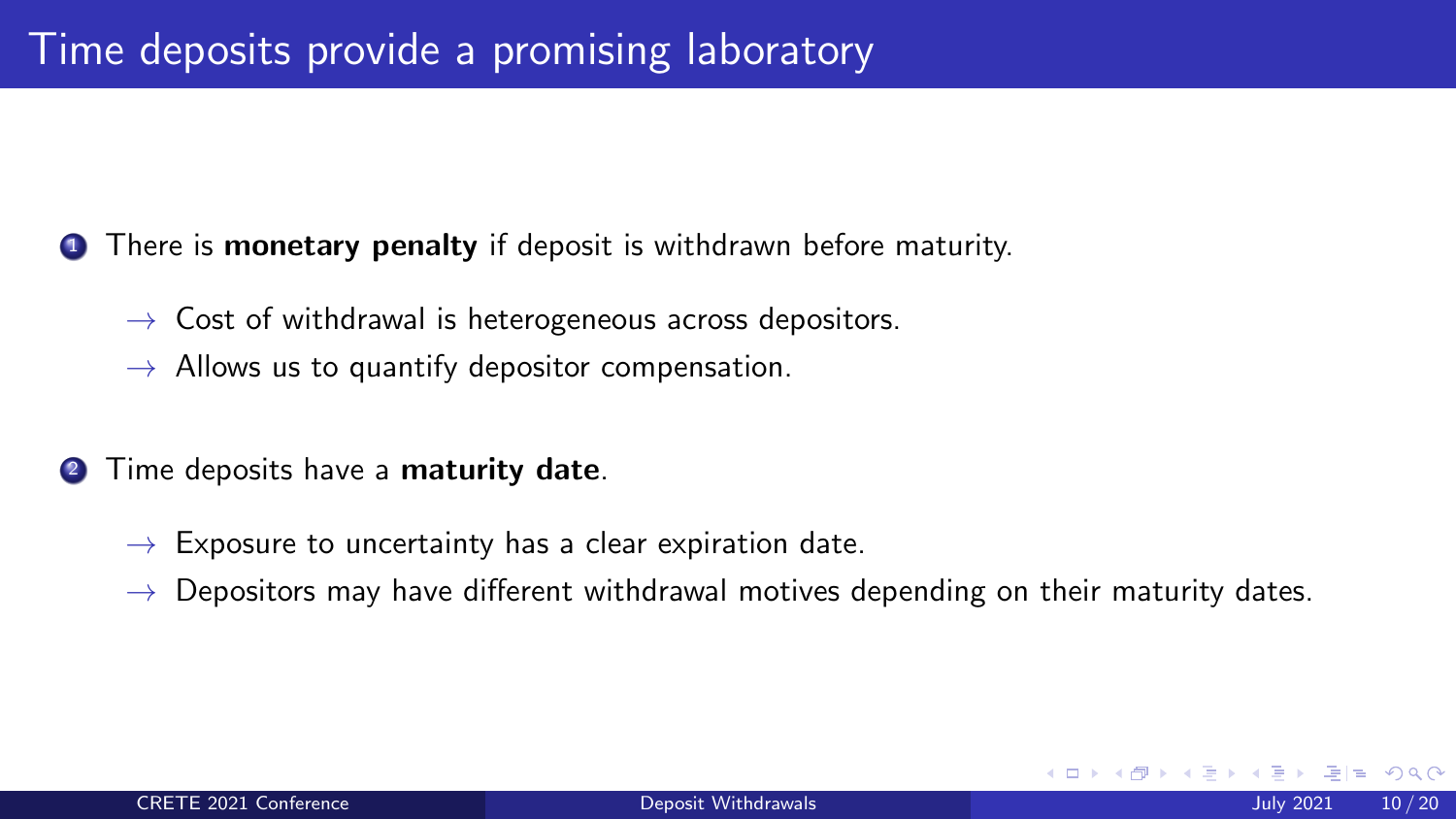#### Daily % time-deposits withdrawn before maturity



 $\equiv$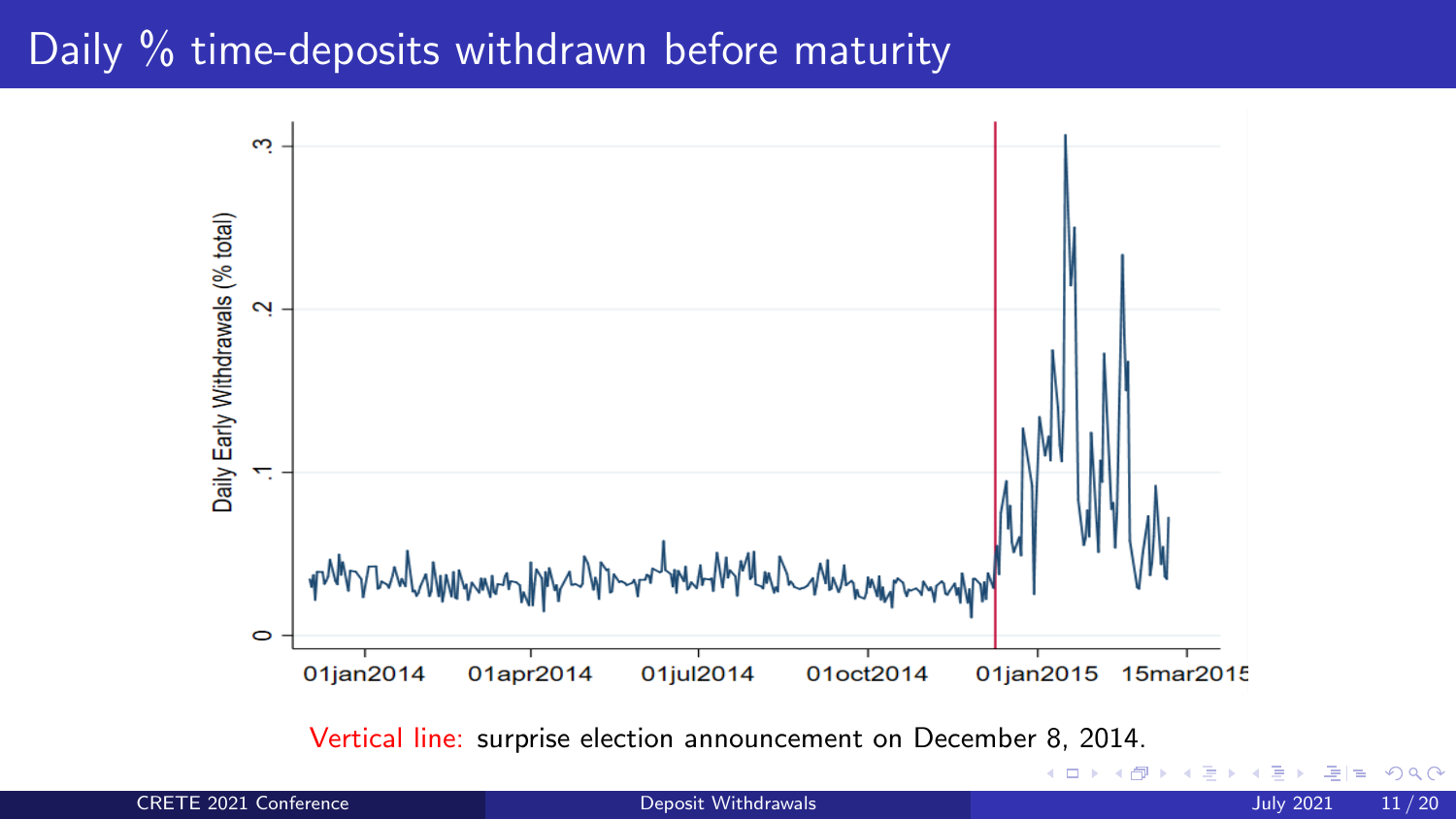# UNCERTAINTY PERIOD: Backing Out Fundamental Motives

 $299$ 

B

-4 B

 $\leftarrow$  $\rightarrow$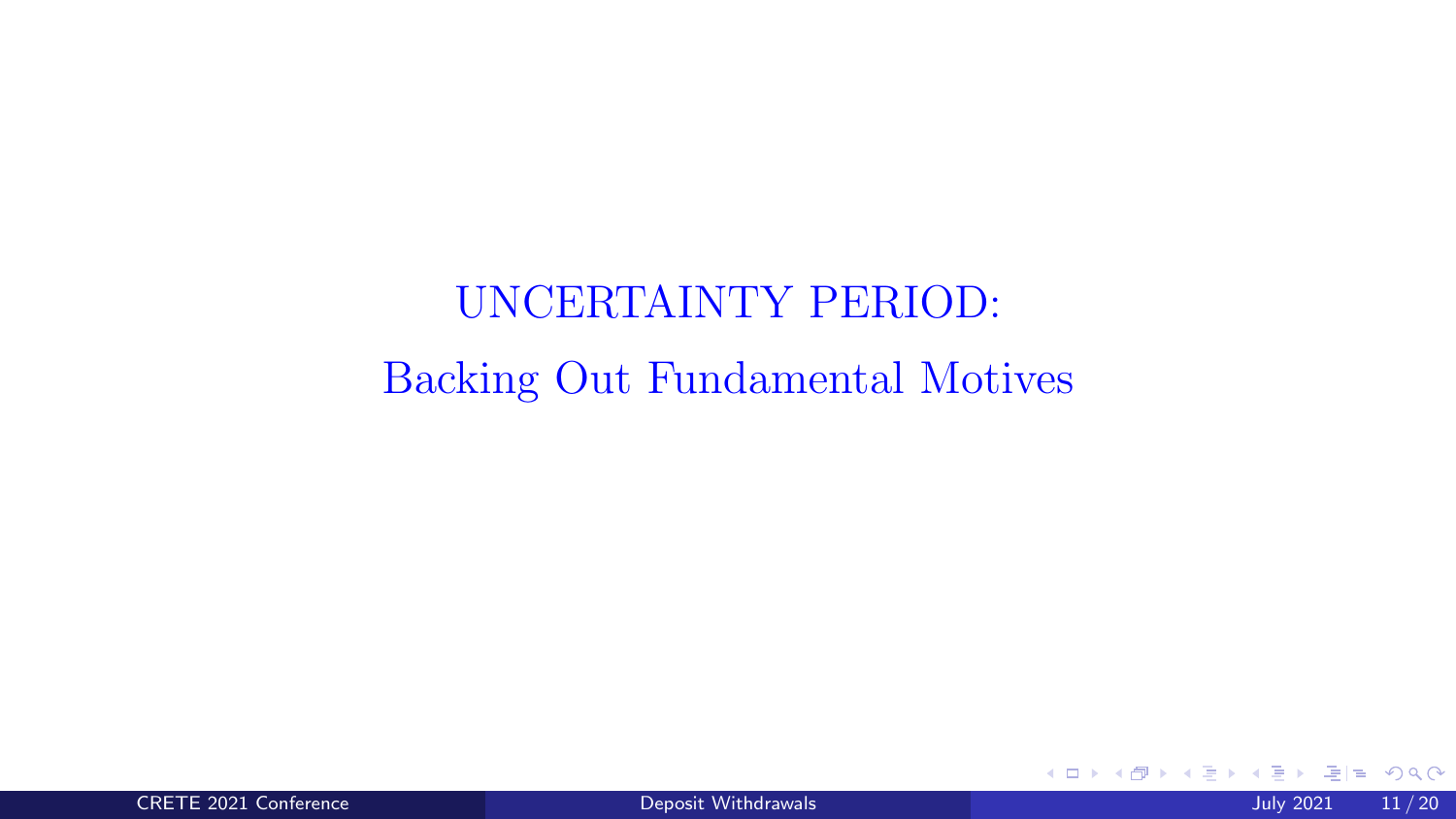

Idiosyncratic Motives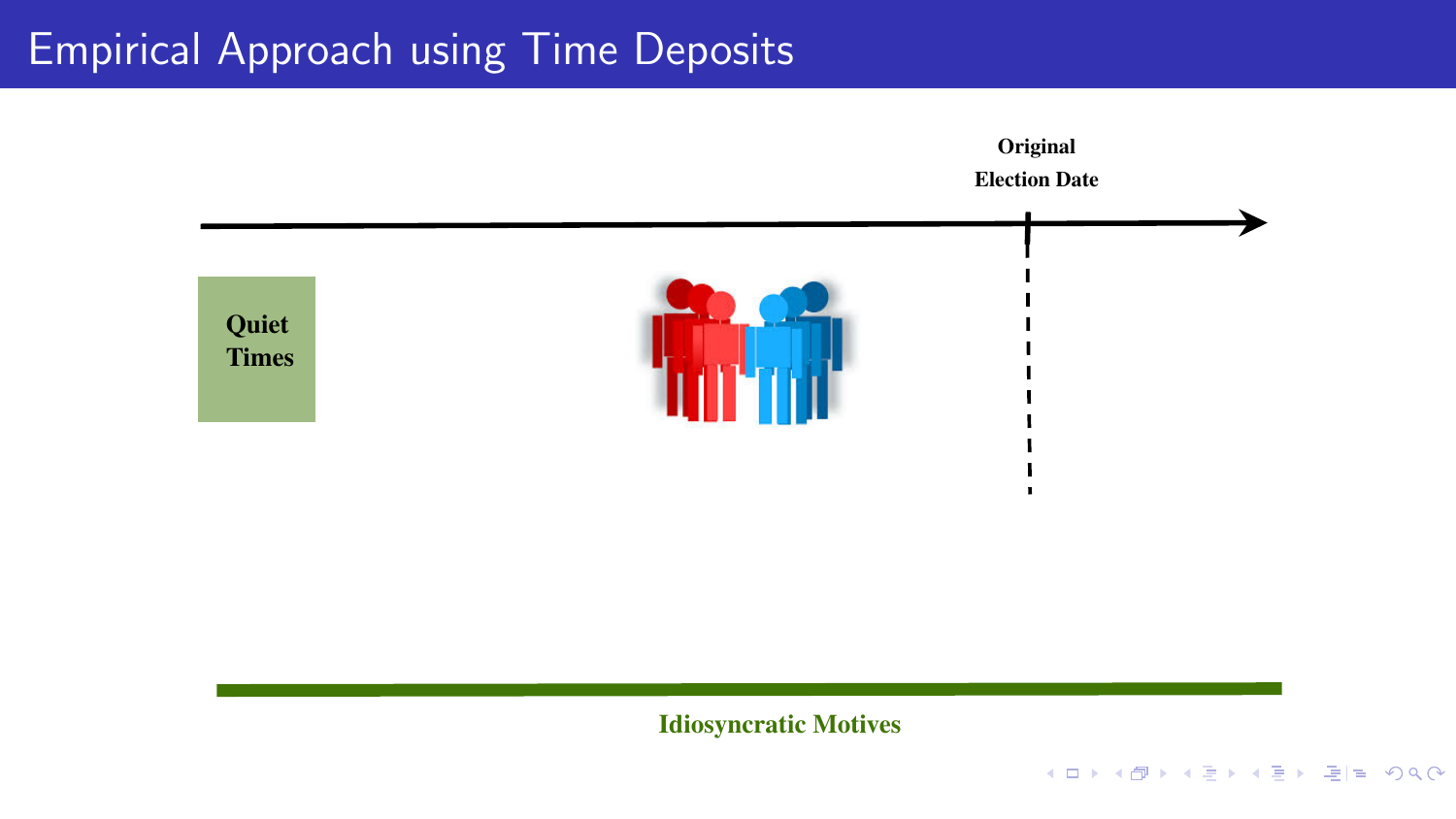

Idiosyncratic Motives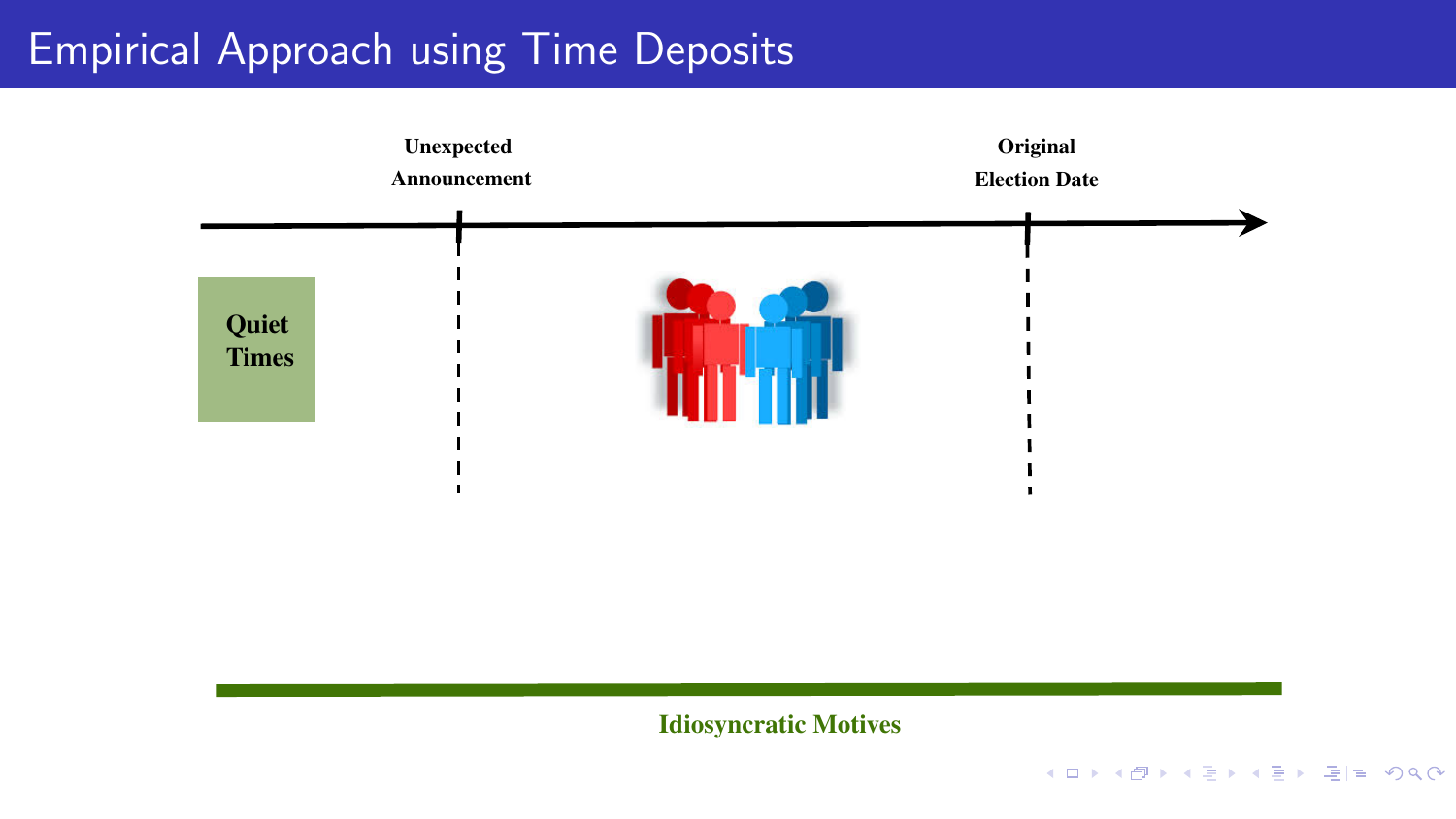

#### Idiosyncratic Motives

| <b>CRETE 2021 Conference</b> |  |
|------------------------------|--|
|------------------------------|--|

CRETE 2021 Conference [Deposit Withdrawals](#page-0-0) July 2021 2021 2021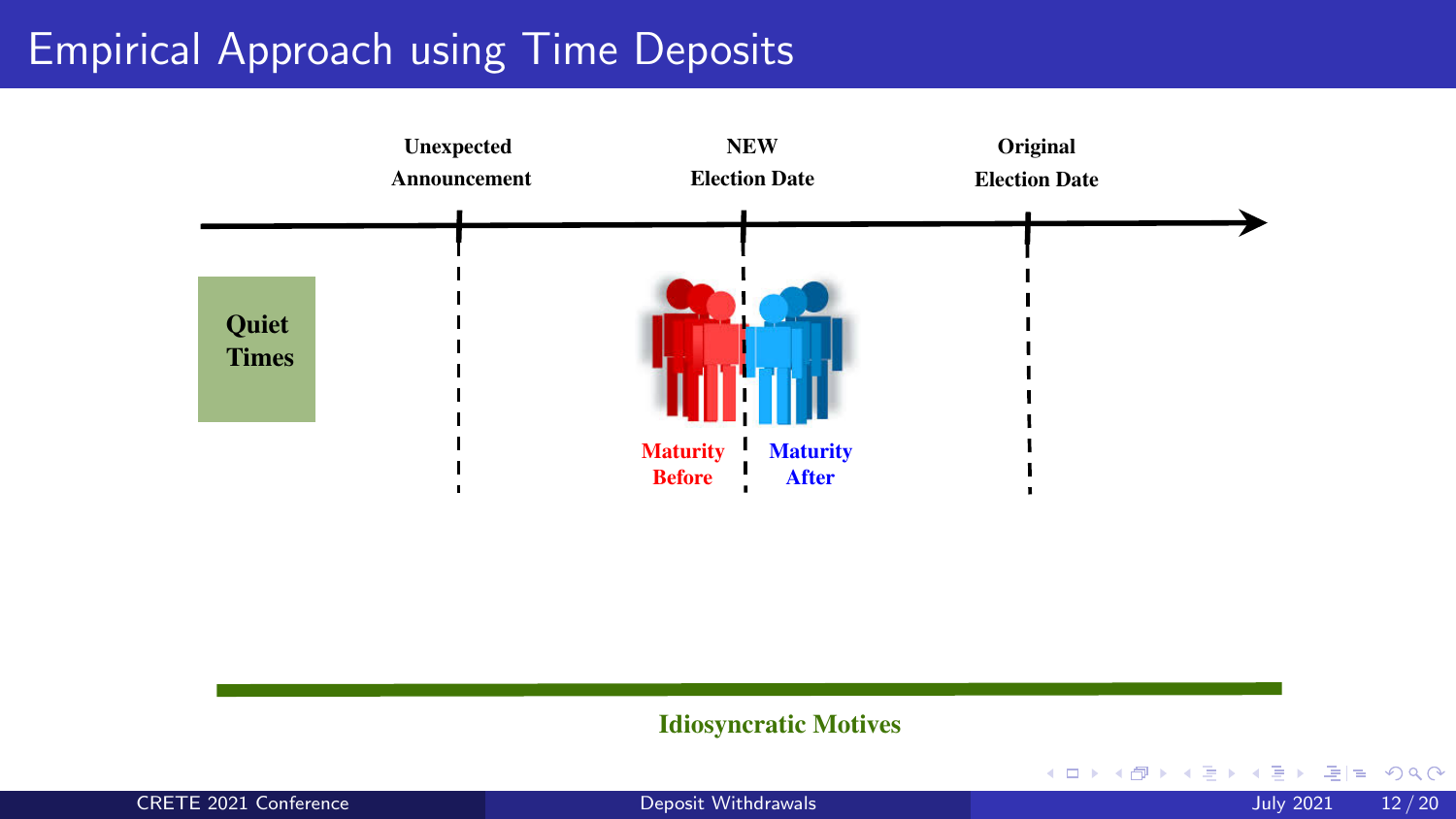#### Unexpected Announcement of New Election Date

- We exploit unexpected announcement that contained news that election would occur sooner than expected.
	- $\rightarrow$  Markets did not anticipate the announcement.
	- $\rightarrow$  No bunching of maturities around new election date.

 $\Omega$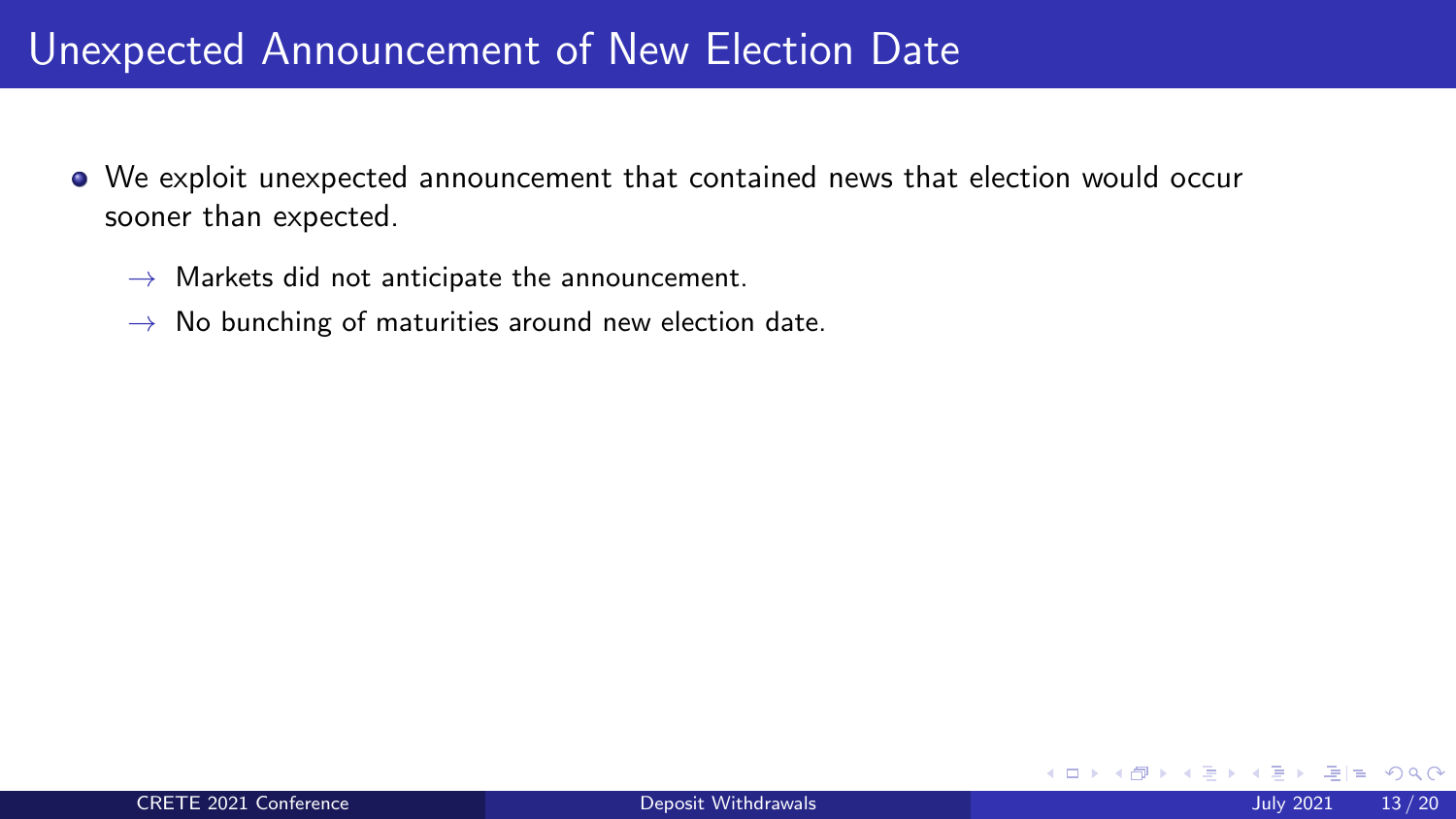#### Unexpected Announcement of New Election Date

- We exploit unexpected announcement that contained news that election would occur sooner than expected.
	- $\rightarrow$  Markets did not anticipate the announcement.
	- $\rightarrow$  No bunching of maturities around new election date.
- **•** Certainty about left-wing party winning election.
	- $\rightarrow$  Prices (stocks, CDS) adjusted immediately after announcement, but not at election date.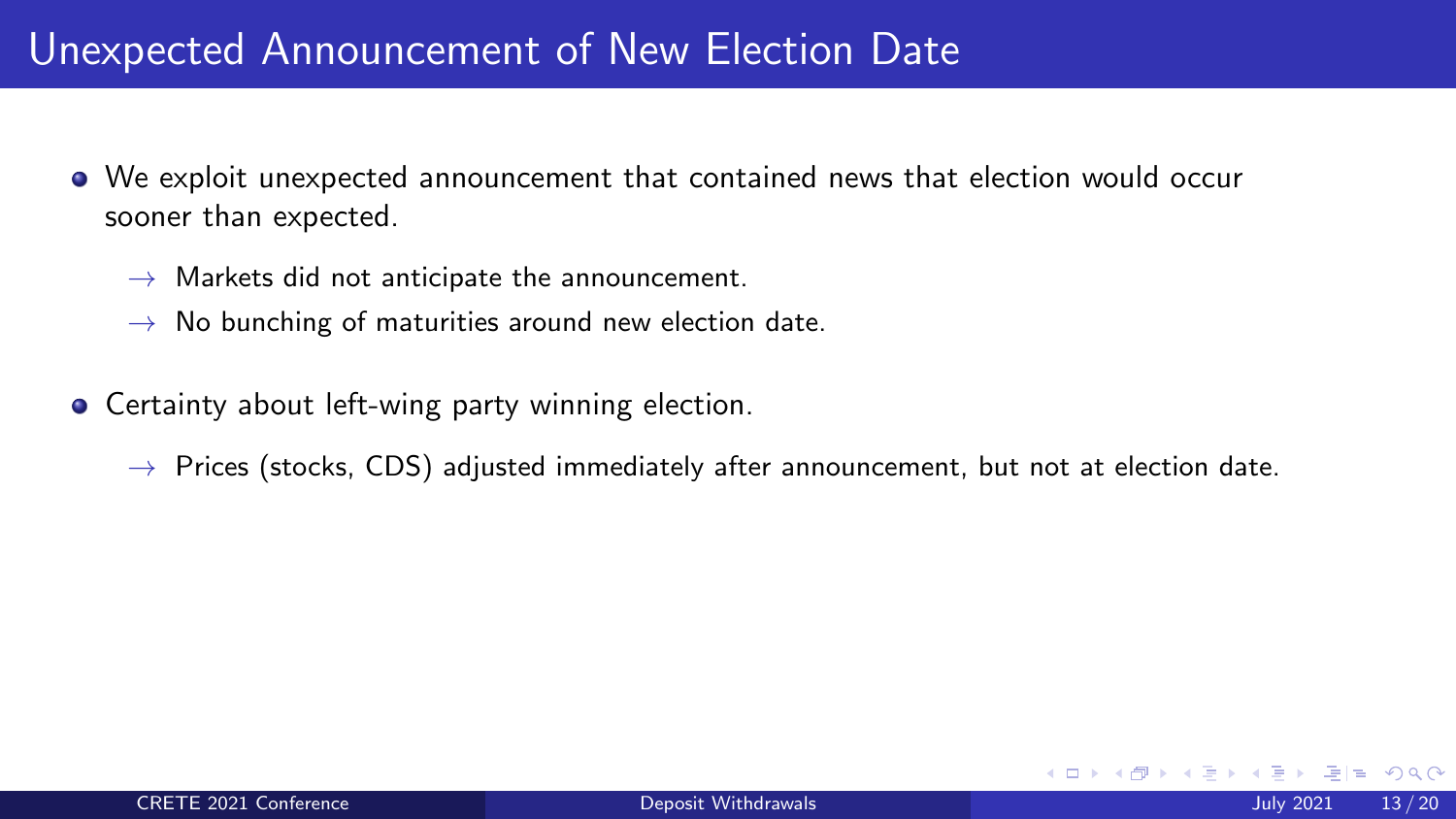#### Unexpected Announcement of New Election Date

- We exploit unexpected announcement that contained news that election would occur sooner than expected.
	- $\rightarrow$  Markets did not anticipate the announcement.
	- $\rightarrow$  No bunching of maturities around new election date.
- **•** Certainty about left-wing party winning election.
	- $\rightarrow$  Prices (stocks, CDS) adjusted immediately after announcement, but not at election date.
- Party to come into power after the election advocated for Grexit, nationalization of banks and capital controls.
	- $\rightarrow$  However, new policies could be implemented before election date.
	- $\rightarrow$  Changes in fundamentals after election, but not before.

 $\Omega$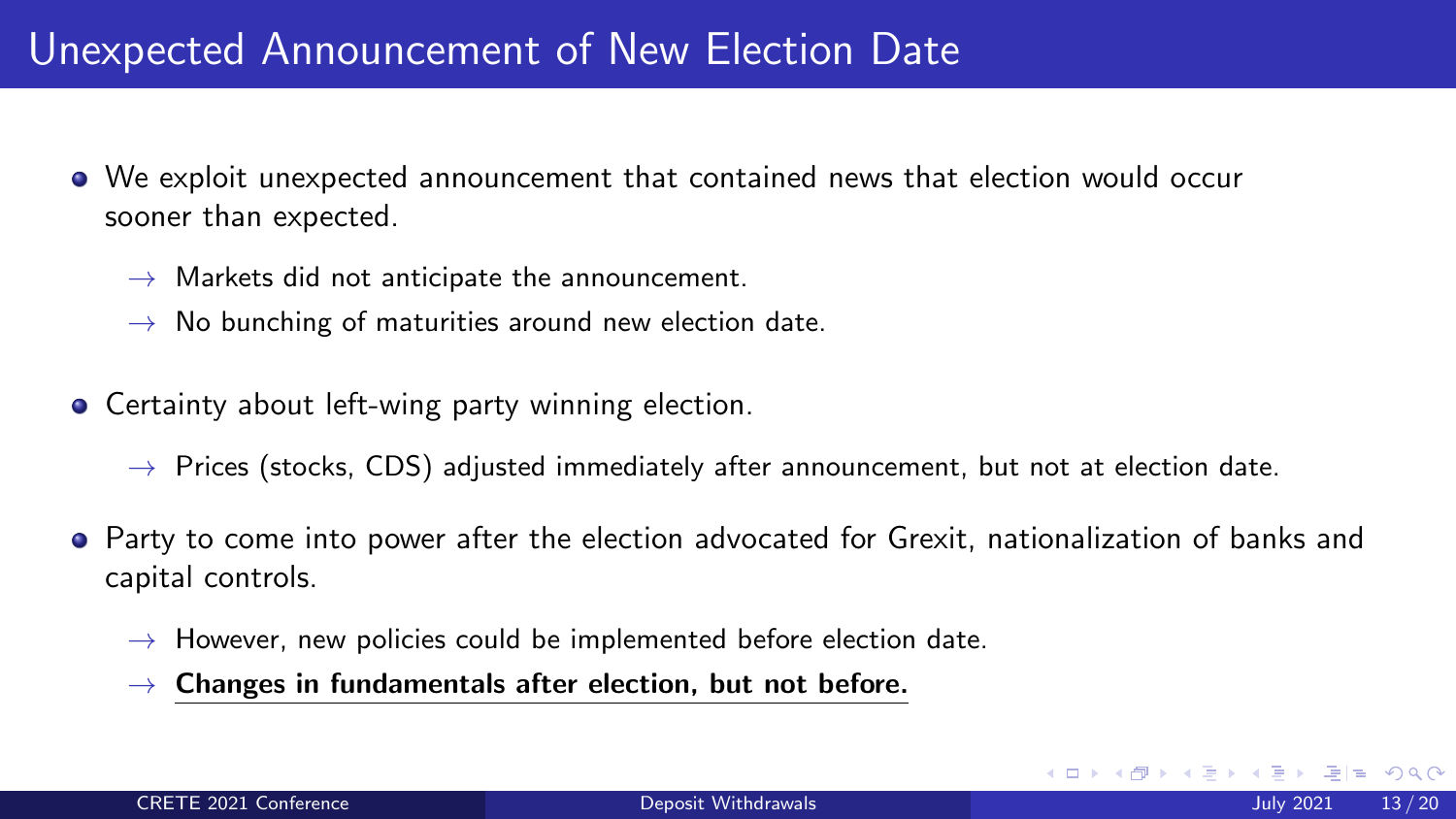

Idiosyncratic Motives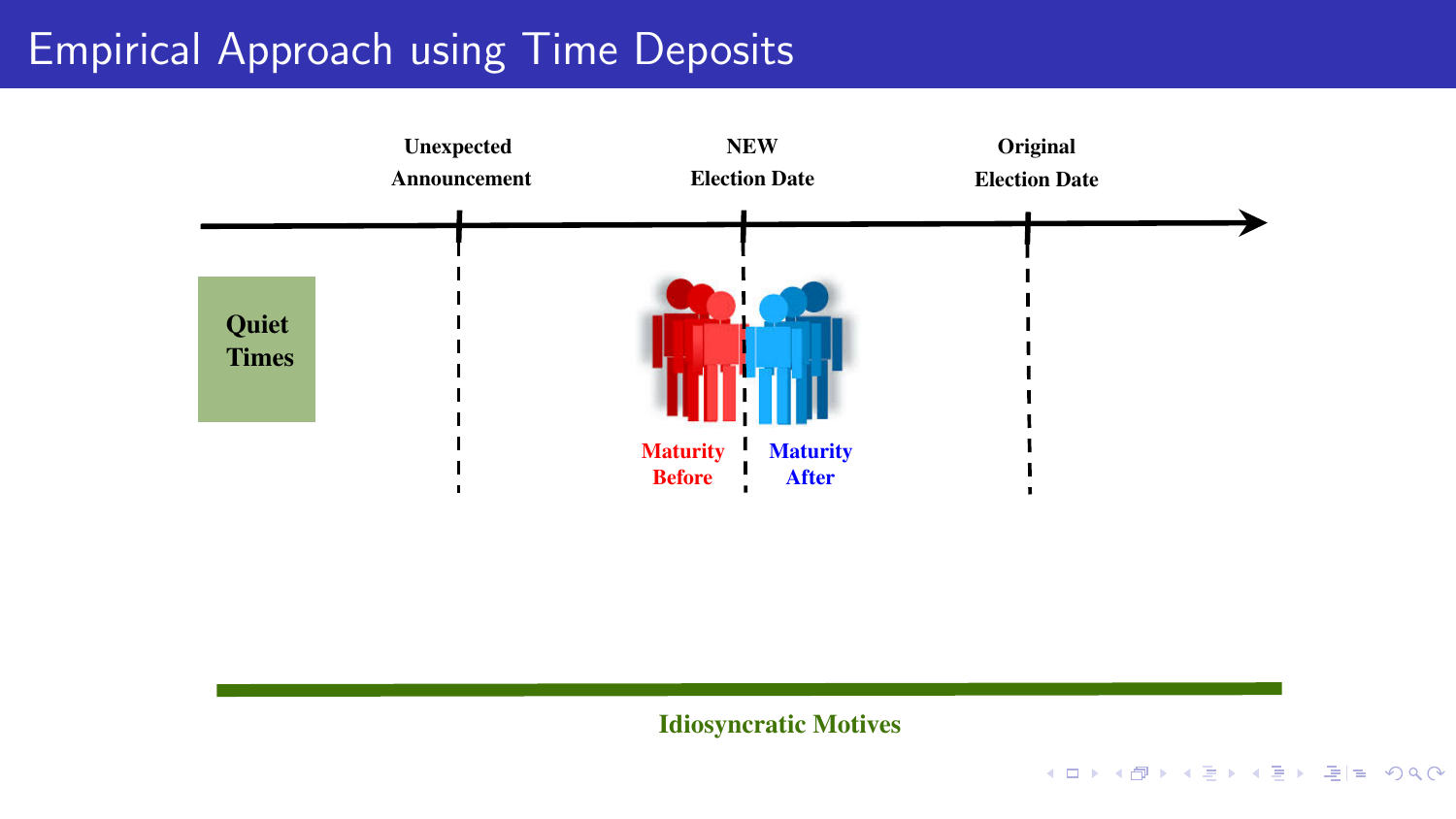

Fundamental Motives

Idiosyncratic Motives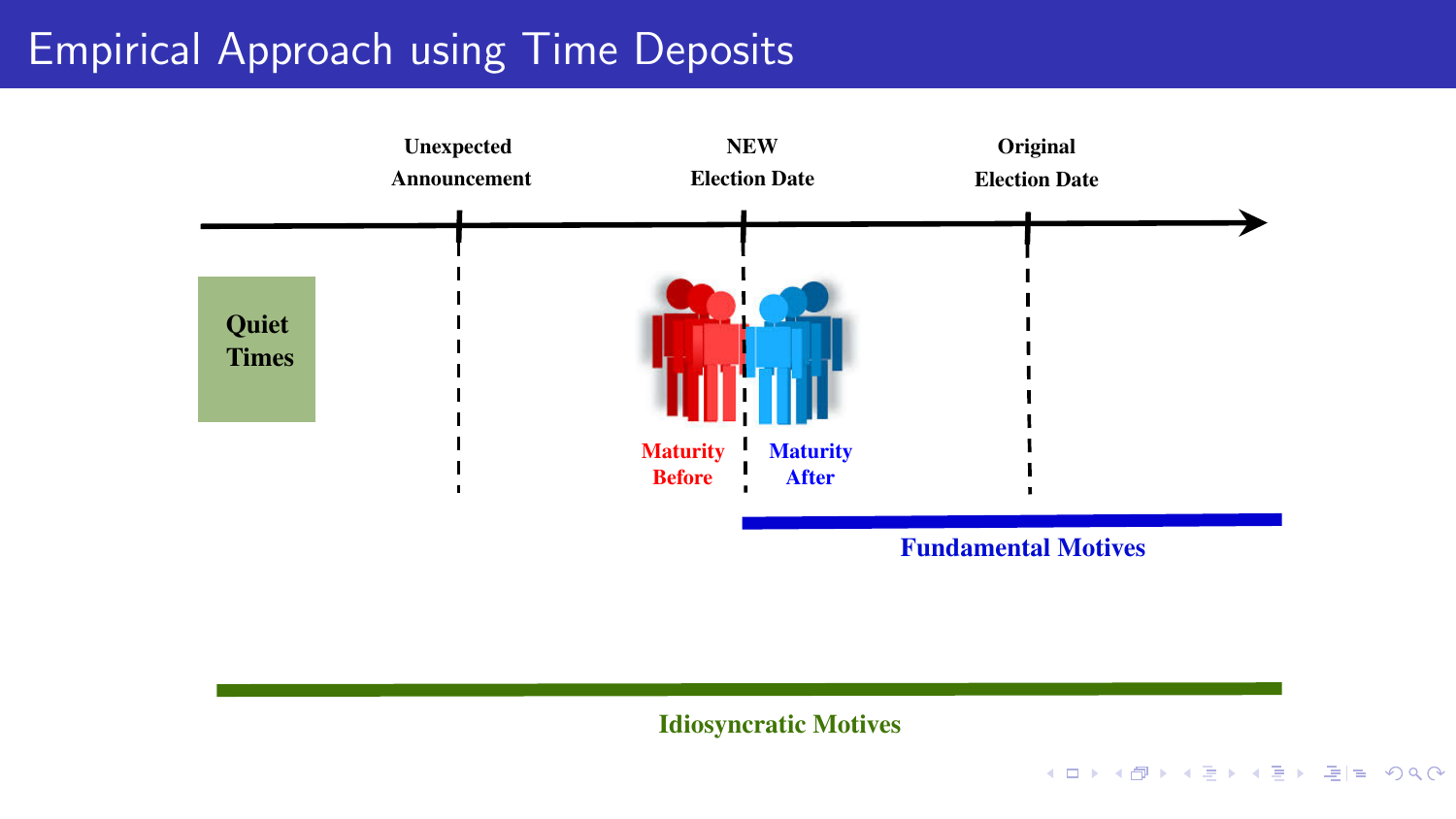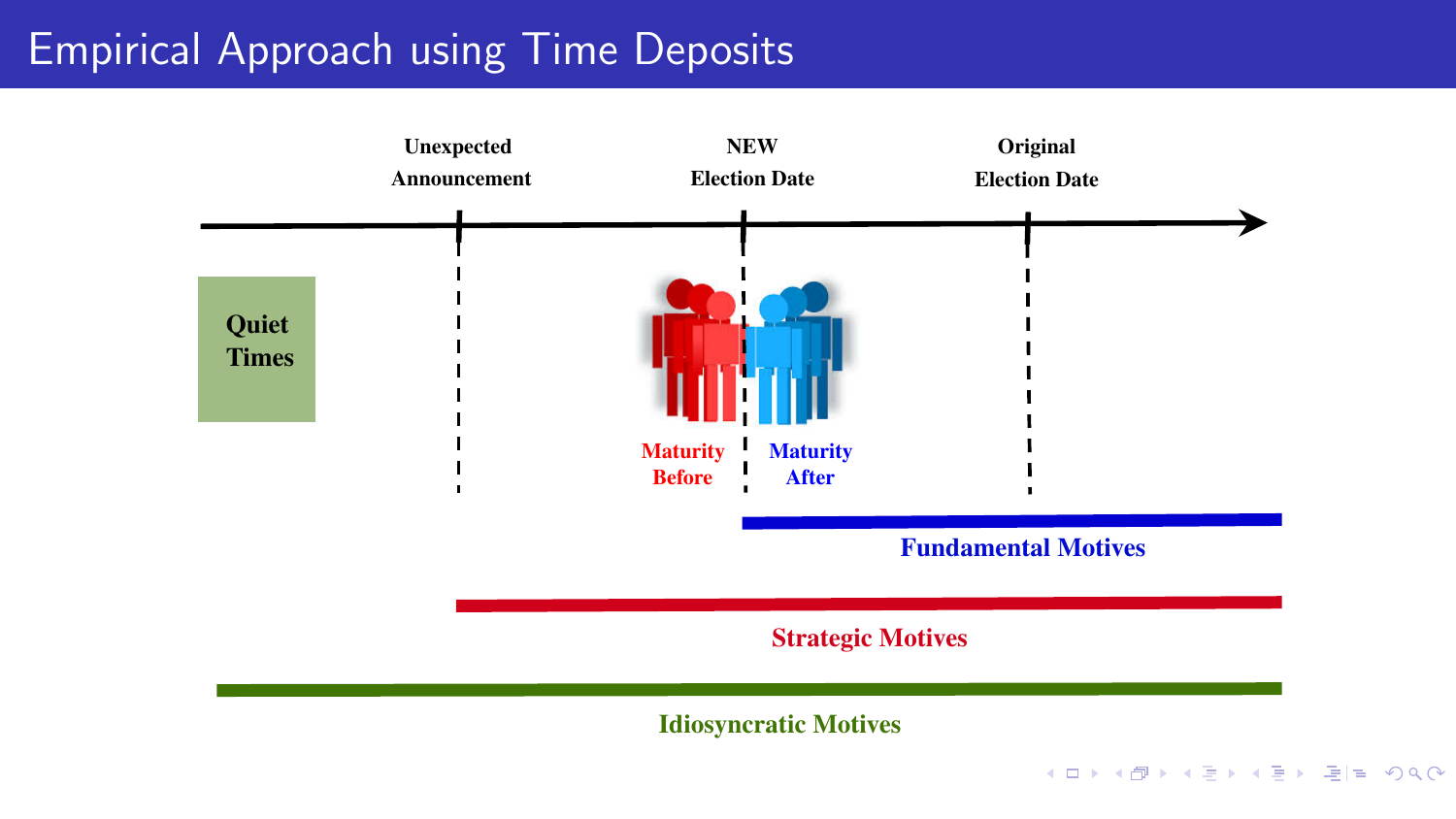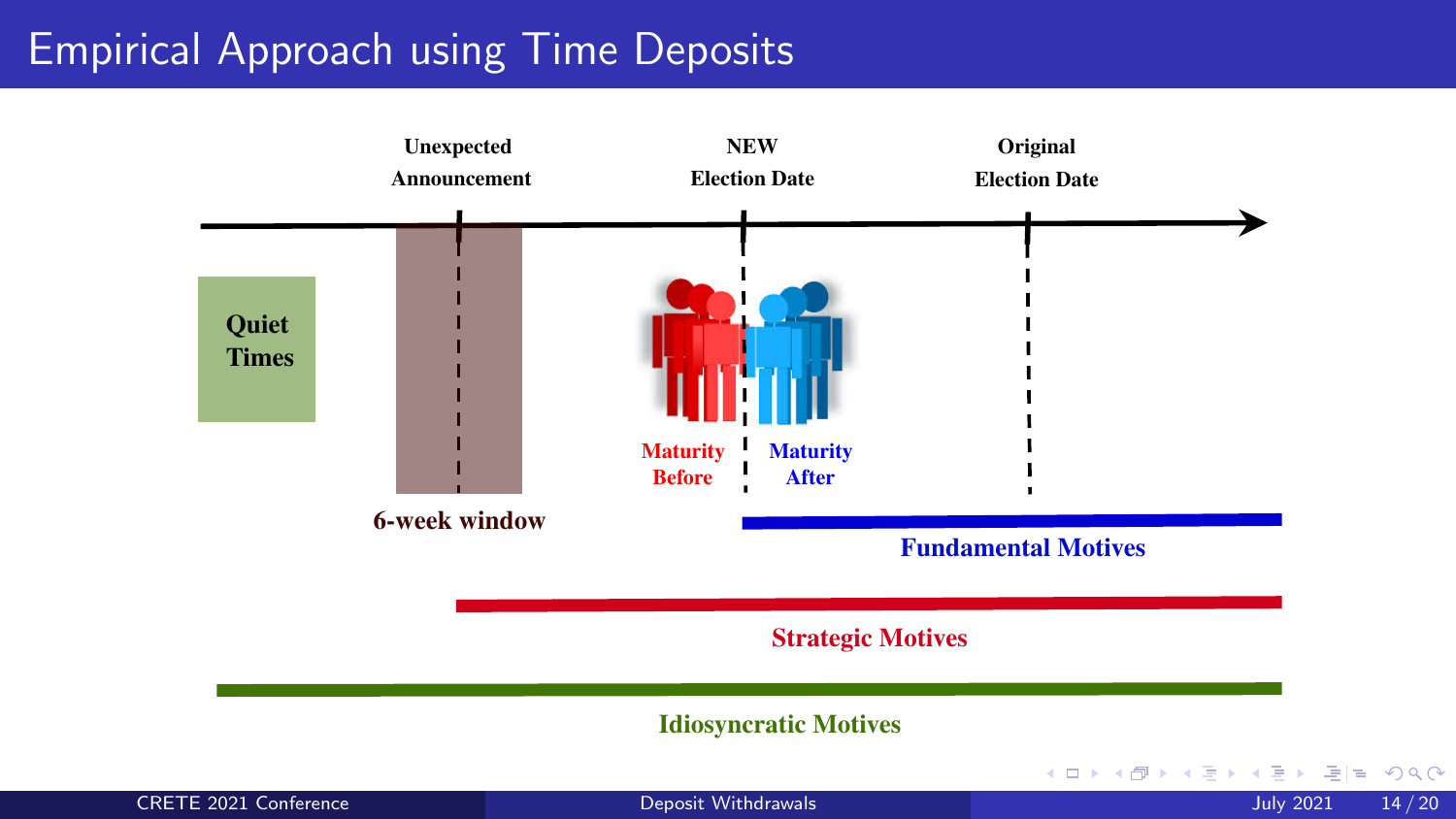- Treated Group: deposits with maturities 3-weeks after new election date
	- *Exposed* to fundamental motives.
- Control Group: deposits with maturities 3-weeks before new election date
	- *Not exposed* to fundamental motives.

4 0 F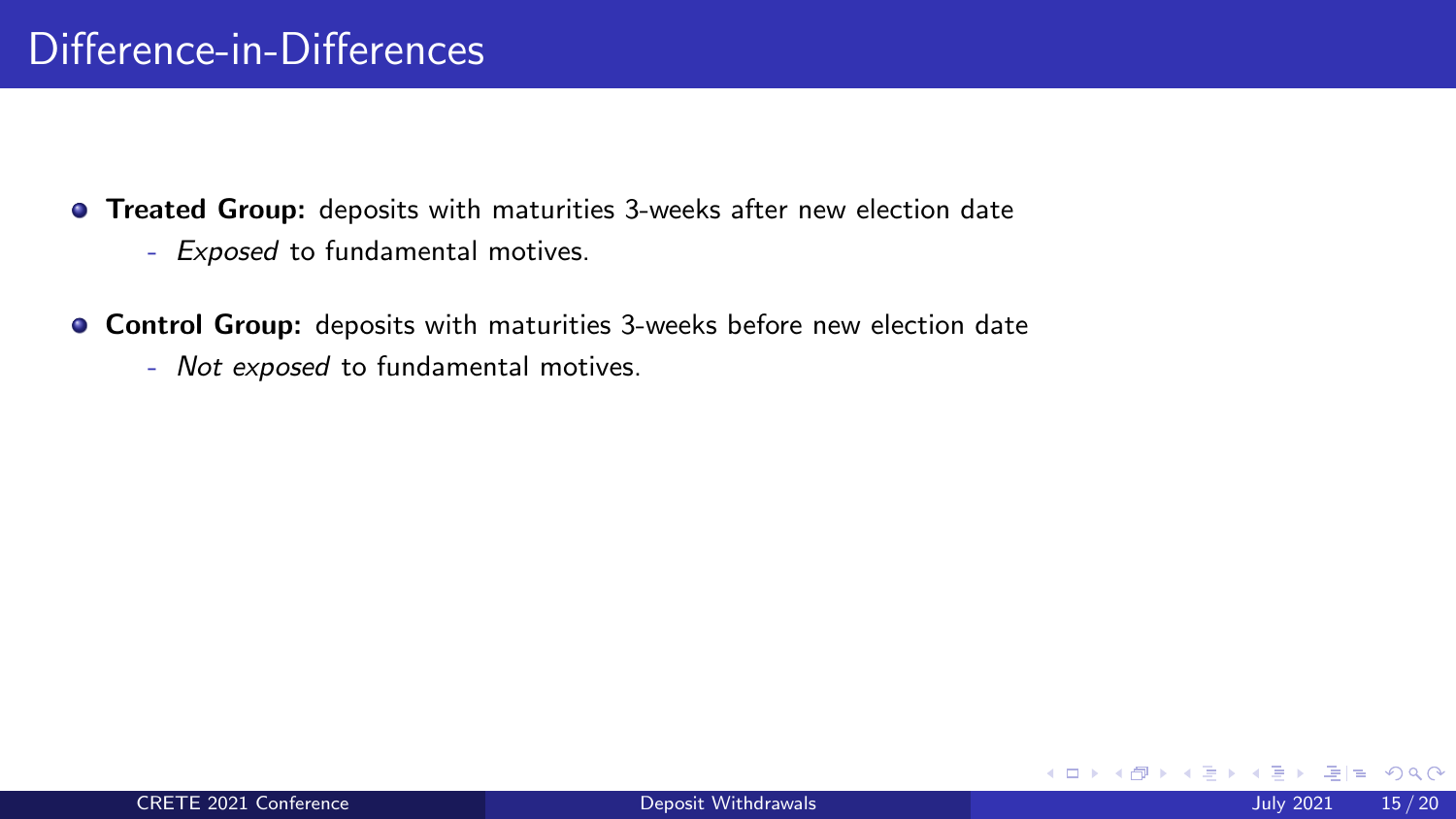- **Treated Group:** deposits with maturities 3-weeks after new election date
	- *Exposed* to fundamental motives.
- Control Group: deposits with maturities 3-weeks before new election date
	- *Not exposed* to fundamental motives.
- Post (Pre) Period: 3-weeks after (before) announcement
	- We compare withdrawal behavior before and after the announcement.

 $\Omega$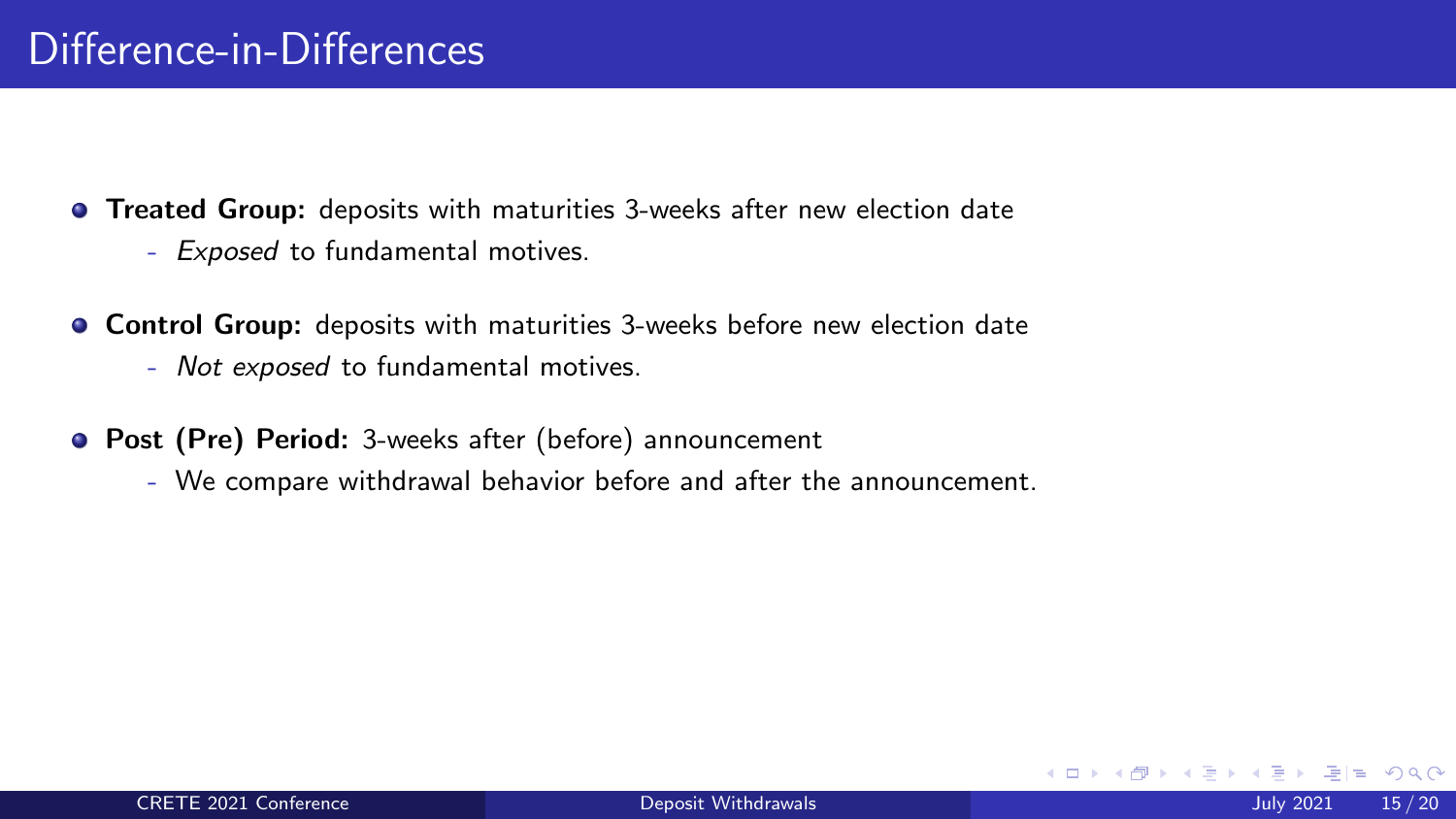- **Treated Group:** deposits with maturities 3-weeks after new election date
	- *Exposed* to fundamental motives.
- Control Group: deposits with maturities 3-weeks before new election date
	- *Not exposed* to fundamental motives.
- Post (Pre) Period: 3-weeks after (before) announcement
	- We compare withdrawal behavior before and after the announcement.
- (Weak) Assumption for identification:
	- Liquidity, bank fundamentals, strategic motivation... All affect both groups of depositors (red and blue in the figure) the same way.

 $\Omega$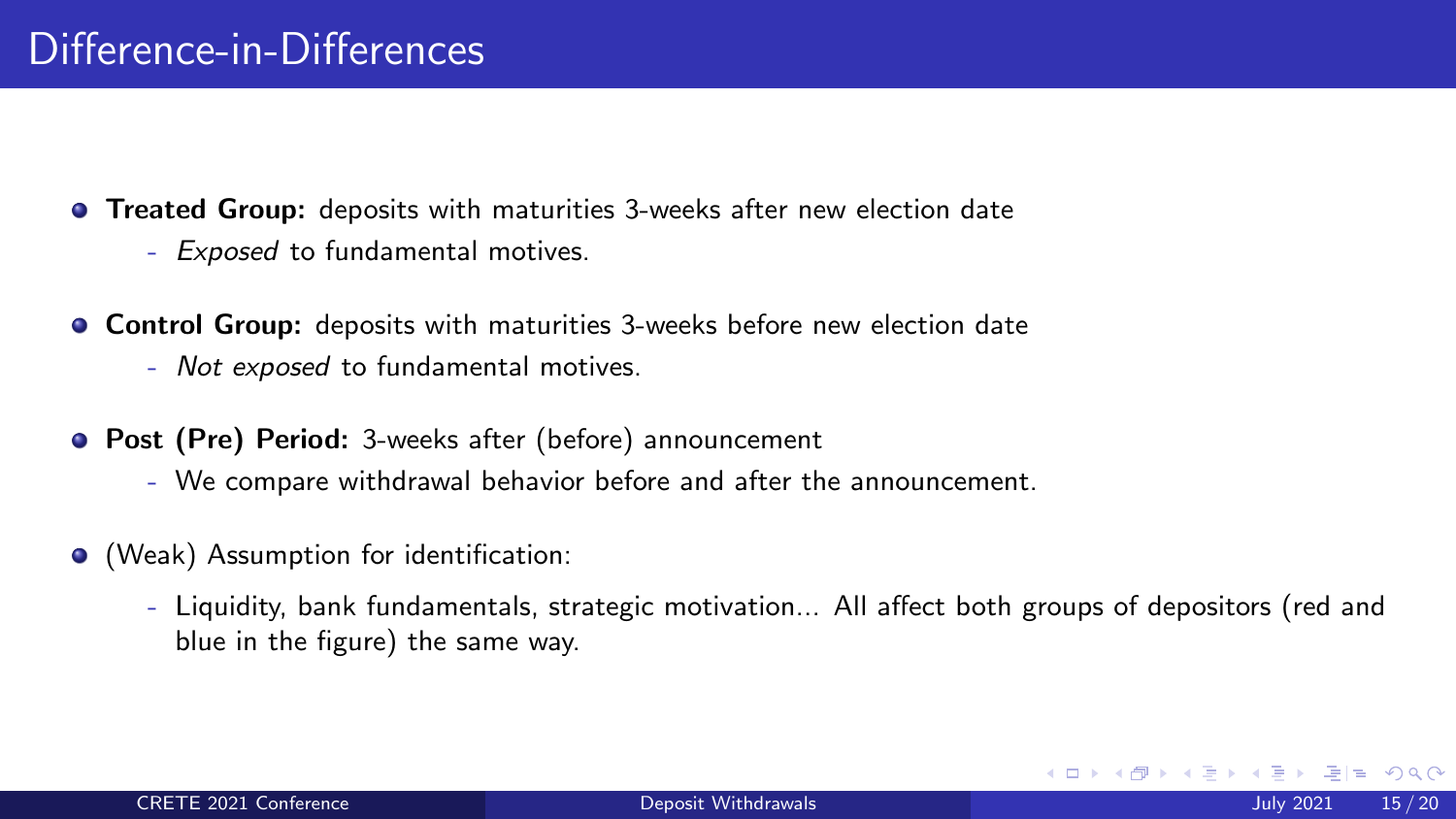|                                                  | Matures hefore<br>election<br>(Control) | Matures after<br>election<br>(Treated) |
|--------------------------------------------------|-----------------------------------------|----------------------------------------|
| 6-weeks before announcement<br>(parallel trends) | 0.40%                                   | 0.49%                                  |
| 3-weeks before announcement<br>(pre-period)      | 1.00%                                   | 1.07%                                  |
| 3-weeks after announcement<br>(post-period)      | 0.38%                                   | 2.78%                                  |
| Accounts (N)                                     | > 8,000                                 | > 8,000                                |

CRETE 2021 Conference [Deposit Withdrawals](#page-0-0) July 2021 16 / 20

K ロ X K 御 X K 君 X K 君 X 〈君 X 〈君〉 ① 9.0 ◇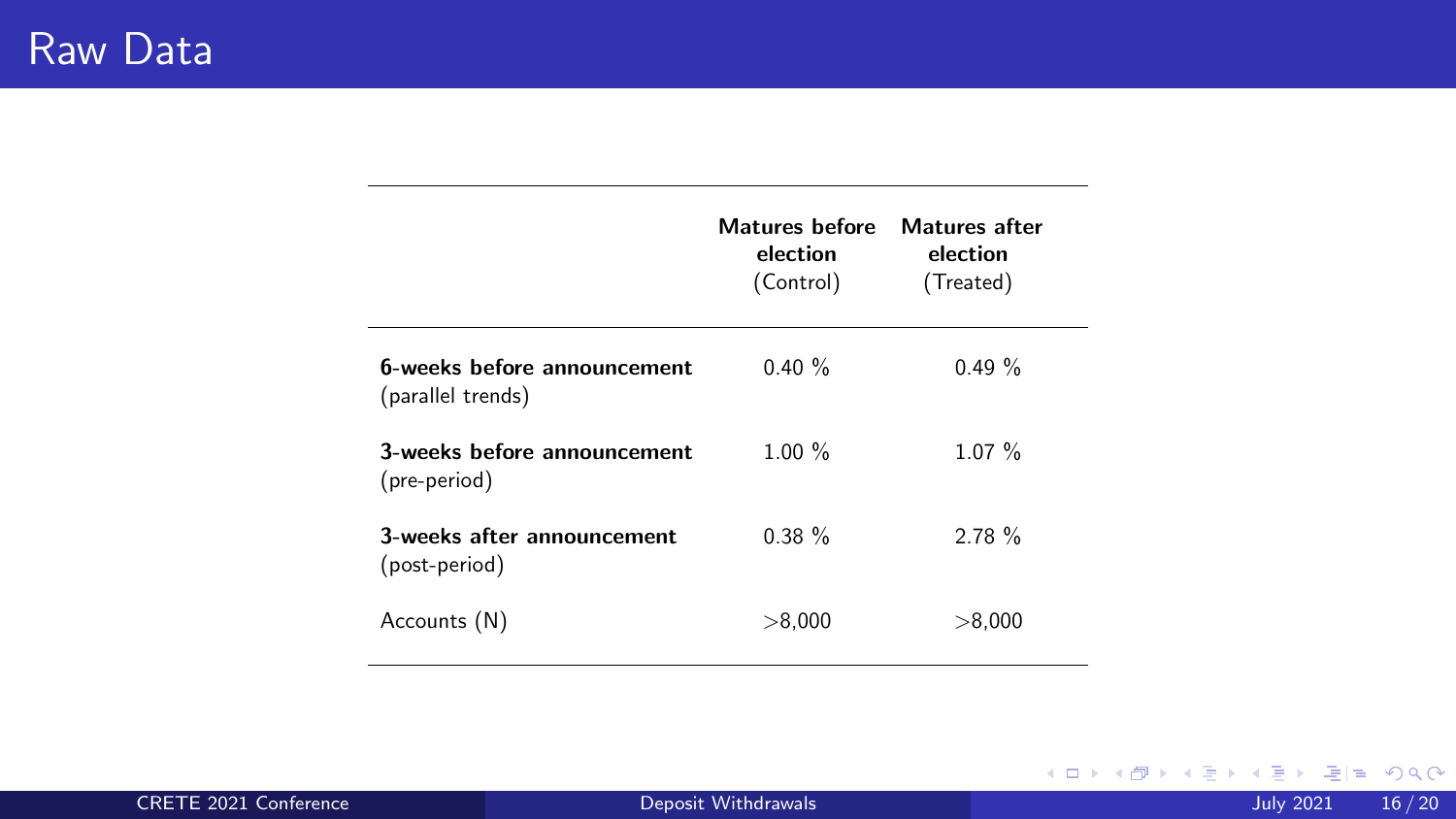|                         | <b>Treatment Period</b><br>(uncertainty)                             |                      | <b>Control Period</b><br>(quiet times)          |                                                 |
|-------------------------|----------------------------------------------------------------------|----------------------|-------------------------------------------------|-------------------------------------------------|
|                         | <b>Control Group</b><br>(No Policy Uncertainty) (Policy Uncertainty) | <b>Treated Group</b> | <b>Control Group</b><br>(No Policy Uncertainty) | <b>Treated Group</b><br>(No Policy Uncertainty) |
| Before $t_0$            | 0.40%                                                                | $0.49 \%$            | $0.40 \%$                                       | $0.41 \%$                                       |
| Between $t_0$ and $t_A$ | $1.00\%$                                                             | $1.07\%$             | 0.66%                                           | 0.64%                                           |
| Between $t_A$ and $t_1$ | $0.38 \%$                                                            | 2.78%                | $0.37 \%$                                       | 1.40%                                           |
| Observations (N)        | > 8,000                                                              | > 8,000              | > 8,000                                         | > 8,000                                         |
|                         |                                                                      |                      |                                                 | K ロ ▶ K 優 ▶ K 경 ▶ K 경 ▶ (평)                     |

|  | <b>CRETE 2021 Conference</b> |
|--|------------------------------|
|  |                              |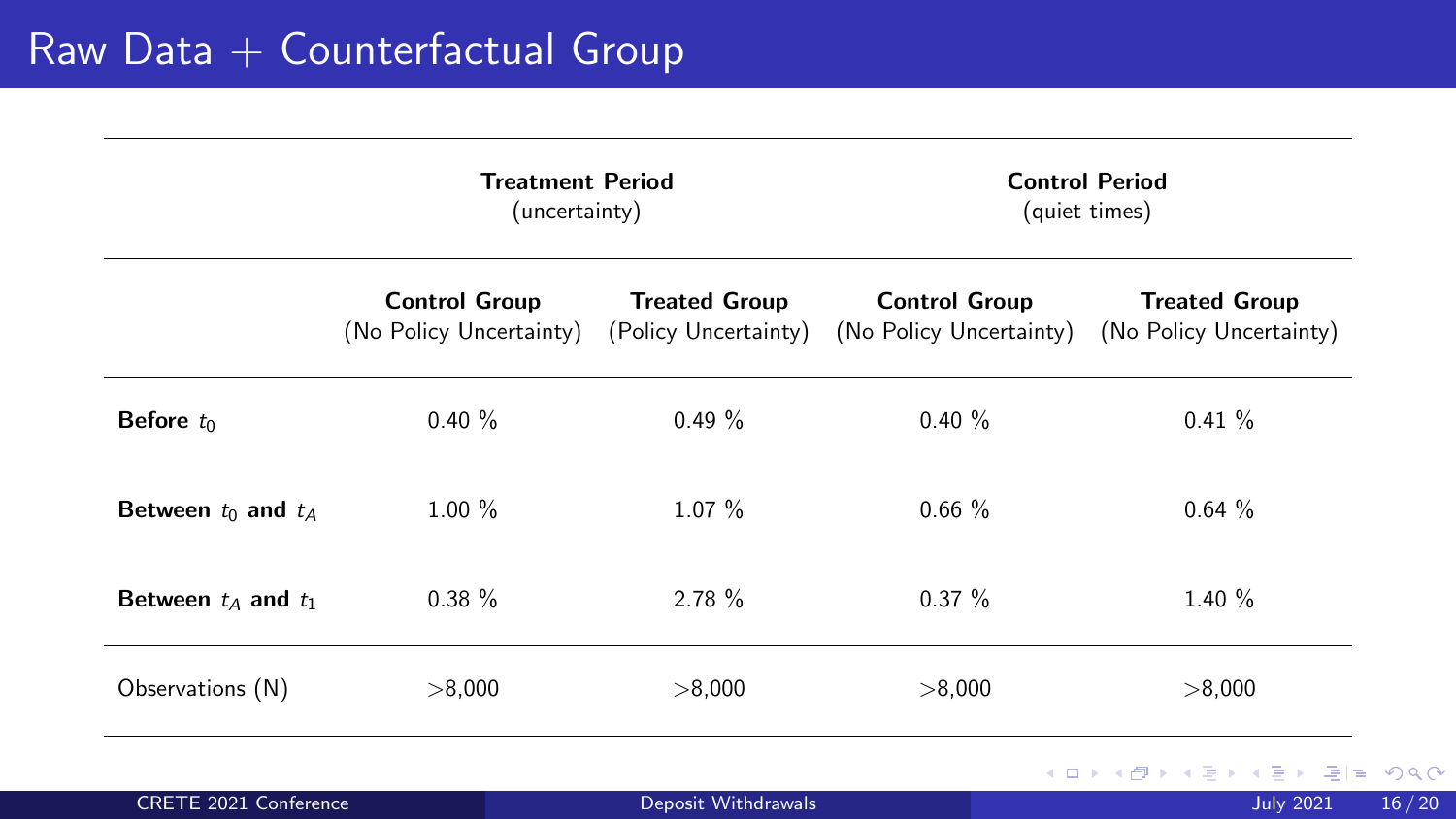# DiD(iD) Results

*Withdrawal<sub>it</sub>* =  $\beta_0 + \beta_1 \cdot$  *Uncertainty*<sub>*i*</sub> +  $\beta_2 \cdot$  *Exposed<sub>i</sub>* +  $\beta_3 \cdot$  *Post<sub>t</sub>* +  $\beta_4 \cdot$  *Uncertaintyi*  $+ \beta_4 \cdot$  Uncertainty<sub>i</sub> +  $\epsilon$ xposed<sub>*i*</sub> +  $\beta_5 \cdot$  Uncertainty<sub>i</sub> ·  $\epsilon$ Post<sub>t</sub> +  $\beta_6 \cdot$  Exposed<sub>i</sub> · Post<sub>t</sub>  $+ \beta_F \cdot$  *Uncertainty*<sup>*i*</sup> · *Exposed*<sup>*i*</sup> · *Post<sub>t</sub>* +  $\gamma \cdot X_i$  +  $\epsilon_i$ 

|                    | Prob. of early withdrawal |                        |  |
|--------------------|---------------------------|------------------------|--|
| DDD Coefficient    | $0.0127***$<br>(0.003)    | $0.0127***$<br>(0.003) |  |
| Depositor controls | N٥                        | Yes                    |  |
| Deposit controls   | No                        | Yes                    |  |
| Observations       | >50.000                   | >50,000                |  |

 $\Rightarrow$  Fundamental motives increase the probability of withdrawal by 192% relative to the baseline (to 29% annualized) → 伊 ▶ → ヨ ▶ → ヨ ▶ - ヨ!ヨ めんぺ

CRETE 2021 Conference [Deposit Withdrawals](#page-0-0) July 2021 17 / 20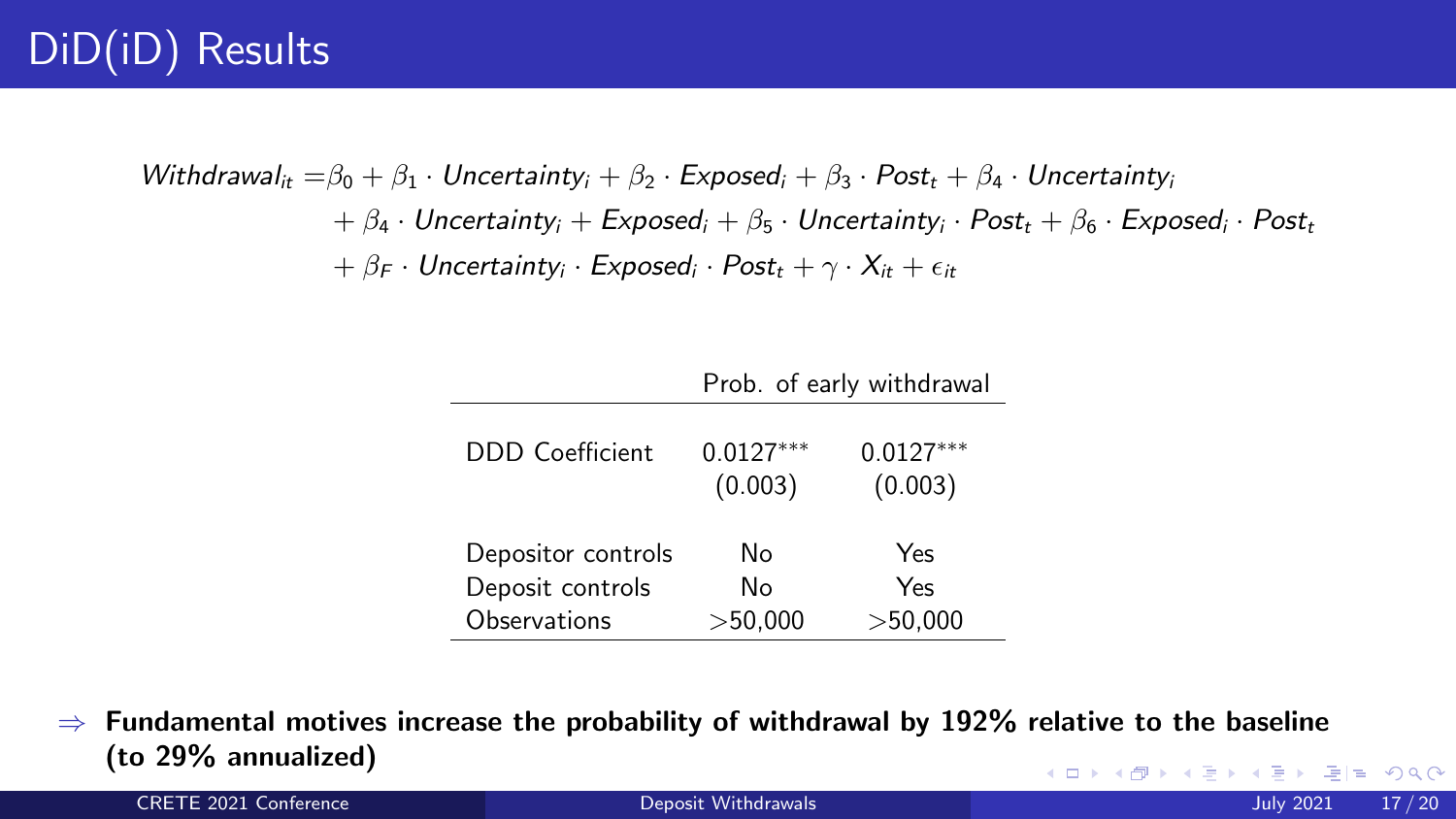# DEPOSITOR COMPENSATION AFTER DETERIORATION OF FUNDAMENTALS

4 0 F ∢● - 41 (B)  $\blacktriangleright$   $\blacktriangleleft$ ÷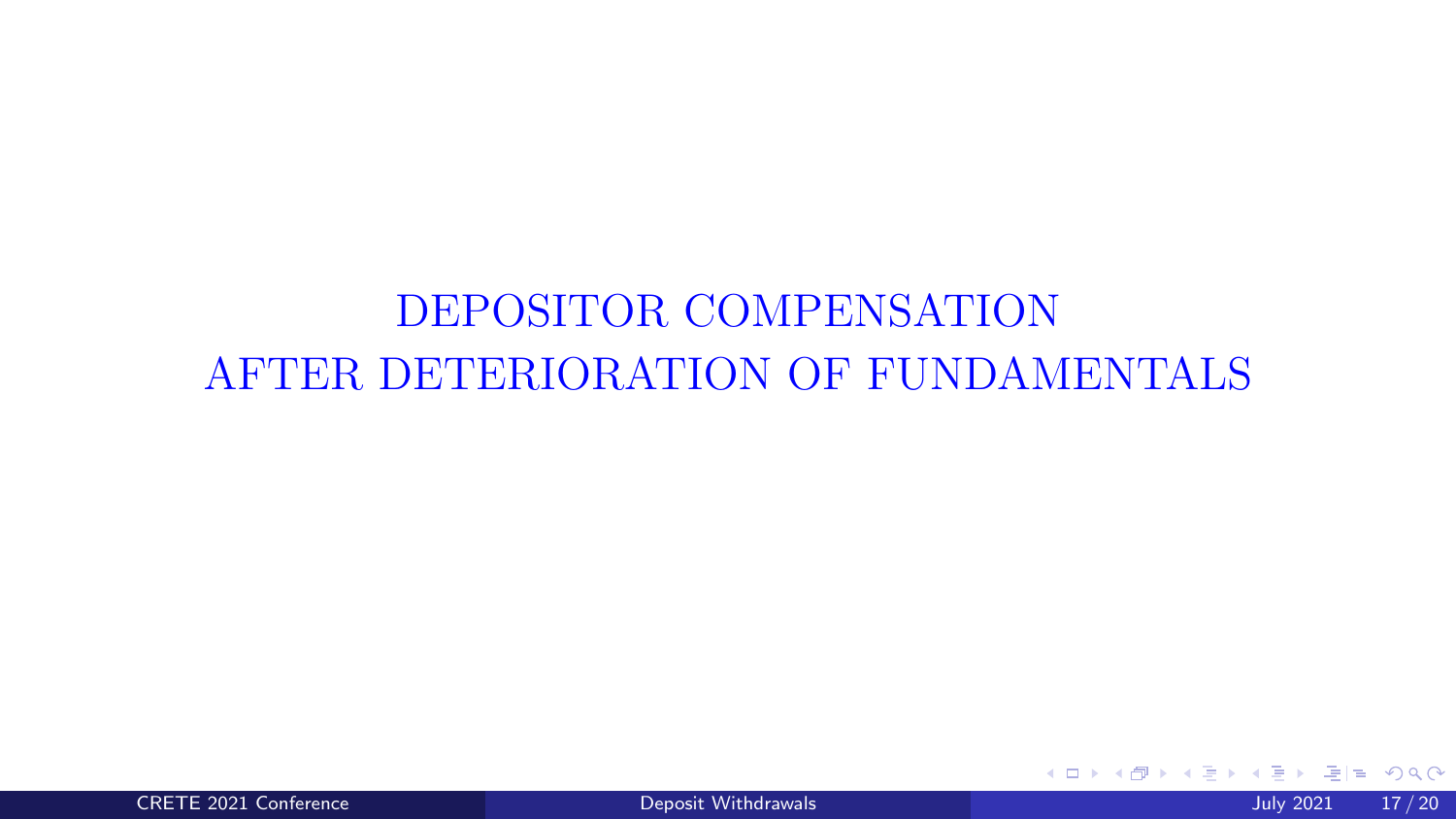# First Step: How much do depositors react to changes in monetary incentives associated with early withdrawals?

- We exploit the discontinuity in the bank's schedule of accrued interest payments.
	- Details in the paper.
- We get an interest rate-demand elasticity for time-deposits of 0.48
	- U.S. insured-deposit demand elasticity estimate  $= 0.56$  (Egan et al. 2017)
- Withdrawal decision is sensitive to the monetary cost.
	- Scope for offering monetary incentives to prevent deposit withdrawal

 $\Omega$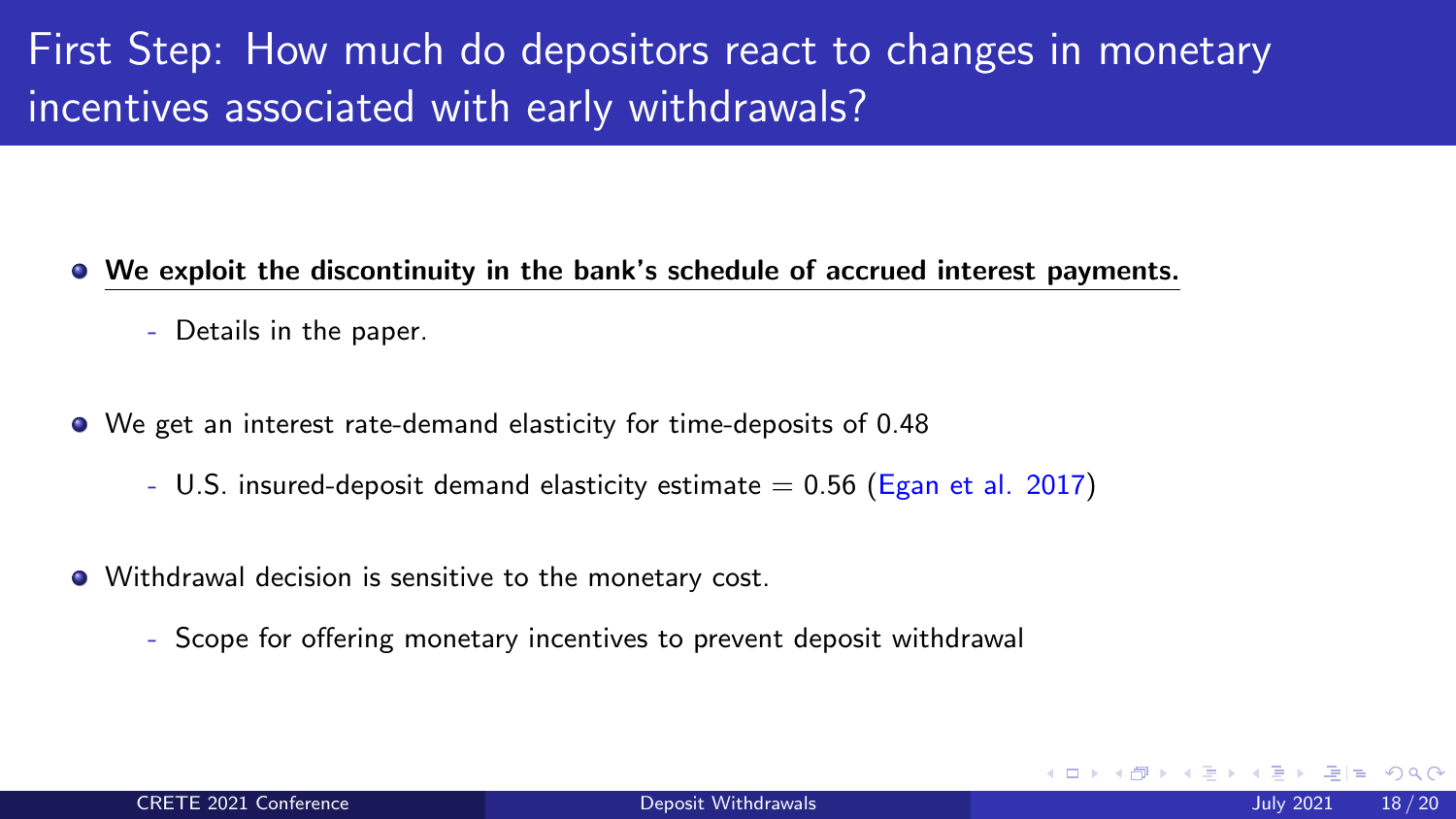# Second Step: Given the interest-demand elasticity, what changes in rates would generate same % withdrawals?

What change in monetary incentives could explain an equivalent fraction of withdrawals due to strategic and fundamental motives?

- $\Rightarrow$  Strategic Motives: equivalent to decreasing the penalty for early withdrawals by 293 $\in$ (0.76% of balance).
- $\Rightarrow$  Fundamental Motives: equivalent to decreasing the penalty for early withdrawals by 612 $\in$ (1.6% of total balance).

医毛囊 医牙骨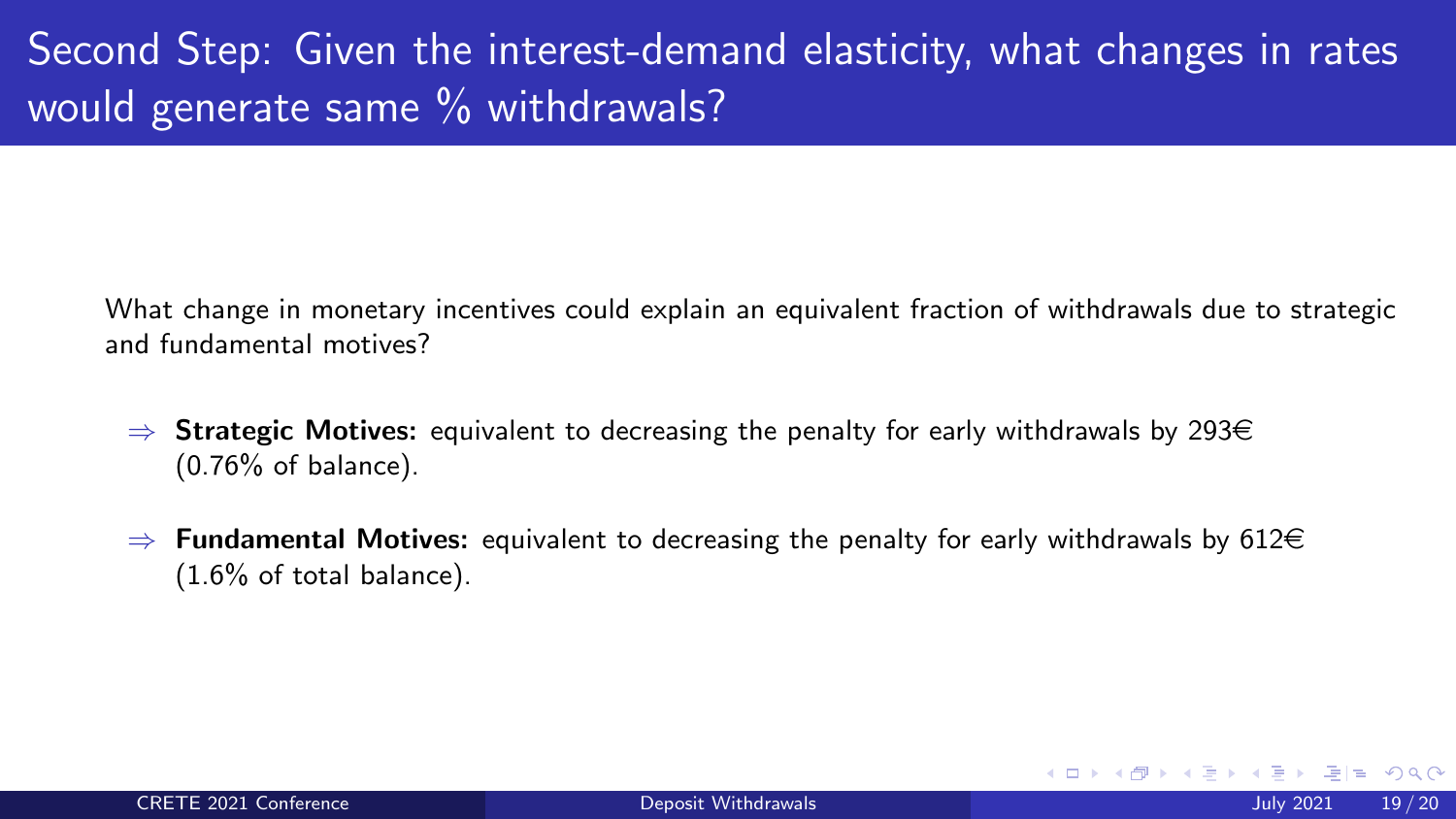- Preventing depositors from withdrawing before maturity could be achieved by increasing the interest rates on their time deposits (e.g., additional payment at maturity).
- **•** Stopping withdrawals during the six-week window after 136% increase in CDS would have cost our Bank 2.36% of the value of time deposits.
	- $\rightarrow$  Implying a cost of capital (at an annualized rate) exceeding 50%
	- $\rightarrow$  Note: this is a lower bound (e.g., increasing the rate may signal trouble and trigger additional strategic withdrawals).
- **•** Time deposits more volatile than regulation accounts for.
	- $\rightarrow$  E.g., Basel III excludes time deposits from cash outflow calculations for Liquidity Coverage Ratios.

K ロ ▶ K 倒 ▶ K ヨ ▶ K ヨ ▶ [로] = 19 Q Q